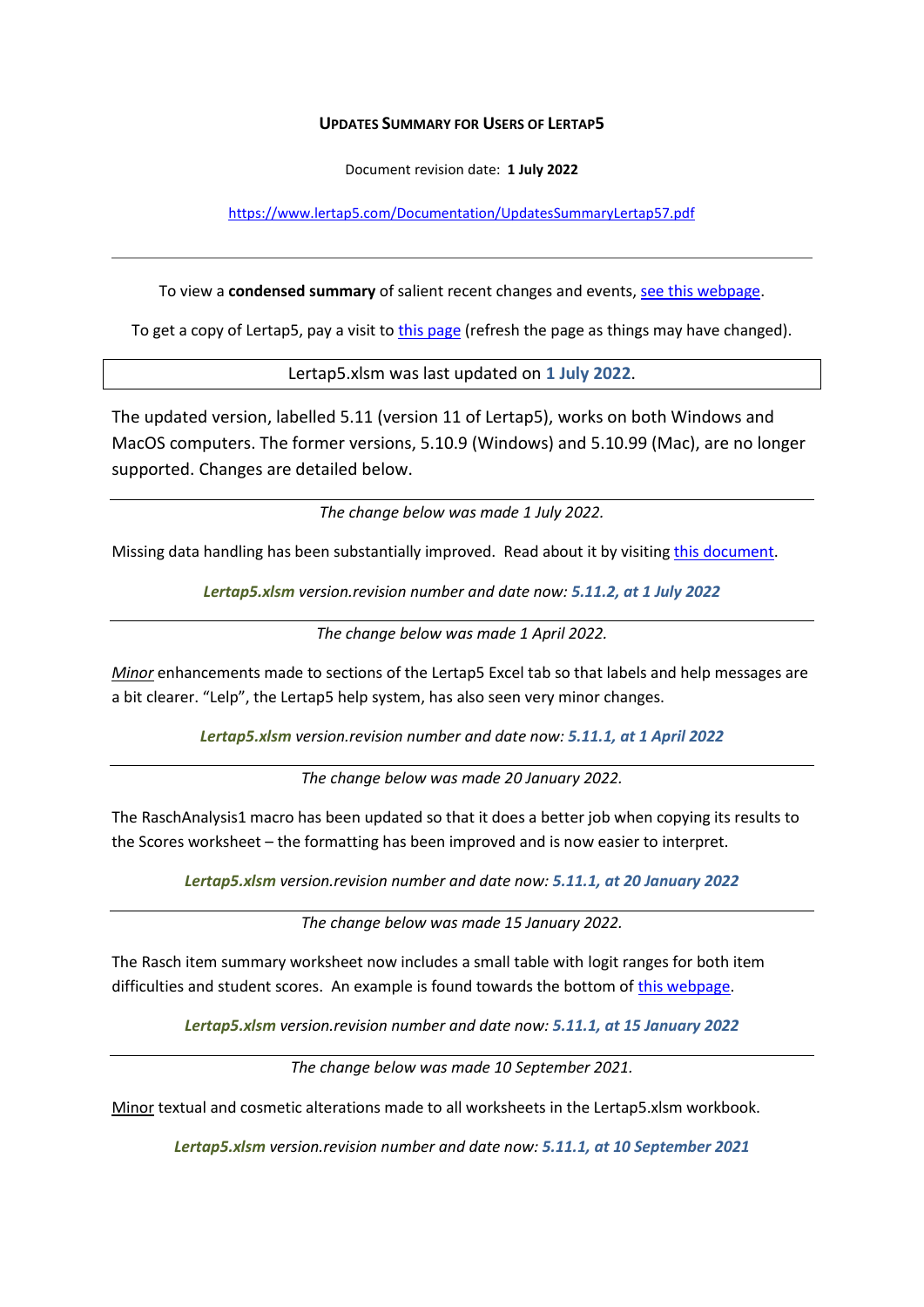*The change below was made 28 August 2021.*

Very minor textual changes made in the unlock code request process as seen by Macintosh users.

*Lertap5.xlsm version.revision number and date now: 5.11.1, 28 August 2021*

*The change below was made 3 August 2021.*

The "Zoom all sheets" option, particularly useful for Mac users, is now easier to find, having its new home under the little Excel drop-down menu found on the Lertap5 ribbon. Read up by scrolling down i[n this document.](http://www.lertap5.com/Documentation/TipsForMacUsers.pdf)

*Lertap5.xlsm version.revision number and date now: 5.11.1, 3 August 2021*

*The change below was made 1 August 2021.*

Additional improvements made in the [RaschAnalysis1](http://lertap5.com/HTMLHelp/HTML/index.html?raschanalysis1.htm) macro. When run, it now provides data on the time taken (in seconds) by the steps involved in processing the item responses, and in computing estimates of Rasch item difficulties and student ability.

*Lertap5.xlsm version.revision number and date now: 5.11.1, 1 August 2021*

*The change below was made 18 July 2021.*

Improvements made in the [RaschAnalysis1](http://lertap5.com/HTMLHelp/HTML/index.html?raschanalysis1.htm) macro. It will now loop through iterations automatically using the pausing/stopping rules set and saved by users in the [System worksheet.](http://lertap5.com/HTMLHelp/HTML/index.html?raschanalysis1steps.htm) The macro now performs better and is easier to use.

*Lertap5.xlsm version.revision number and date now: 5.11.1, 18 July 2021*

*The change below was made 16 July 2021.*

Corrected an error in Lertap5.xlsm that would result in coefficent omega statistics being omitted from [IStats reports](http://lertap5.com/HTMLHelp/HTML/index.html?outputitemscores.htm) (worksheets) whenever a user had the [RSA setting](http://lertap5.com/HTMLHelp/HTML/index.html?responsesimilarityanalysis.htm) in the System worksheet set to Yes.

*Lertap5.xlsm version.revision number and date now: 5.11.1, 16 July 2021.*

*The change below was made 4 July 2021.*

Corrected file access errors in the [Omega1](http://lertap5.com/HTMLHelp/HTML/index.html?omega1.htm) special macro found in the Lertap5MacroSetA.xlam workbook. They had to do with the rmd script files which the macro automatically tries to download so that subsequent IRT / Rasch runs can be made with RStudio. (Incorrect files were being downloaded.)

*Lertap5.xlsm version.revision number and date now: 5.11.1, 4 July 2021.*

*The change below was made 24 June 2021.*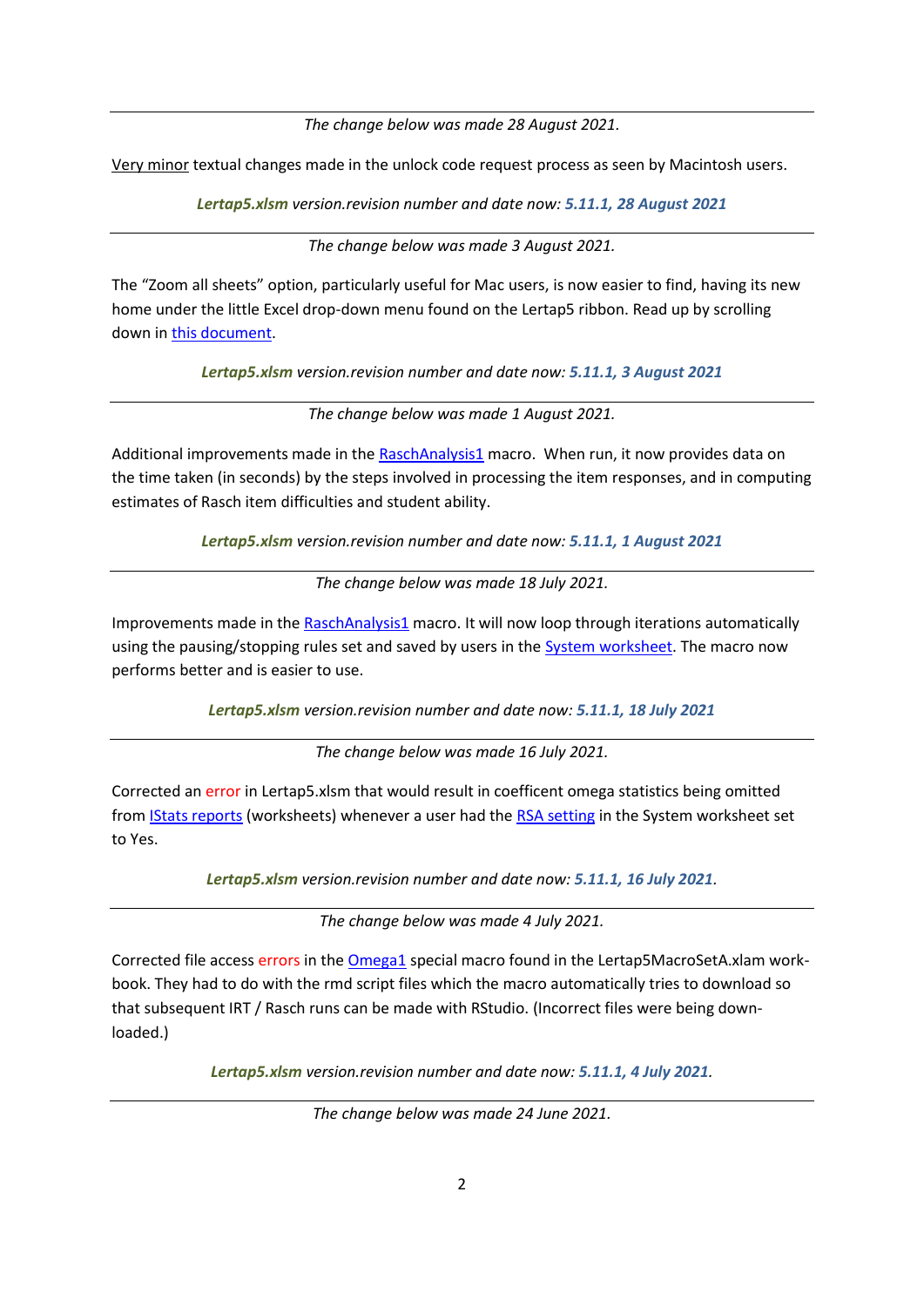When Lertap5.xlsm opens in Excel, the position of the Lertap tab on Excel's ribbon will now be after the Home tab, not before. This has been done in an attempt to address a problem sometimes encountered when it [runs on a Mac.](http://www.lertap5.com/Documentation/MacExcelRibbonProblemMay2021.pdf)



*The change below was made 25 June 2021.*

Very minor changes made to the formatting of numerous reports.

*The change below was made 23 June 2021.*

Sometimes (rarely) closing Lertap5.xlsm would produce an error message from Excel. This was as no consequence whatsoever but has now been addressed and fixed.

*The change below was made 19 June 2021.*

A few very minor changes made in the [System](http://lertap5.com/HTMLHelp/HTML/index.html?productionmode.htm) worksheet's settings (e.g. Production mode set to "no", turning it off, and the "Import CSV" macro was moved up to Row 103 and will now show when the "[Macs](http://lertap5.com/HTMLHelp/HTML/index.html?macs_menu.htm)" menu is displayed). The [ImportCSV](http://lertap5.com/HTMLHelp/HTML/index.html?import-csv-macro.htm) macro's hyperlinks were corrected to point to the Lertap5.com web domain. No new functionality was added.

*The change below was made 9 June 2021.*

The previous versions of Lertap5, 5.10.9.4 (Windows) and 5.10.99.4 (MacOS) are now known as version 5.11, with the same version running on both platforms. Functionally, this version does not have any new features. Minor alterations have been made in the wording of some of the comments which Lertap5 embeds its reports.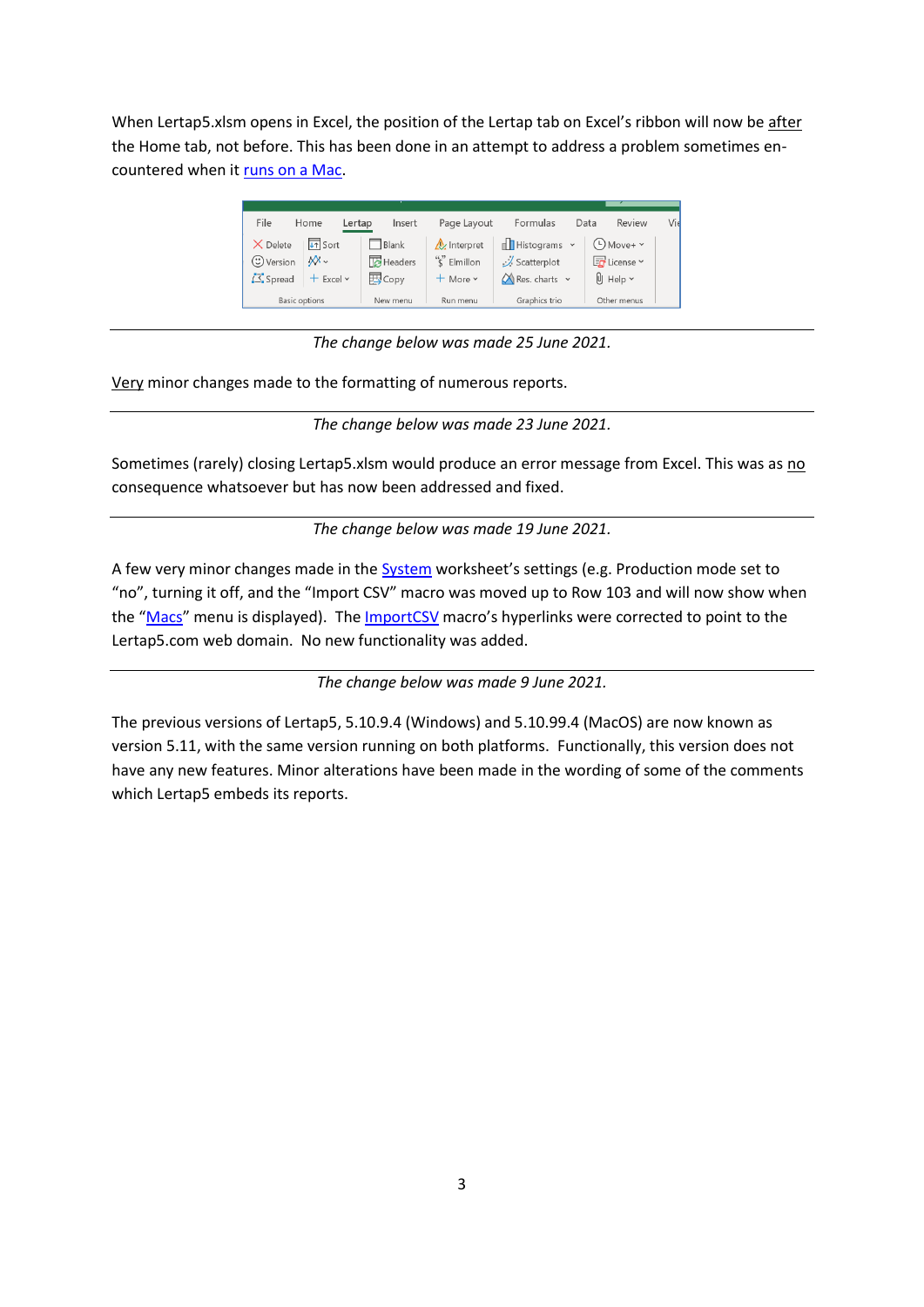# **The change notices below pertain to former versions.**

*The change below was made 28 April 2021 for version: Macintosh Excel.*

Corrected minor runtime execution messages that would occur whenever the "Item scores and correlations" option was selected. (This is the option that creates "Istats" reports. The messages would appear whenever a dataset with more than one subtest was being processed.)

*Mac Excel version number and date now: 5.10.99.4 (28 April 2021).*

*-----*

*The change below was made 4 April 2021 for version: Macintosh Excel.*

Changed the plot of affective item corrleations so that a line now connects all plotted points (serves to highlight the plot's pattern).

*Mac Excel version number and date now: 5.10.99.4 (4 April 2021).*

*-----*

*The change below was made 1 April 2021 for version: Excel 2010 / 2013 / 2016 / 2019*

Changed the plot of affective item corrleations so that a line now connects all plotted points (serves to highlight the plot's pattern).

*Excel 2010/2013/2016/2019 version number and date now: 5.10.9.4 (1 April 2021).*

*-----*

*The change below was made 28 March 2021 for version: Macintosh Excel.*

Added the plot of affective item corrleations as mentioned in the very next change notice for the Windows version (dated 18 March 2021).

*Mac Excel version number and date now: 5.10.99.4 (28 March 2021).*

*-----*

*The change below was made 18 March 2021 for version: Excel 2010 / 2013 / 2016 / 2019*

Plot of item correlations added to Stats-b reports when affective items have been processed. Some examples [are here.](http://lertap5.com/HTMLHelp/HTML/index.html?stats1b-plot-aff.htm)

*Excel 2010/2013/2016/2019 version number and date now: 5.10.9.4 (18 March 2021).*

*-----*

*The change below was made 6 March 2021 for version: Macintosh Excel.*

Enhancements made in the closed-form omega module.

*Mac Excel version number and date now: 5.10.99.4 (6 March 2021).*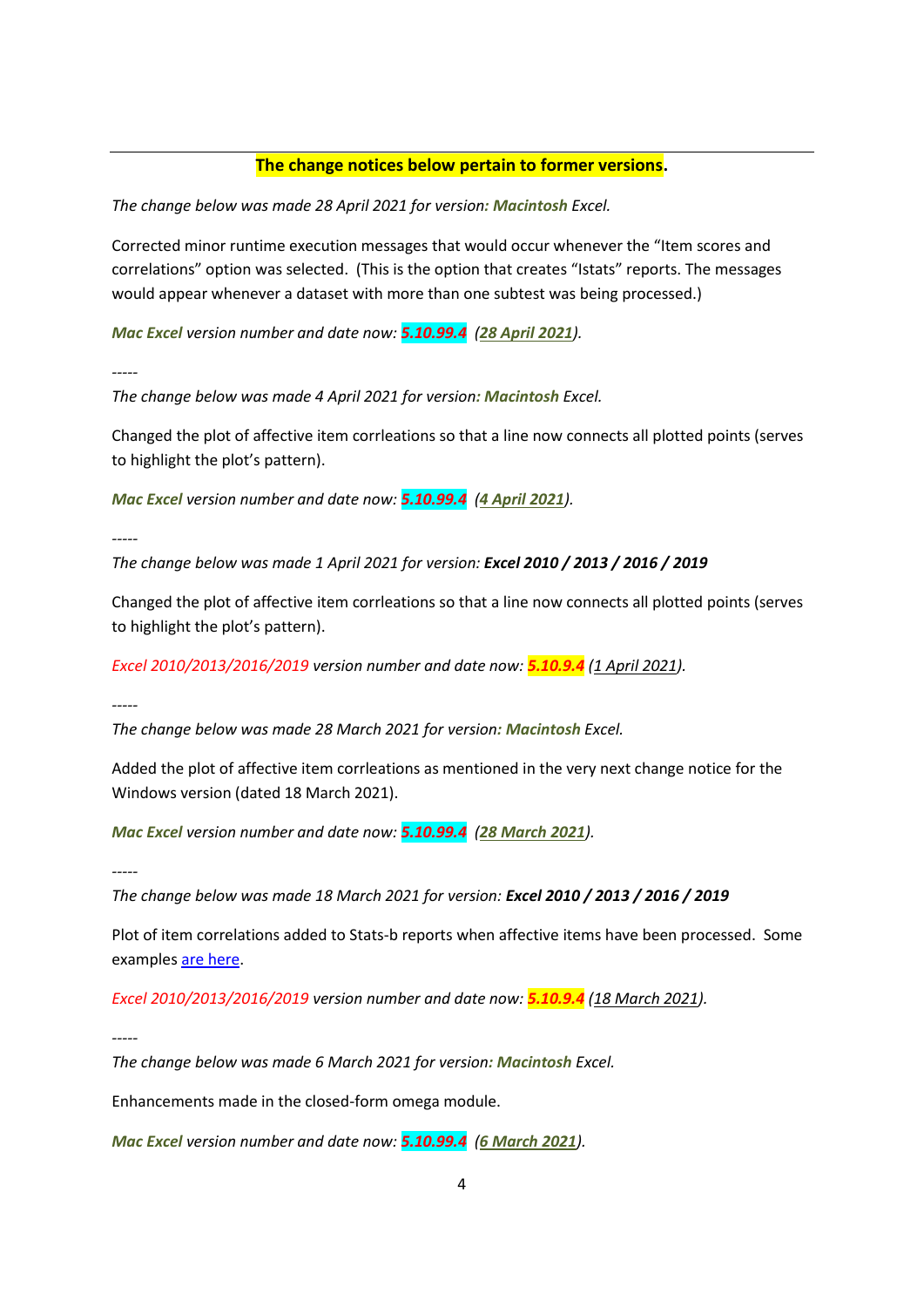*The change below was made 4 March 2021 for version: Macintosh Excel.*

Corrected a run-time error encountered when multiple subtests were being processed.

*Mac Excel version number and date now: 5.10.99.4 (4 March 2021).*

*-----*

*The change below was made 4 March 2021 for version: Excel 2010 / 2013 / 2016 / 2019*

Enhancements made in the closed-form omega module.

*Excel 2010/2013/2016/2019 version number and date now: 5.10.9.4 (4 March 2021).*

*-----*

*The change below was made 26 February 2021 for version: Macintosh Excel.*

An estimate of the coefficient omega reliability index is now produced whenever the "[Item statistics](http://lertap5.com/HTMLHelp/HTML/index.html?outputitemscores.htm)  [and correlations](http://lertap5.com/HTMLHelp/HTML/index.html?outputitemscores.htm)" option is taken. See Appendix D in this [working paper.](http://www.lertap5.com/Documentation/AlphaOmegaSpotTheDifference.pdf)

*Mac Excel version number and date now: 5.10.99.4 (26 February 2021).*

*-----*

*The change below was made 22 February 2021 for version: Excel 2010 / 2013 / 2016 / 2019*

An estimate of the coefficient omega reliability index is now produced whenever the "[Item statistics](http://lertap5.com/HTMLHelp/HTML/index.html?outputitemscores.htm)  [and correlations](http://lertap5.com/HTMLHelp/HTML/index.html?outputitemscores.htm)" option is taken. See Appendix D in this [working paper.](http://www.lertap5.com/Documentation/AlphaOmegaSpotTheDifference.pdf)

*Excel 2010/2013/2016/2019 version number and date now: 5.10.9.4 (22 February 2021).*

*-----*

*The change below was made 15 December 2020 for version: Excel 2010 / 2013 / 2016 / 2019*

Very minor cosmetic changes made to the Comments worksheet in the main Lertap5 Excel workbook, Lertap5.xlsm.

*Excel 2010/2013/2016/2019 version number and date now: 5.10.9.4 (15 December 2020).*

*-----*

*The change below was made 3 December 2020 for version: Macintosh Excel.*

The Mini version (free) has been upgraded so as to allow for processing up to 250 data records – the former limit was 100. There remains no limit on the number of items which may be processed.

*Mac Excel version number and date now: 5.10.99.4 (3 December 2020).*

*-----*

*The change below was made 1 December 2020 for version: Excel 2010 / 2013 / 2016 / 2019*

The Mini version (free) has been upgraded so as to allow for processing up to 250 data records – the former limit was 100. There remains no limit on the number of items which may be processed.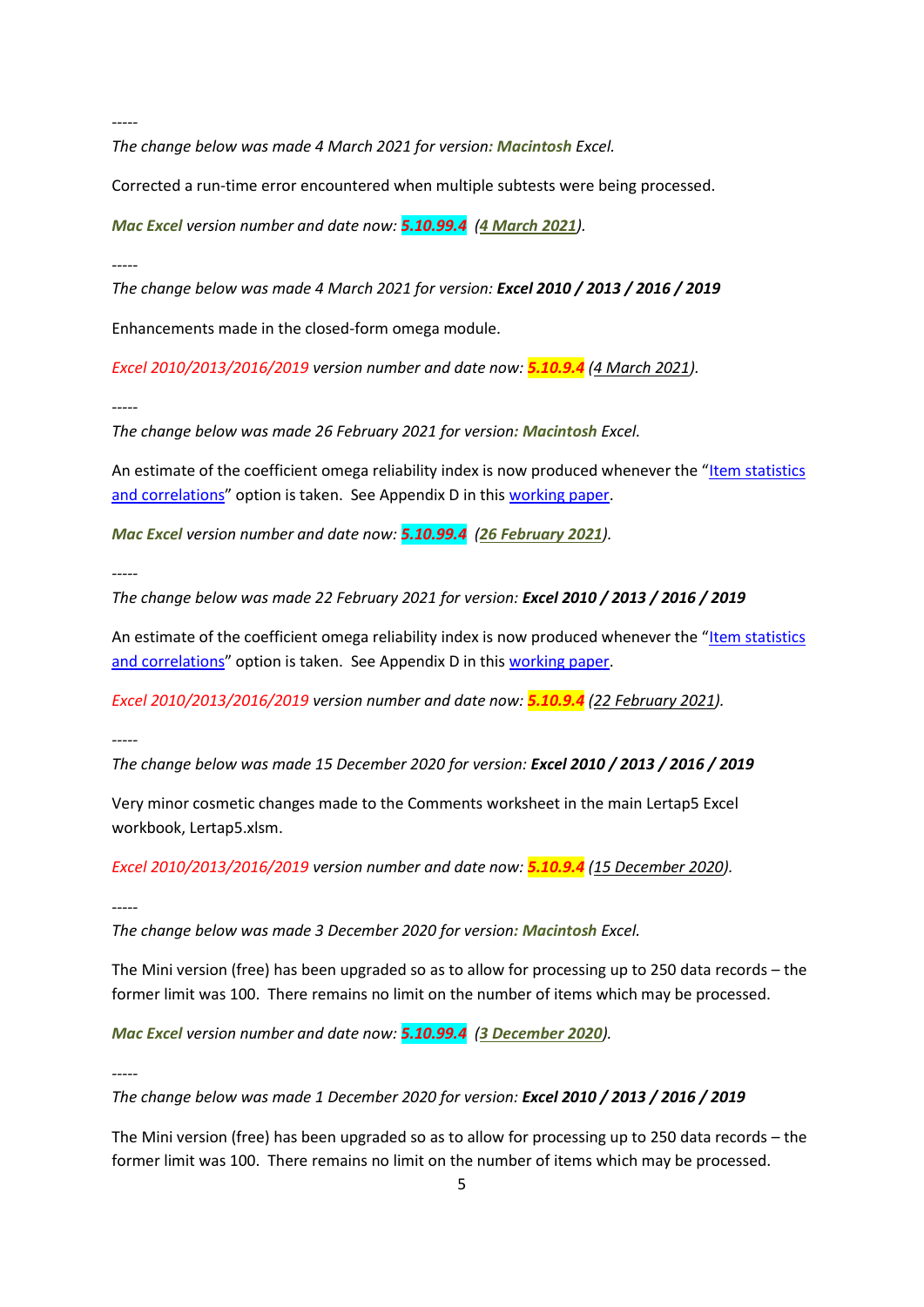*Excel 2010/2013/2016/2019 version number and date now: 5.10.9.4 (1 December 2020).*

*-----*

*The change below was made 18 September 2020 for version: Excel 2010 / 2013 / 2016 / 2019 only*

Corrections made to the omega1 special macro so that it downloads RMD files from the correct web server (lertap5.com, **not** larrynelsostuff.com).

*Excel 2010/2013/2016/2019 version number and date now: 5.10.9.4 (18 September 2020).*

*-----*

*The change below was made 6 June 2020 for version: Excel 2010 / 2013 / 2016 / 2019 only*

Very minor change made in [RSA](http://lertap5.com/HTMLHelp/HTML/index.html?responsesimilarityanalysis.htm) (response similarity analysis) – the histogrammer, when activated when an RSAsig worksheet was active, was overwriting one of the column headers, "EEIC" in RSAsig. Fixed.

*Excel 2010/2013/2016/2019 version number and date now: 5.10.9.4 (6 June 2020).*

*-----*

*The change below was made 5 June 2020 for version: Excel 2010 / 2013 / 2016 / 2019 only*

Very minor changes made i[n RSA](http://lertap5.com/HTMLHelp/HTML/index.html?responsesimilarityanalysis.htm) (response similarity analysis) – several column labels have been improved in RSAsig resports, and the histogrammer will now indicate the name of the RSAsig worksheet on which its plot has been made.

*Excel 2010/2013/2016/2019 version number and date now: 5.10.9.4 (5 June 2020).*

*-----*

*The change below was made 29 May 2020 for version: Excel 2010 / 2013 / 2016 / 2019 only*

Changes made i[n RSA](http://lertap5.com/HTMLHelp/HTML/index.html?responsesimilarityanalysis.htm) (response similarity analysis) so that it completes in less time, and more capably handles test results where the number of suspect pairs might be quite large (these changes were inspired by a need to check test results obtained under the remote proctoring conditions that became necessary during the Covid-19 pandemic).

*Excel 2010/2013/2016/2019 version number and date now: 5.10.9.4 (29 May 2020).*

*-----*

*The change below was made 8 May 2020 for version: Macintosh Excel.*

Minor alterations made in a couple of user help messages.

*Mac Excel version number and date now: 5.10.99.4 (8 May 2020).*

*-----*

*The change below was made 5 May 2020 for version: Macintosh Excel.*

Corrected an error found in one of the chart routines – selecting the "[ResCharts](http://lertap5.com/HTMLHelp/HTML/index.html?responsecharts.htm)" option when looking at a Stats1b worksheet would cause a run-time error in Excel. Fixed.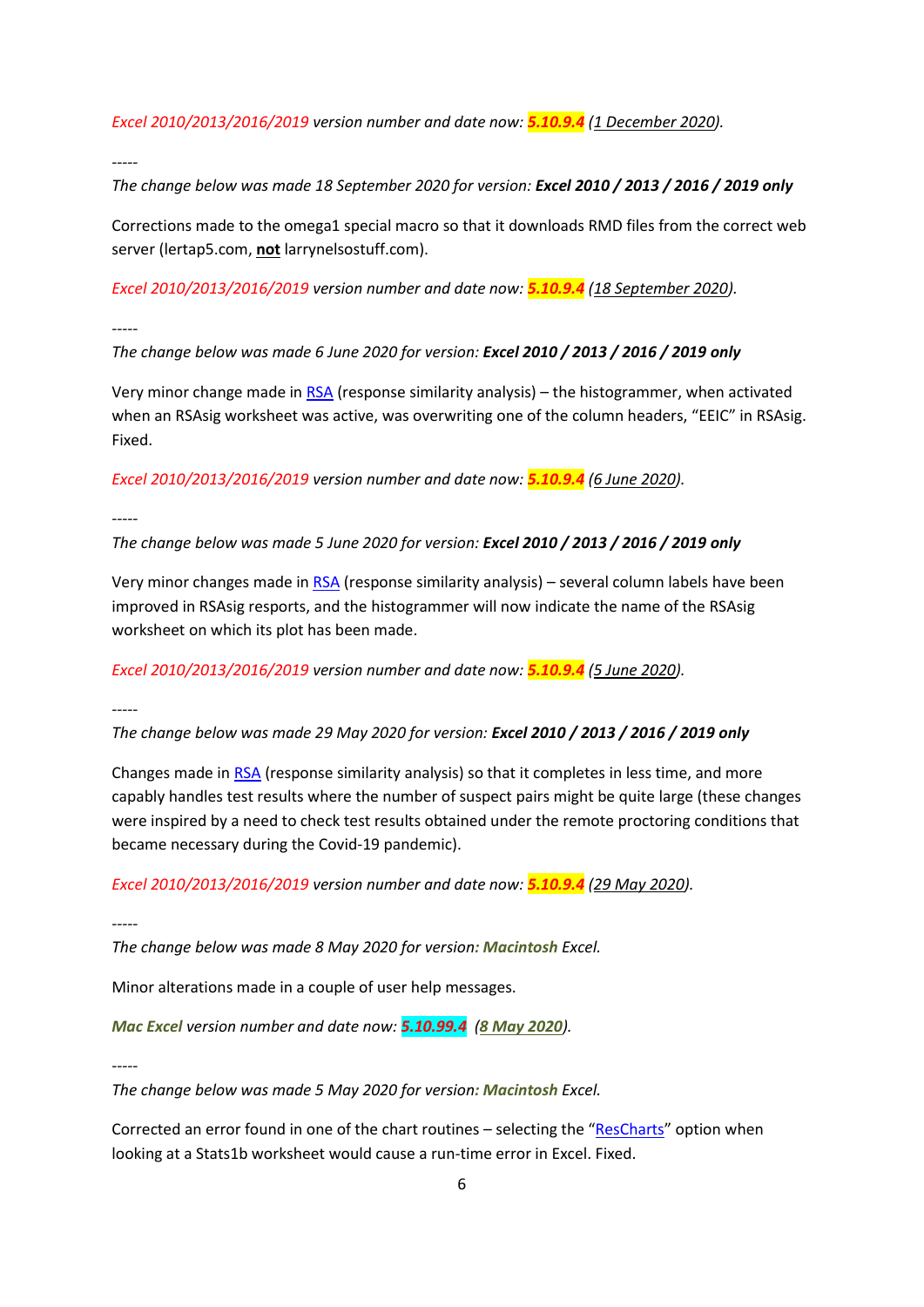*Mac Excel version number and date now: 5.10.99.4 (5 May 2020).*

*-----*

*The change below was made 22 April 2020 for version: Excel 2010 / 2013 / 2016 / 2019 only*

Alterations made so that the  $Omega$  and  $diffR1$  special macros would not crash without notice when working with workbooks destined to be save on Microsoft **OneDrive**.

*Excel 2010/2013/2016/2019 version number and date now: 5.10.9.4 (22 April 2020).*

*-----*

*The change below was made 20 April 2020 for version: Macintosh Excel. This version will also work with Excel 2016 running on a Windows computer.*

Corrected a small, non-fatal, almost unimportant limitation in the [System](http://lertap5.com/HTMLHelp/HTML/index.html?populating-the-macros-lists.htm) worksheet's list of special macros. The "ZoomAllSheets" macro title had been omitted.

*Mac Excel version number and date now: 5.10.99.4 (20 April 2020).*

*-----*

*The change below was made 4 April 2020 for version: Macintosh Excel. This version will also work with Excel 2016 running on a Windows computer.*

Added the difR1 special macro as described in the following change notice for the Windows version.

*Mac Excel version number and date now: 5.10.99.4 (4 April 2020).*

*-----*

*The change below was made 4 April 2020 for version: Excel 2010 / 2013 / 2016 / 2019 only*

A new special macro, "[difR1](http://lertap5.com/HTMLHelp/HTML/index.html?difr.htm)", has been added, making it a bit easier to set up data files for use with the CRAN difR Project.

*Excel 2010/2013/2016/2019 version number and date now: 5.10.9.4 (4 April 2020).*

*-----*

*The change below was made 19 March 2020 for version: Macintosh Excel. This version will also work with Excel 2016 running on a Windows computer.*

Installed the CSEM2 calculation correction as applied 14 March 2020 to the Windows version (as described immediately below).

*Mac Excel version number and date now: 5.10.99.4 (19 March 2020).*

*-----*

*The change below was made 14 March 2020 for version: Excel 2010 / 2013 / 2016 / 2019 only*

An error was found in the routine that calculates "[CSEM2](http://lertap5.com/HTMLHelp/HTML/index.html?conditional_sems.htm)" for cognitive test items. It resulted in a slight underestimate of CSEM2 values across all of the test's observed scores. For example, if the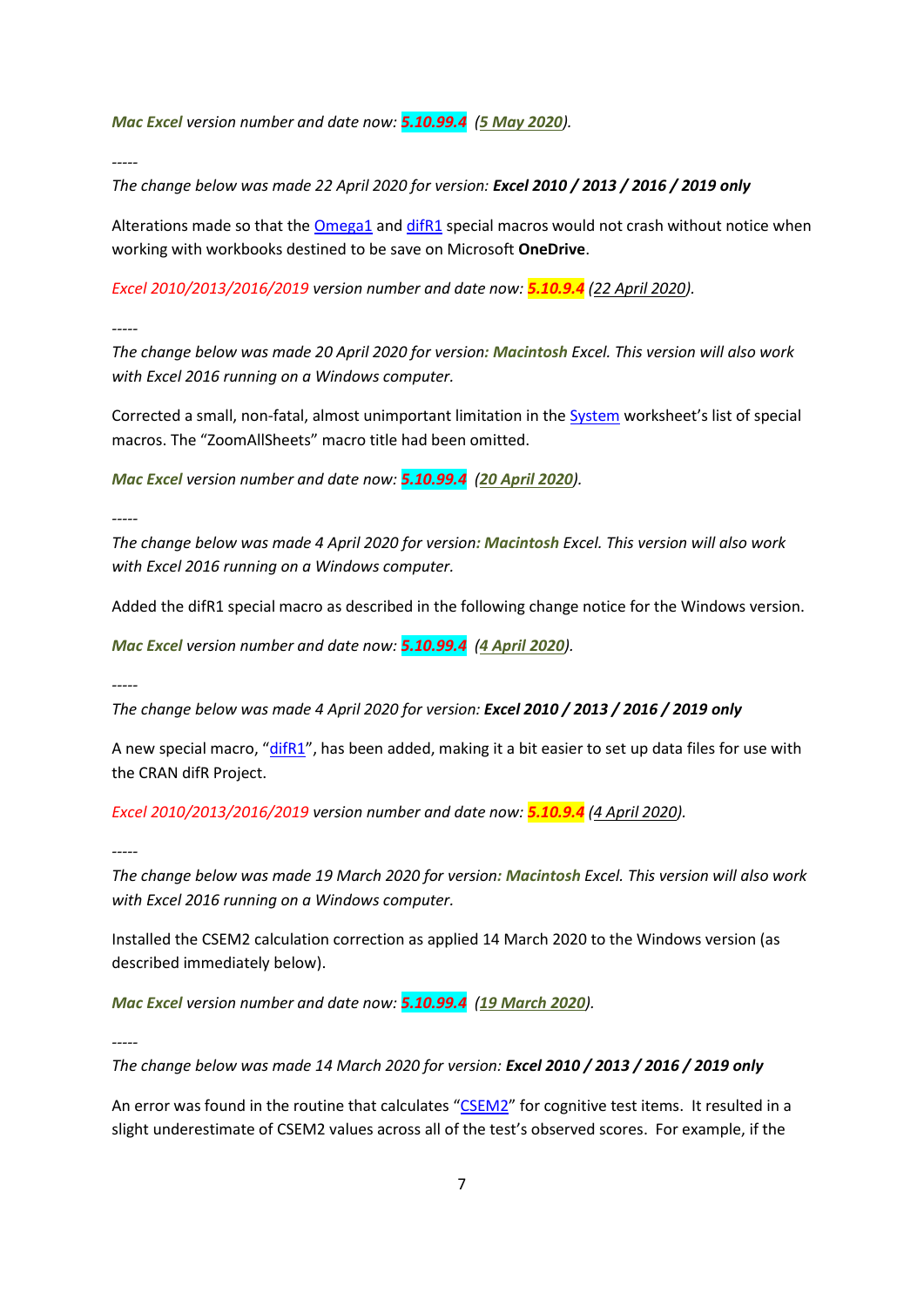CSEM2 value corresponding to an observed test score of 26 was formerly reported as being 3.10, it would now be 3.13 with this corrected version of Lertap5.

*Excel 2010/2013/2016/2019 version number and date now: 5.10.9.4 (Lertap5.com at 14 March 2020).*

*-----*

*The change below was made 19 February 2020 for version: Excel 2010 / 2013 / 2016 / 2019 only*

Minor alterations made in the **RaschAnalysis1** special macro. The iteration messages are now clearer when the macro runs.

*Excel 2010/2013/2016/2019 version number and date now: 5.10.9.4 (Lertap5.com at 19 February 2020).*

*-----*

*The change below was made 17 February 2020 for version: Macintosh Excel. This version will also work with Excel 2016 running on a Windows computer.*

A few code accelerators were added to make Lertap5 run better with the latest version of Excel for the Mac, and a fatal error in the "[Enhance M-H Charts](http://lertap5.com/HTMLHelp/HTML/index.html?enhancemhchart.htm)" option was fixed. The [RaschAnalysis1](http://lertap5.com/HTMLHelp/HTML/index.html?raschanalysis1.htm) special macro was updated with minor changes (macro date is 19 February 2020).

*Mac Excel version number and date now: 5.10.99.4 (Lertap5.com at 17 February 2020).*

*-----*

*The change below was made 16 January 2020 for version: Excel 2010 / 2013 / 2016 / 2019 only*

**Minor** alterations made in two files: Lertap5.xlsm (the main Lertap5 workbook) and also Lertap5MacroSetA.xlam (the special macros workbook, responsible for responding to options from th[e MacsMenu\)](http://lertap5.com/HTMLHelp/HTML/index.html?macs_menu.htm).

*Excel 2010/2013/2016/2019 version number and date now: 5.10.9.4 (Lertap5.com at 16 January 2020).*

*-----*

*The change below was made 1 December 2019 for version: Macintosh Excel. This version will also work with Excel 2016 running on a Windows computer.*

Improvements and changes made in the [RaschAnalysis1](http://lertap5.com/HTMLHelp/HTML/index.html?raschanalysis1.htm) special macro. The highlighting applied to INFIT and OUTFIT mean squares now varies according to sample size. (This is the same change made to the Windows version on 28 November 2019.)

*Mac Excel version number and date now: 5.10.99.4 (Lertap5.com at 28 November 2019).*

*-----*

*The change below was made 28 November 2019 for version: Excel 2010 / 2013 / 2016 / 2019 only*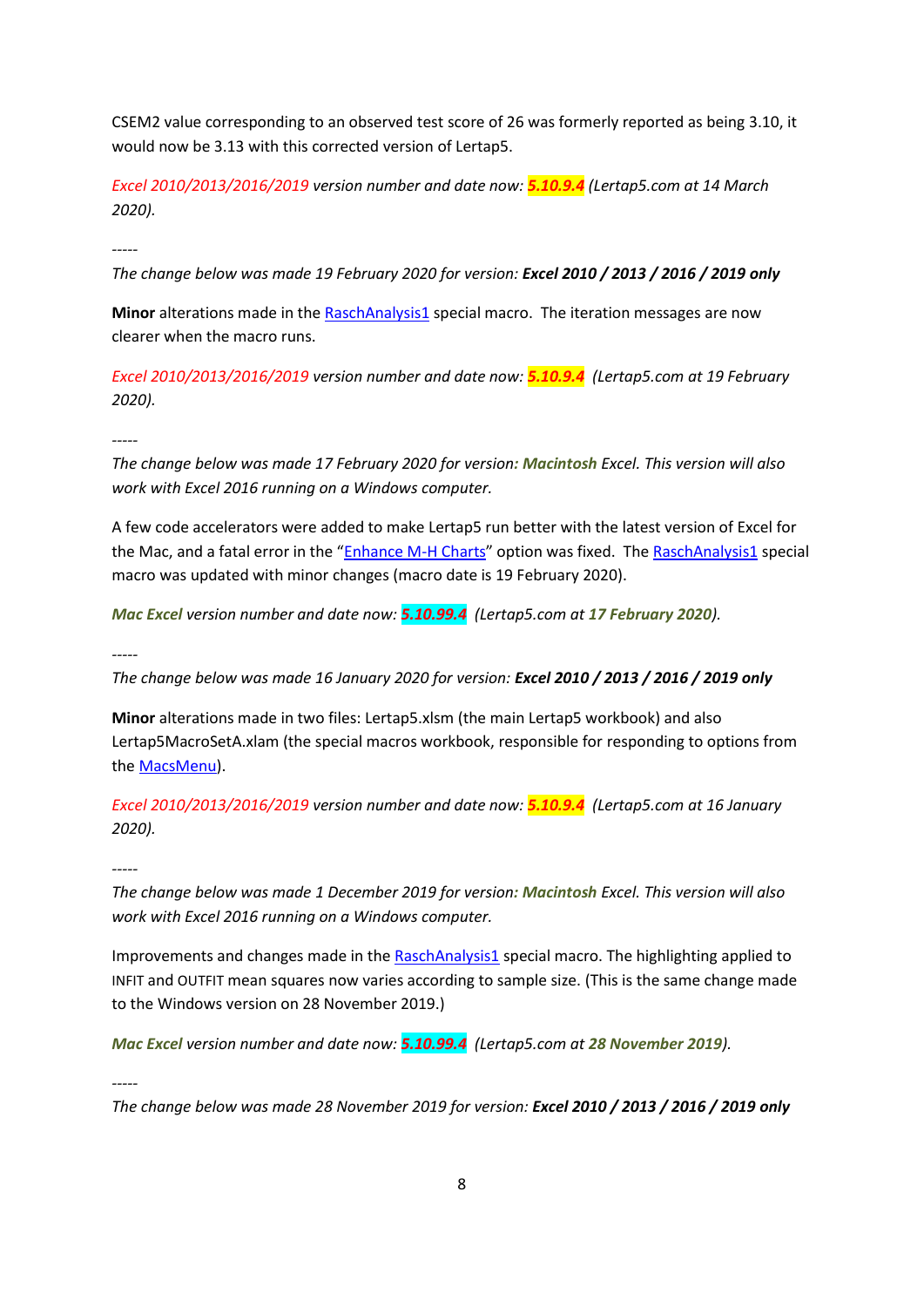Improvements and changes made in the [RaschAnalysis1](http://lertap5.com/HTMLHelp/HTML/index.html?raschanalysis1.htm) special macro. The highlighting applied to INFIT and OUTFIT mean squares now varies according to sample size.

*Excel 2010/2013/2016/2019 version number and date now: 5.10.9.4 (Lertap5.com at 28 November 2019).*

*-----*

*The change below was made 20 November 2019 for version: Macintosh Excel. This version will also work with Excel 2016 running on a Windows computer.*

Corrected a minor execution error encountered when updating the Scores worksheet's [correlations](http://lertap5.com/HTMLHelp/HTML/index.html?updatecorrelations.htm) when the Data worksheet has an embedded blank row.

*Mac Excel version number and date now: 5.10.99.4 (Lertap5.com at 20 November 2019).*

*-----*

*The change below was made 20 November 2019 for version: Excel 2010 / 2013 / 2016 / 2019 only*

Corrected a minor execution error encountered when updating the Scores worksheet's [correlations](http://lertap5.com/HTMLHelp/HTML/index.html?updatecorrelations.htm) when the Data worksheet has an embedded blank row.

*Excel 2010/2013/2016/2019 version number and date now: 5.10.9.4 (Lertap5.com at 20 November 2019).*

*-----*

*The change below was made 14 October 2019 for version: Macintosh Excel. This version will also work with Excel 2016 running on a Windows computer.*

Rasch item analysis capability added. Read about i[t here.](http://lertap5.com/HTMLHelp/HTML/index.html?raschanalysis1.htm)

*Mac Excel version number and date now: 5.10.99.4 (Lertap5.com at 14 October 2019).*

*-----*

*The change below was made 14 October 2019 for version: Excel 2010 / 2013 / 2016 / 2019 only*

Support for **Rasch** item analysis has been added. Read about it [here.](http://lertap5.com/HTMLHelp/HTML/index.html?raschanalysis1.htm)

*Excel 2010/2013/2016/2019 version number and date now: 5.10.9.4 (Lertap5.com at 14 October 2019).*

*-----*

*The change below was made 2 October 2019 for version: Macintosh Excel. This version will also work with Excel 2016 running on a Windows computer.*

A 95% confidence interval for coefficient alpha is now computed and displayed in Stats\_f reports. A screen capture is shown a[t this webpage.](http://lertap5.com/HTMLHelp/HTML/index.html?summary_item_stats.htm)

Stats b reports have had a minor change – negative discrimination values are now in red in the case of cognitive items, and, for affective items, negative item-scale correlations are also now in red.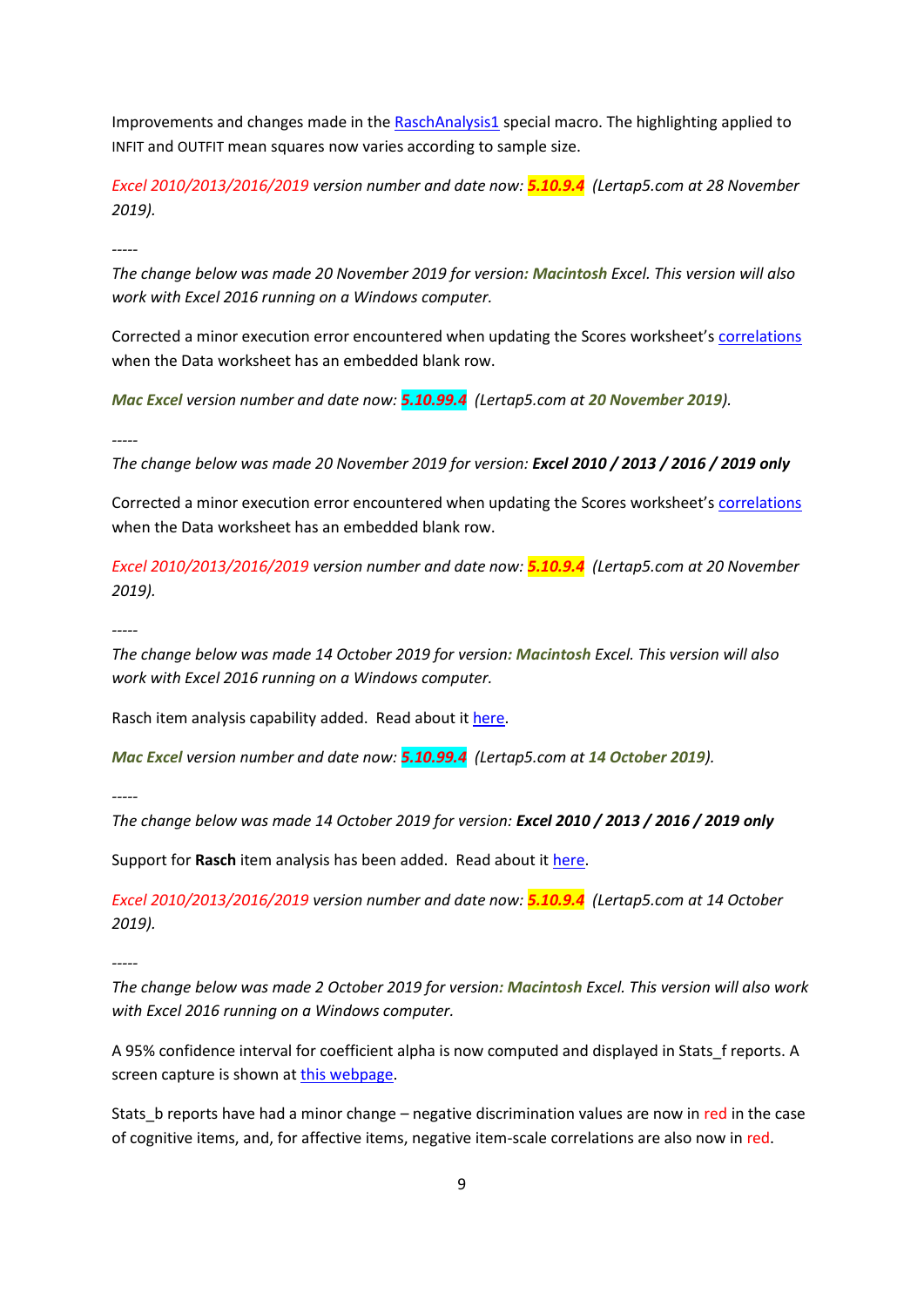*Mac Excel version number and date now: 5.10.99.3 (Lertap5.com at 2 October 2019).*

*-----*

*The changes below were made 24 September 2019 for version: Excel 2010 / 2013 / 2016 / 2019 only*

A 95% confidence interval for coefficient alpha is now computed and displayed in Stats\_f reports. A screen capture is shown a[t this webpage.](http://lertap5.com/HTMLHelp/HTML/index.html?summary_item_stats.htm)

Stats b reports have had a minor change – negative discrimination values are now in red in the case of cognitive items, and, for affective items, negative item-scale correlations are also now in red.

*Excel 2010/2013/2016/2019 version number and date now: 5.10.9.3 (Lertap5.com at 24 September 2019).*

*-----*

*The change below was made 14 August 2019 for version: Macintosh Excel 2016. This version will also work with Excel 2016 running on a Windows computer.*

One of the Lertap5 code modules was changed in order to be compatible with Microsoft's August upgrade of Excel 2016 for the Mac (version 16.28 / 19081202).

*Mac Excel 2016 version number and date now: 5.10.99 (Lertap5.com at 14 August 2019).*

*-----*

*The change below was made 26 July 2019 for version: Macintosh Excel 2016. This version will also work with Excel 2016 running on a Windows computer.*

Very minor changes to web and email links.

*Mac Excel 2016 version number and date now: 5.10.99 (Lertap5.com at 26 July 2019).*

*-----*

*The change below was made 26 July 2019 for version: Excel 2010 / 2013 / 2016 / 2019 only*

Very minor changes to web and email links, from lertap.com to lertap5.com, and from support@ lertap.com to lertap5@gmail.com

*Excel 2010/2013/2016/2019 version number and date now: 5.10.9.2 (Lertap5.com at 26 July 2019).*

*-----*

*The change below was made 24 July 2019 for version: Excel 2010 / 2013 / 2016 / 2019 only*

Now the entries in an RSAcases report/worksheet are sorted on the H-H index column, from lowest to highest – previously the sort was on the H-H sigma column. This is the same order seen in RSAsig reports

*Excel 2010/2013/2016/2019 version number and date now: 5.10.9.2 (Lertap5.com at 24 July 2019).*

*-----*

*The change below was made 10 June 2019 for version: Excel 2010 / 2013 / 2016 only*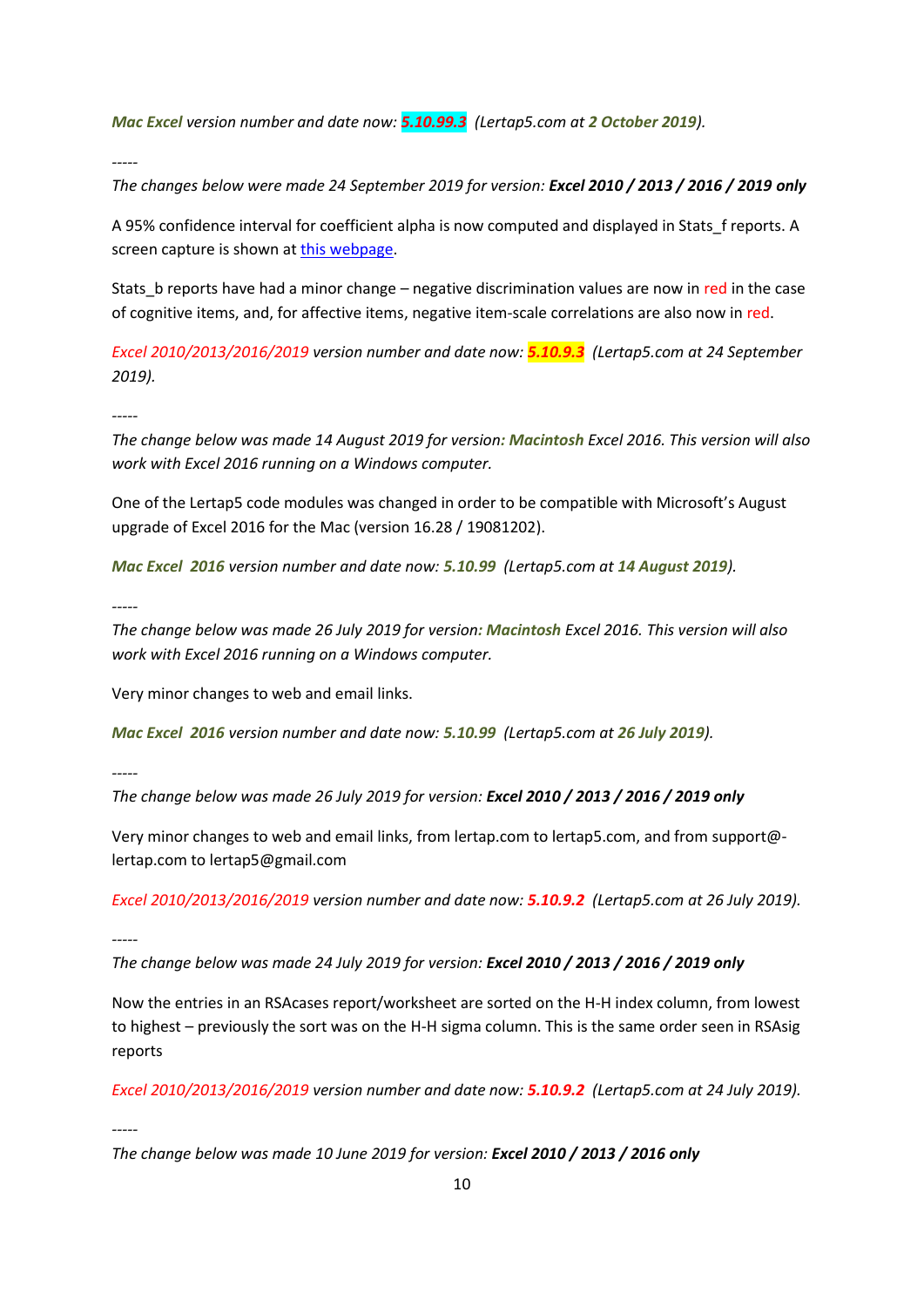One minor change: when the "[Breakout scores by groups](http://lertap5.com/HTMLHelp/HTML/index.html?breakouts.htm)" and "[Item responses by groups](http://lertap5.com/HTMLHelp/HTML/index.html?ibreaks.htm)" options are taken, now a check is made to make sure that the Data column selected for the stratifying group variable uses only non-numeric codes.

*Excel 2010 / 2013 / 2016 version number and date now: 5.10.9.2 (Lertap.com at 10 June 2019).*

*-----*

*The changes below were made 29 May 2019 for version: Macintosh Excel 2016. This version will also work with Excel 2016 running on a Windows computer.*

Errors fixed in the [RSA](http://lertap5.com/HTMLHelp/HTML/index.html?responsesimilarityanalysis.htm) (response similarity analysis) code, and now the entries in an RSAsig report are sorted on the H-H index column, from lowest to highest – previously the sort was on the H-H sigma column.

*Mac Excel 2016 version number and date now: 5.10.99 (Lertap.com at 29 May 2019).*

*-----*

*The changes below were made 22 May 2019 for version: Excel 2010 / 2013 / 2016 only*

Minor changes made to the [RSA](http://lertap5.com/HTMLHelp/HTML/index.html?responsesimilarityanalysis.htm) (response similarity analysis) code in both the main Lertap5 workbook, Lertap5.xlsm, and Lertap5MacroSetA.xlam, the special macros workbook.

Now the entries in an RSAsig report/worksheet, are sorted on the H-H index column, from lowest to highest – previously the sort was on the H-H sigma column.

*Excel 2010 / 2013 / 2016 version number and date now: 5.10.9.2 (Lertap.com at 22 May 2019).*

*-----*

*The changes below were made 14 May 2019 for version: Excel 2010 / 2013 / 2016 only*

The Lertap5MacroSetA.xlam macros-only workbook was updated with a new code module, making it easier for [RSA](http://lertap5.com/HTMLHelp/HTML/index.html?responsesimilarityanalysis.htm) (response similarity analysis) users to change three common run-time settings without having to open the [System worksheet](http://lertap5.com/HTMLHelp/HTML/systemworksheet.htm) in the Lertap5.xlsm workbook. A minor change was made to Lertap5.xlsm's code so that the RSAsig report/worksheet is now sorted by H-H index instead of H-H sigma.

*Excel 2010 / 2013 / 2016 version number and date now: 5.10.9.2 (Lertap.com at 14 May 2019).*

*-----*

*The changes below were made 29 April 2019 for version: Excel 2010 / 2013 / 2016 only*

Two relatively minor errors addressed. The first has to do with the message produced when the [Interpret](http://lertap5.com/HTMLHelp/HTML/index.html?interpretccslines.htm) option is taken, the process of creating the [Freqs report](http://lertap5.com/HTMLHelp/HTML/index.html?freqs.htm) begins, and a column in th[e Data](http://lertap5.com/HTMLHelp/HTML/index.html?lertapworkbookdefined.htm) worksheet is found to have an entry longer than a single character. Such entries are unexpected in columns where item responses are recorded – it's assumed that item responses for multiple-choice or survey items will be just a single character – an error "flag" is raised and a message output when this is not the case. The message has always allowed for users to terminate the program at this point, but often it failed to work correctly. Fixed.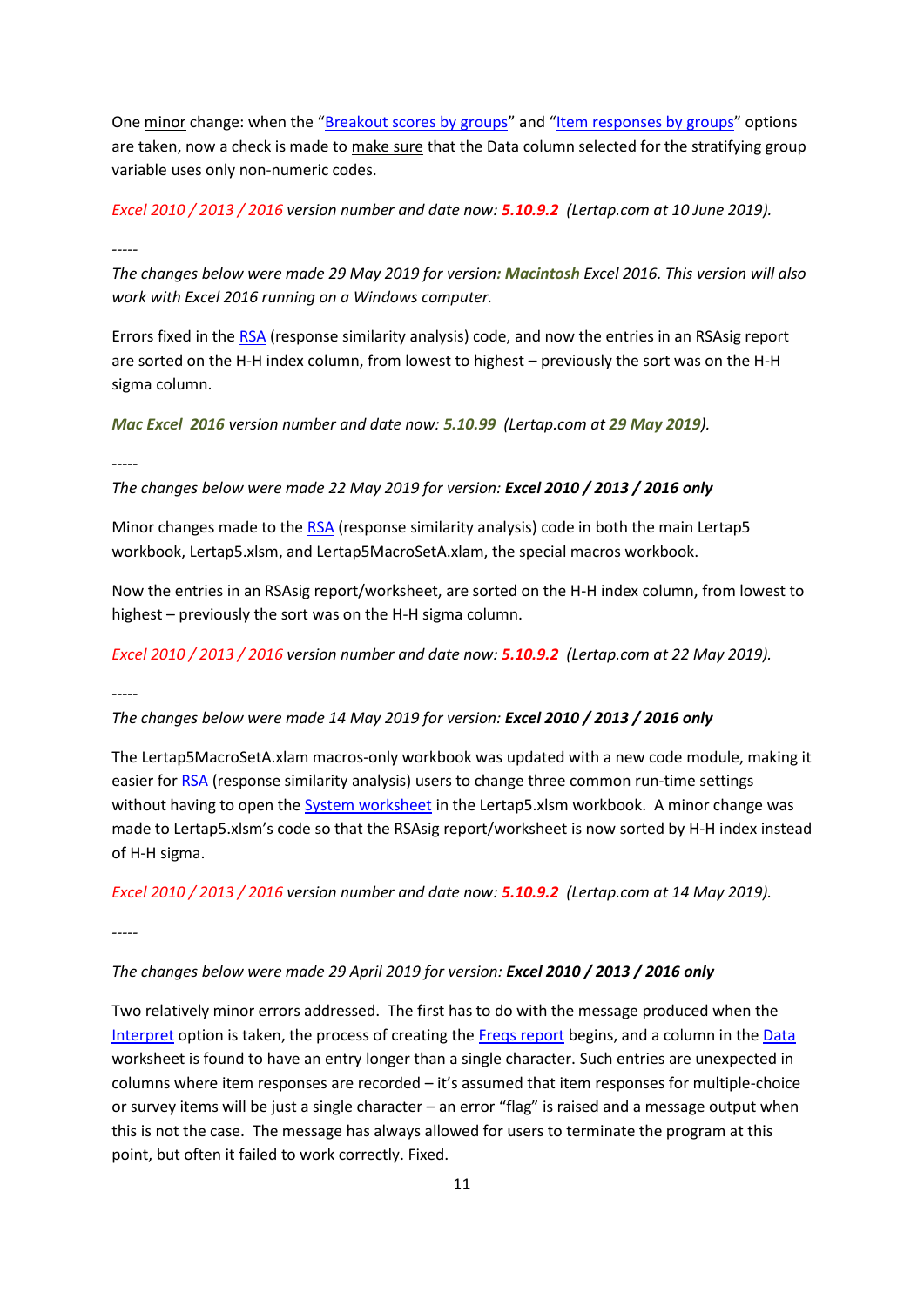The second error had to do wit[h RSA](http://lertap5.com/HTMLHelp/HTML/index.html?responsesimilarityanalysis.htm) runs. A behind-the-scenes worksheet called "RSAcasesNosort" is commonly output by the RSA routine, as described i[n this topic.](http://lertap5.com/HTMLHelp/HTML/index.html?defrsacasesnosort.htm) An error would occur if a user deleted the worksheet reports produced by RSA, and then went on to request a new RSA run (usually by excluding certain items from the analysis, or analysing a different range of test scores). This error has also been fixed.

*Excel 2010 / 2013 / 2016 version number and date now: 5.10.9.2 (Lertap.com at 29 April 2019).*

*This notice was added on 29 December 2018 and applies to users with Windows 10 installed on their computers: in September 2018 Microsoft added improved virus security to its operating system. It dramatically affected how Lertap 5 ran; in particular, it took noticeably longer for Excel to open Lertap and, in some rare cases, Excel would even fail to successfully open the Lertap5.xlsm workbook.*

*Please refer to [this topic](http://www.larrynelsonstuff.com/HTMLHelp/HTML/index.html?antimalware-scan.htm) for more information. It is possible to get the virus scanner to skip designated files (such as Lertap5.xlsm); this is highly recommended.*

*-----*

*-----*

*The change below was made 12 December 2018 for version: Excel 2010 / 2013 / 2016 only*

A small error was detected in the routine that classifies DIF results using the ETS scale of A, B, C. The critical value for testing the statistical significance of MH D-DIF at the 0.05 level was set at 1.96. It should have been, and now has been, set at 1.645. Se[e this topic.](http://www.larrynelsonstuff.com/HTMLHelp/HTML/index.html?dif.htm)

*Excel 2010 / 2013 / 2016 version number and date now: 5.10.9.2 (Lertap.com at 12 December 2018).*

*-----*

*The change below was made 6 December 2018 for version: Excel 2010 / 2013 / 2016 only*

The routine that makes DIF charts has been automated so that plots will be made for all items without users having to do them on a one-by-one basis. See [this topic.](http://www.larrynelsonstuff.com/HTMLHelp/HTML/index.html?enhancemhchart.htm)

*Excel 2010 / 2013 / 2016 version number and date now: 5.10.9.2 (Lertap.com at 6 December 2018).*

*-----*

*The changes below were made 3 December 2018 for version: Excel 2010 / 2013 / 2016 only*

The main Lertap 5 workbook for use on Windows computers, Lertap5.xlsm, now loads and opens significantly faster; it also closes more rapidly.

It is now quite a bit easier t[o add a DIF chart.](http://www.larrynelsonstuff.com/HTMLHelp/HTML/index.html?enhancemhchart.htm) What was a two-step process is now just one.

*Excel 2010 / 2013 / 2016 version number and date now: 5.10.9.2 (Lertap.com at 3 December 2018).*

*-----*

*The change below was made 21 October 2018 for version: Excel 2010 / 2013 / 2016 only*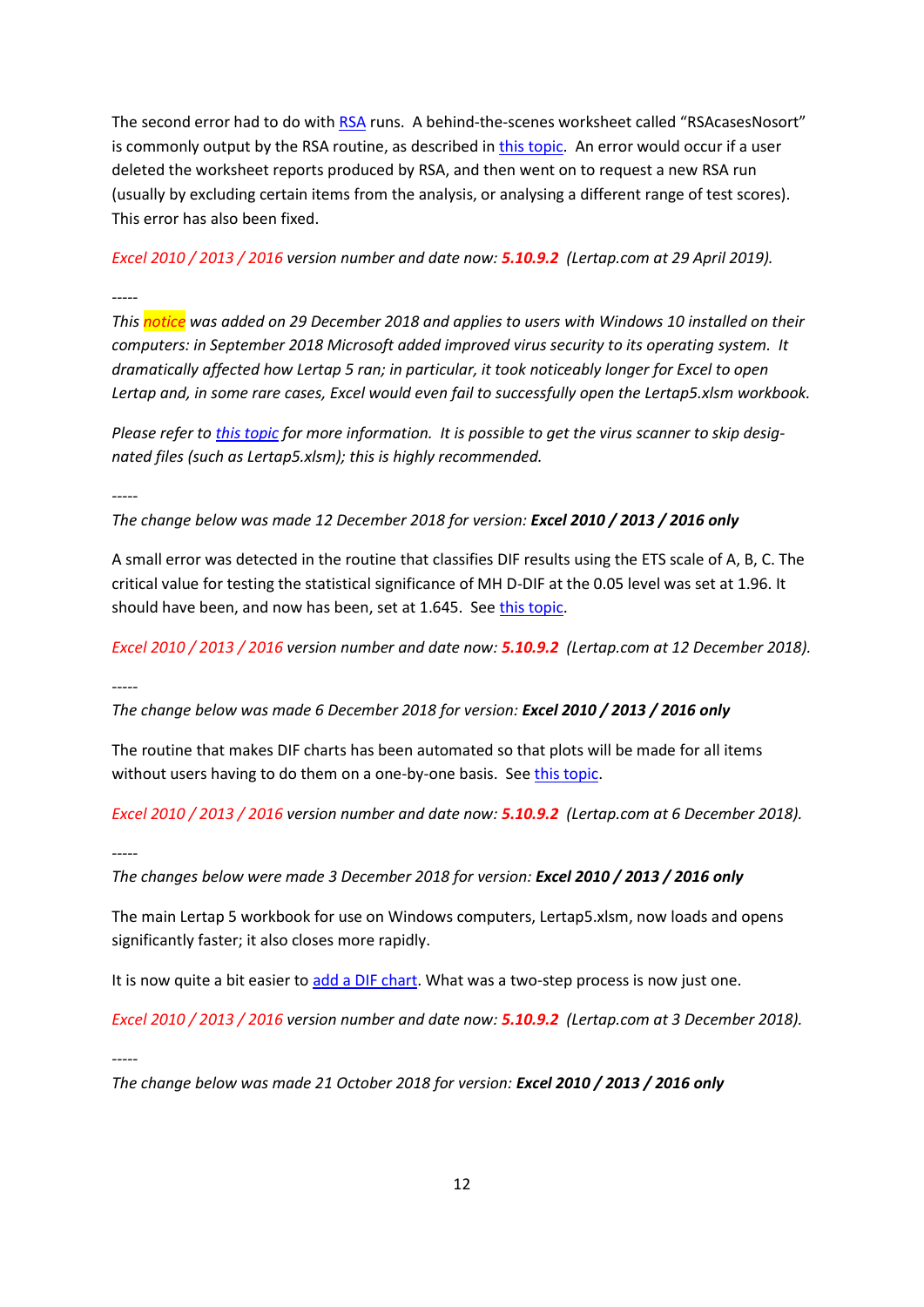Correction made so that the "Reliability (coefficient alpha)" value seen at the base of a [Stats1b](http://www.larrynelsonstuff.com/HTMLHelp/HTML/index.html?stats1b.htm) report more accurately displays whenever 0.00<alpha<0.10 (fixes an internal programming error related to very small but greater than zero numbers).

*Excel 2010 / 2013 / 2016 version number and date now: 5.10.9.1 (Lertap.com at 21 October 2018).*

*-----*

*The changes below were made 5 August 2018 for version: Excel 2010 / 2013 / 2016 only*

Alterations made to the **Omega1 macro** so that it presents users with the option to delete the first column in the csv file (comma-separated values) it creates, making it easier to use with R packages such as "psych", "ltm" (latent-trait models), and "TAM".

*Excel 2010 / 2013 / 2016 version number and date now: 5.10.9 (Lertap.com at 5 August 2018).*

*-----*

*The changes below were made 5 August 2018 for version: Macintosh ("MacWin") prototype for use with Excel 2016 (Macintosh). This version will also work well with Excel 2016 running on a Windows computer.*

Changes have been made to the **Omega1 macro** so that it presents users with the option to delete the first column in the csv file (comma-separated values) it creates, making it easier to use with R packages such as "psych", "ltm" (latent-trait models), and "TAM".

*MacWin Excel 2016 version number and date now: 5.10.99 (Lertap.com at 5 August 2018).*

*-----*

*The changes below were made 10 July 2018 for version: Excel 2010 / 2013 / 2016 only*

Changed the CCs sheet in Lertap5.xlsm so that it defines two subtests, not three. (This is an extremely minor change; it brings Lertap 5 back to being more in line with the original manual published back in the year 2000.)

Added support for users interested in dichotomous IRT analyses. An "IRTmoduleUWO-1.Rmd" file may be downloaded from [this topic.](http://www.larrynelsonstuff.com/HTMLHelp/HTML/index.html?irt-with-tam.htm)

*Excel 2010 / 2013 / 2016 version number and date now: 5.10.9 (Lertap.com at 10 July 2018).*

*-----*

*The changes below were made 10 July 2018 for version: Macintosh prototype for use with Excel 2016 (Macintosh). This version will also work with Excel 2016 running on a Windows computer.*

Changed the CCs sheet in Lertap5.xlsm so that it defines two subtests, not three. (This is an extremely minor change; it brings Lertap 5 back to being more in line with the original manual published back in the year 2000.)

*Mac Excel 2016 version number and date now: 5.10.99 (Lertap.com at 10 July 2018).*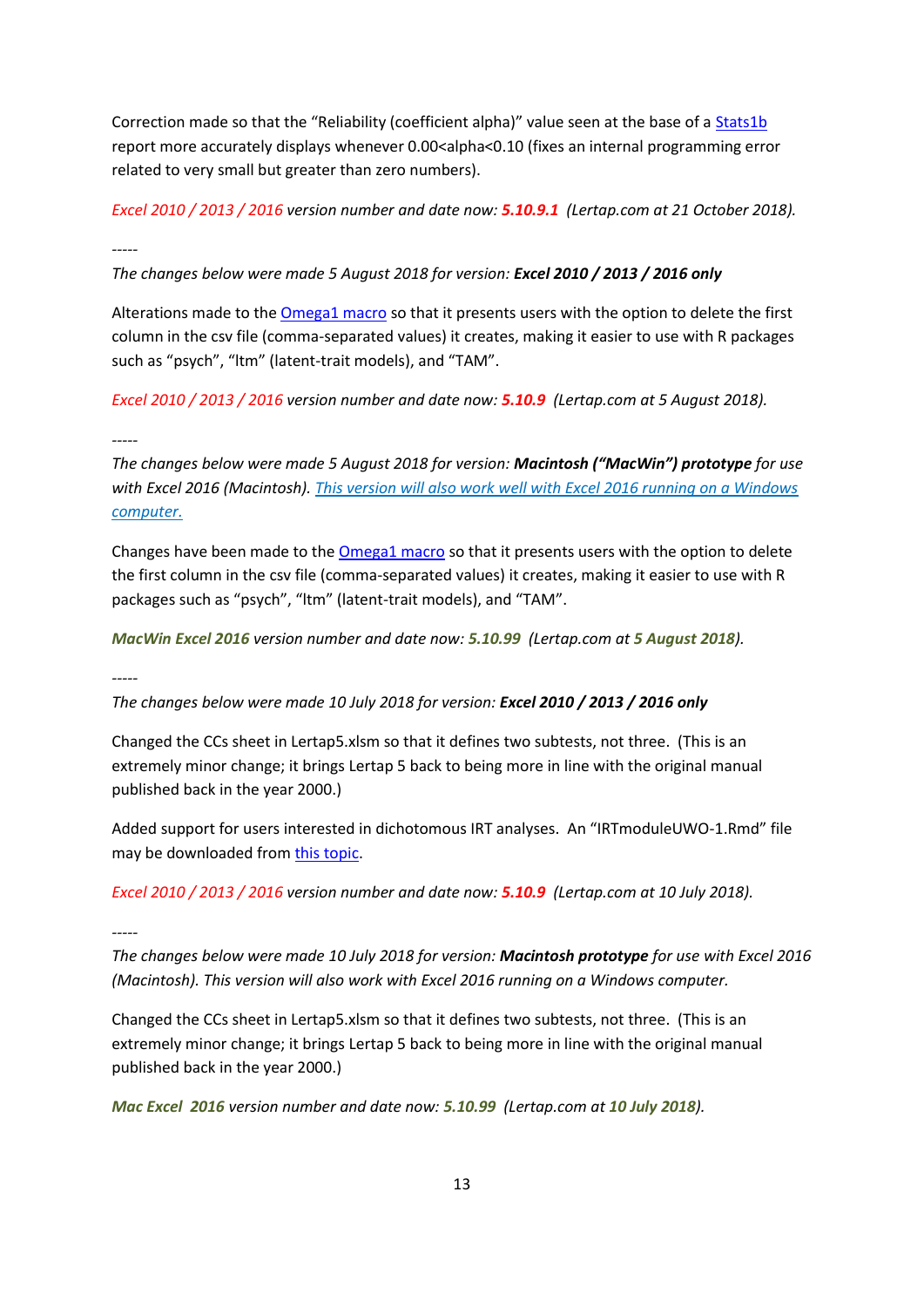*The changes below were made 8 July 2018 for version: Macintosh prototype for use with Excel 2016 (Macintosh). This version will also work with Excel 2016 running on a Windows computer.*

Added support for users interested in dichotomous IRT analyses. An "IRTmoduleUWO-1.Rmd" file may be downloaded from [this topic.](http://www.larrynelsonstuff.com/HTMLHelp/HTML/index.html?irt-with-tam.htm) (Windows users will find this file automatically downloaded when they run the **Omega1** macro.)

*Mac Excel 2016 version number and date now: 5.10.99 (Lertap.com at 8 July 2018).*

*-----*

*The changes below were made 13 June 2018 for version: Macintosh prototype for use with Excel 2016 (Macintosh). This version will also work with Excel 2016 running on a Windows computer.*

Code changes made to ensure compatibility with latest version of Mac Excel (version 16.14). Errors fixed in the *external criterion* modules.

*Mac Excel 2016 version number and date now: 5.10.99 (Lertap.com at 13 June 2018).*

*-----*

*The change below was made 10 June 2018 for version: Macintosh prototype for use with Excel 2016 (Macintosh). This version will also work with Excel 2016 running on a Windows computer.*

The **Omega1** reliability macro was repaired so that it no longer fails when used on a Mac.

*Mac Excel 2016 version number and date now: 5.10.99 (Lertap.com at 10 June 2018).*

*-----*

*The change below was made 5 June 2018 for version: Excel 2010 / 2013 / 2016 only*

A minor change was made in order to have "[Little h help](http://www.larrynelsonstuff.com/lertap/index.html?context-sensitive-help.htm)" available on chart sheets such as [Stats1bCht.](http://larrynelsonstuff.com/HTMLHelp/HTML/index.html?unidimensionalresponsecharts.htm)

*Excel 2010 / 2013 / 2016 version number and date now: 5.10.9 (Lertap.com at 5 June 2018).*

*-----*

*The change below was made 1 June 2018 for version: Excel 2010 / 2013 / 2016 only*

Made it possible to control the thickness of the lines seen in Lertap's quantile plots. Information is [here](http://www.larrynelsonstuff.com/HTMLHelp/HTML/index.html?additional_quintile_options.htm) (scroll to the bottom of the topic – the new thickness setting is in row 99 of the System worksheet).

*Excel 2010 / 2013 / 2016 version number and date now: 5.10.9 (Lertap.com at 1 June 2018).*

*-----*

*The change below was made 16 April 2018 for version: Macintosh prototype for use with Excel 2016 (Macintosh). This version will also work with Excel 2016 running on a Windows computer.*

Corrected an error encountered when asking for a [histogram](http://www.larrynelsonstuff.com/HTMLHelp/HTML/index.html?histogram.htm) from [a Breaks1](http://www.larrynelsonstuff.com/HTMLHelp/HTML/index.html?breakouts.htm) worksheet report.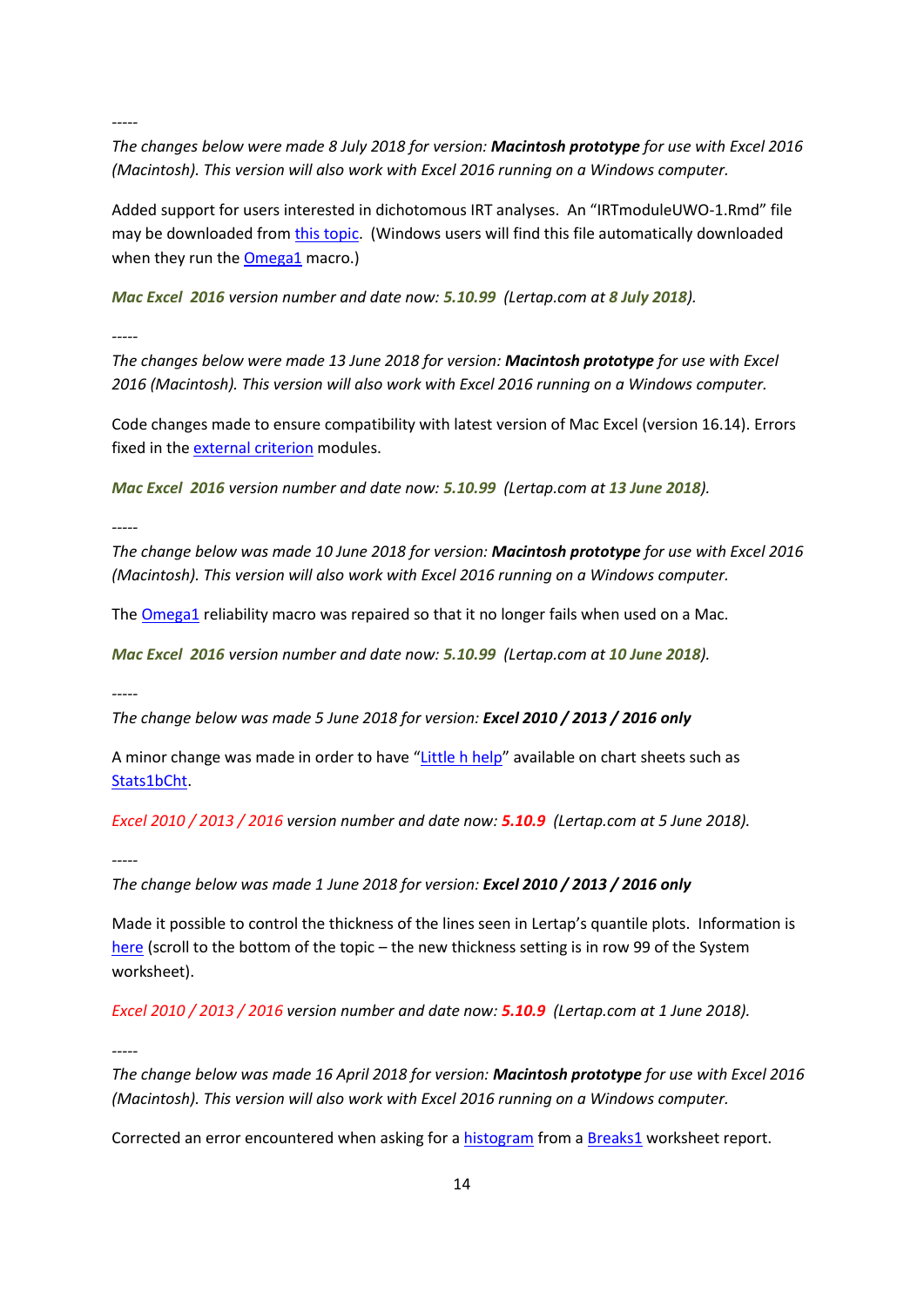*The change below was made 12 April 2018 for version: Macintosh prototype for use with Excel 2016 (Macintosh).*

Minor (but critical) code changes were made in order to have Lertap run correctly with the latest release of Microsoft Excel 2016 for the Macintosh (version 16.12; replaces version 15.11.11).

*-----*

*The change below was made 6 April 2018 for version: Macintosh prototype for use with Excel 2016 (Macintosh).*

A minor change was made in order to have "[Little h help](http://www.larrynelsonstuff.com/lertap/index.html?context-sensitive-help.htm)" available on chart sheets such as [Stats1bCht.](http://larrynelsonstuff.com/HTMLHelp/HTML/index.html?unidimensionalresponsecharts.htm)

*-----*

*The change below was made 20 March 2018 for version: Macintosh prototype for use with Excel 2016 (Macintosh).*

A fully-functional but not yet fully tested version of Mac Lertap 5 may be downloaded and taken for test drives. Start by reading [this document.](http://www.larrynelsonstuff.com/Documentation/ReadMeMacWin.pdf)

*-----*

*The change below was made 30 January 2018 for version: Excel 2010 / 2013 / 2016 only*

Changes were made in order to improve performance. Lertap is now much faster, and also a bit smoother, when it runs (especially with Excel 2016). Updated running times are [here.](http://www.larrynelsonstuff.com/Documentation/TimeTrials2010to2013.pdf)

*Excel 2010 / 2013 / 2016 version number and date now: 5.10.9 (Lertap.com at 30 January 2018).*

*-----*

*The change below was made 2 January 2018 for version: Excel 2010 / 2013 / 2016 only*

The **omega1** macro will now download four "Rmd" files to a user's working directory. Some are for use with an R package called "TAM", an IRT program; read more a[t this topic.](http://www.larrynelsonstuff.com/HTMLHelp/HTML/index.html?irt-with-tam.htm)

*Excel 2010 / 2013 / 2016 version number and date now: 5.10.8.4 (Lertap.com at 2 January 2018).*

*-----*

*The change below was made 29 December 2017 for version: Excel 2010 / 2013 / 2016 only*

More enhancements made to the **omega1 macro**. It will now copy an "Rmd" file to a user's working directory, making it possible to get more sophisticated output. Thi[s paper](http://www.larrynelsonstuff.com/Documentation/Using-R-With-Lertap-5.pdf) describes what can now be done.

*Excel 2010 / 2013 / 2016 version number and date now: 5.10.8.4 (Lertap.com at 29 December 2017).*

*-----*

*The change below was made 29 November 2017 for version: Excel 2010 / 2013 / 2016 only*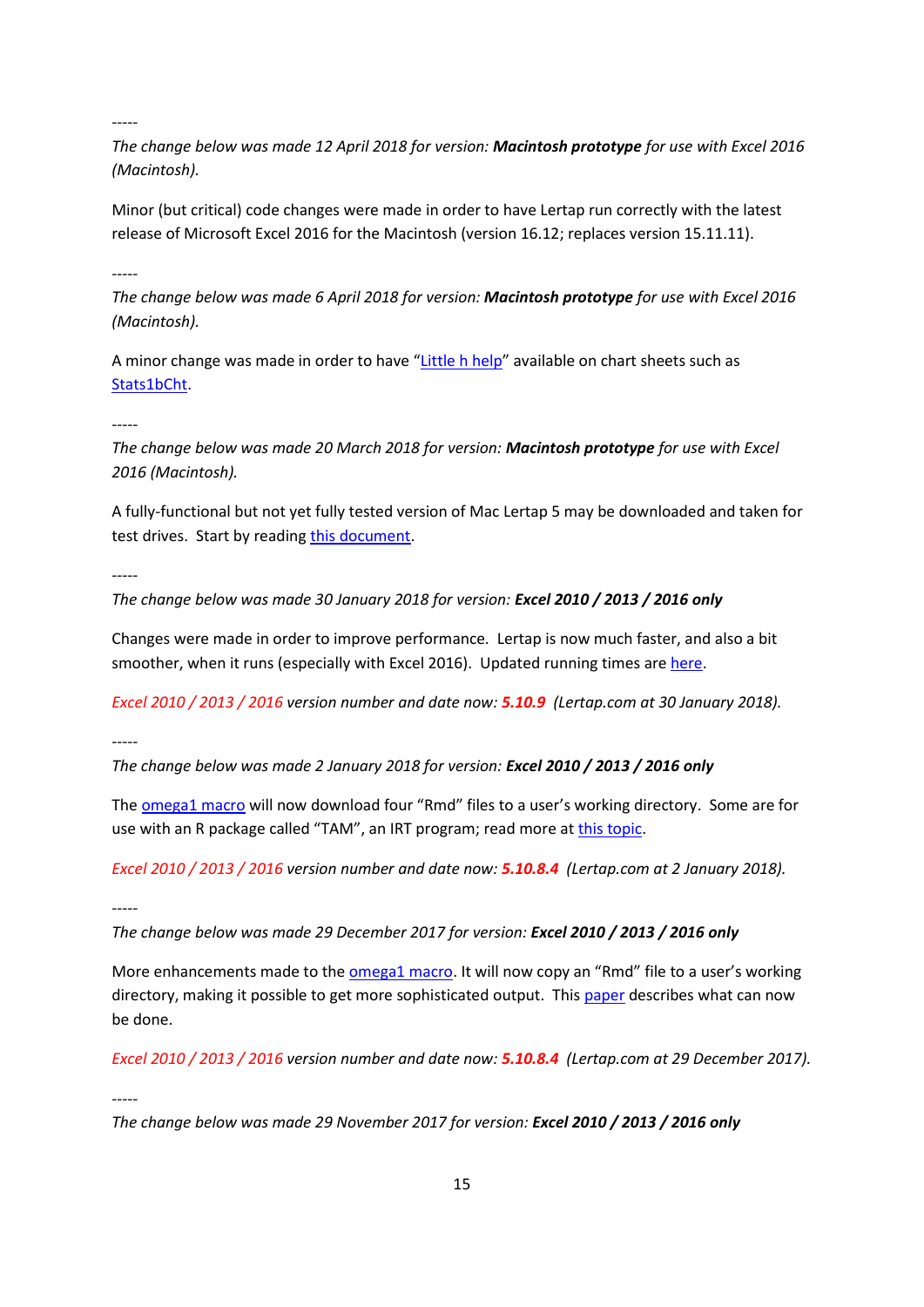Enhancements made to the **omega1 macro**. Now easier to use. Factor analysis graph now captured in a png file.

*Excel 2010 / 2013 / 2016 version number and date now: 5.10.8.4 (Lertap.com at 29 November 2017).*

*-----*

*The change below was made 26 October 2017 for version: Excel 2010 / 2013 / 2016 only*

Minor bug fixes related to creating [packed plots](http://www.larrynelsonstuff.com/HTMLHelp/HTML/index.html?chartchangers.htm) when running i[n production mode.](http://www.larrynelsonstuff.com/HTMLHelp/HTML/index.html?productionmode.htm)

*Excel 2010 / 2013 / 2016 version number and date now: 5.10.8.4 (Lertap.com at 26 October 2017).*

*-----*

*The change below was made 20 October 2017 for version: Excel 2010 / 2013 / 2016 only*

Added two special macros to the Lertap5MacroSetA.xlam workbook: "[BinaryItems](http://www.larrynelsonstuff.com/HTMLHelp/HTML/index.html?binary-items.htm)" and "[ChartChanger4](http://www.larrynelsonstuff.com/HTMLHelp/HTML/index.html?chartchanger4.htm)". These make it somewhat easier to assess the performance of multiple-choice cognitive items, and may be particularly useful for users undertaking IRT (item response theory) analyses.

Minor bug fixes were also made.

*Excel 2010 / 2013 / 2016 version number and date now: 5.10.8.4 (Lertap.com at 20 October 2017).*

*-----*

*The change below was made 1 August 2017 for version: Excel 2010 / 2013 / 2016 only*

The [Stats1b](http://www.larrynelsonstuff.com/HTMLHelp/HTML/index.html?stats1b.htm) report has been fixed so that it now correctly underlines keyed-correct options for cognitive items whe[n \\*mws lines](http://www.larrynelsonstuff.com/HTMLHelp/HTML/index.html?ccsdetails.htm) have been used to indicate that some options do not use all of the response codes seen in the res= declaration on a CCS \*sub line.

An example would be res=(0,1,2,3,4,5) and \*mws c2, \*, 0, 0, 1, 0, 0.

The \*mws line is indicating that the item coded in column 2 (c2) of the Data worksheet effectively uses res=(1,2,3,4,5); it does not use the response code of zero.

(The keyed-correct option for the item would be 3 in this case.)

*Excel 2010 / 2013 / 2016 version number and date now: 5.10.8.3 (Lertap.com at 1 August 2017).*

*-----*

*The change below was made 14 July 2017 for version: Excel 2010 / 2013 / 2016 only*

Minor corrections made to the System worksheet (all options set back to their correct default values), and to sections of the documentation.

*Excel 2010 / 2013 / 2016 version number and date now: 5.10.8.1 (Lertap.com at 14 July 2017).*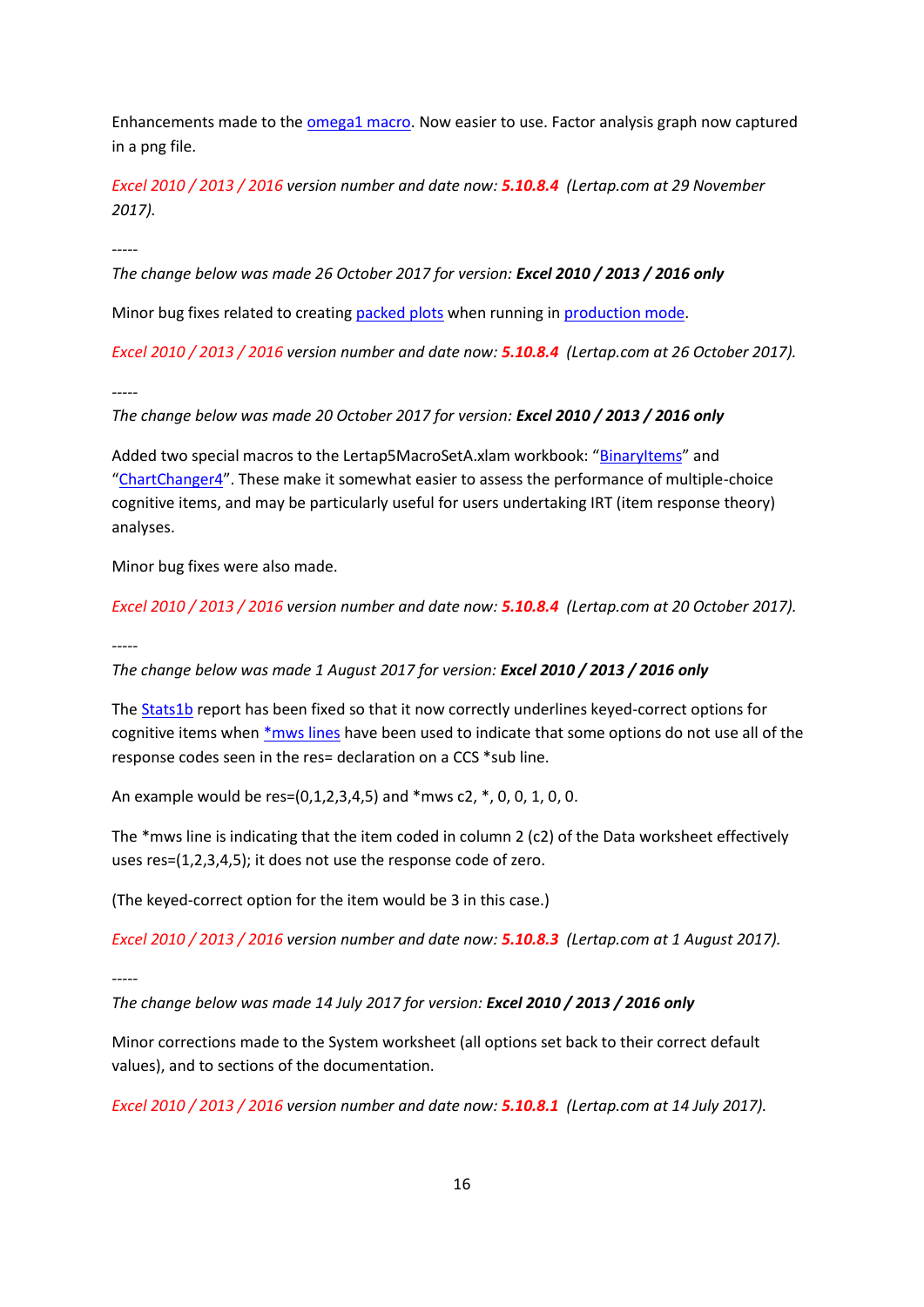*The change below was made 20 May 2017 for version: Excel 2010 / 2013 / 2016 only*

The  $Mini''$  version now works with as many as 100 data records, double the previous limit – as before, there is no limit to the number of items which may be processed.

*Excel 2010 / 2013 / 2016 version number and date now: 5.10.8.1 (Lertap.com at 20 May 2017).*

*-----*

*The change below was made 14 December 2016 for version: Excel 2010 / 2013 / 2016 only*

Minor but important changes made to the installation and unlocking procedures.

*Excel 2010 / 2013 / 2016 version number and date now: 5.10.8 (Lertap.com at 14 December 2016).*

*-----*

*The change below was made 21 November 2016 for version: Excel 2010 / 2013 / 2016 only*

A minor error, non-fatal, was encountered in the Exam Developer special macro used with Pearson Vue: the Questions worksheet in the "ED\_" workbook created by the macro had three extra lines at the bottom. These lines stemmed from changes made back on 8 March 2016 and affected only users with Lertap installations after that date.

*Excel 2010 / 2013 / 2016 version number and date now: 5.10.7.4 (Lertap.com at 21 November 2016).*

*-----*

*The change below was made 20 August 2016 for version: Excel 2010 / 2013 / 2016 only*

Installed an option to turn off the line markers used to help distinguish response traces as seen in quantile plots – the plots are now easier to read when viewed on screen. Refer to the bottom of [this](http://www.larrynelsonstuff.com/HTMLHelp/HTML/index.html?response_charts_toggles.htm)  [topic](http://www.larrynelsonstuff.com/HTMLHelp/HTML/index.html?response_charts_toggles.htm) for more information.

*Excel 2010 / 2013 / 2016 version number and date now: 5.10.7.3 (Lertap.com at 20 August 2016).*

*-----*

*The change below was made 6 July 2016 for version: Excel 2010 / 2013 / 2016 only*

Corrected a fatal error found in th[e external criterion](http://www.larrynelsonstuff.com/HTMLHelp/HTML/index.html?externalcriterion.htm) analysis routine.

*Excel 2010 / 2013 / 2016 version number and date now: 5.10.7.3 (Lertap.com at 6 July 2016).*

*-----*

*The change below was made 20 June 2016 for version: Excel 2010 / 2013 / 2016 only*

Very minor changes made to the "[Transfer the license](http://127.0.0.1/C:/Users/LP/Dropbox/MyStuff/Lertap/Sites(Dreamweaver)/Lertap/HTMLHelp/HTML/index.html?setuplicensetransfer.htm)" option.

*Excel 2010 / 2013 / 2016 version number and date now: 5.10.7.2 (Professional Testing at 20 June 2016).*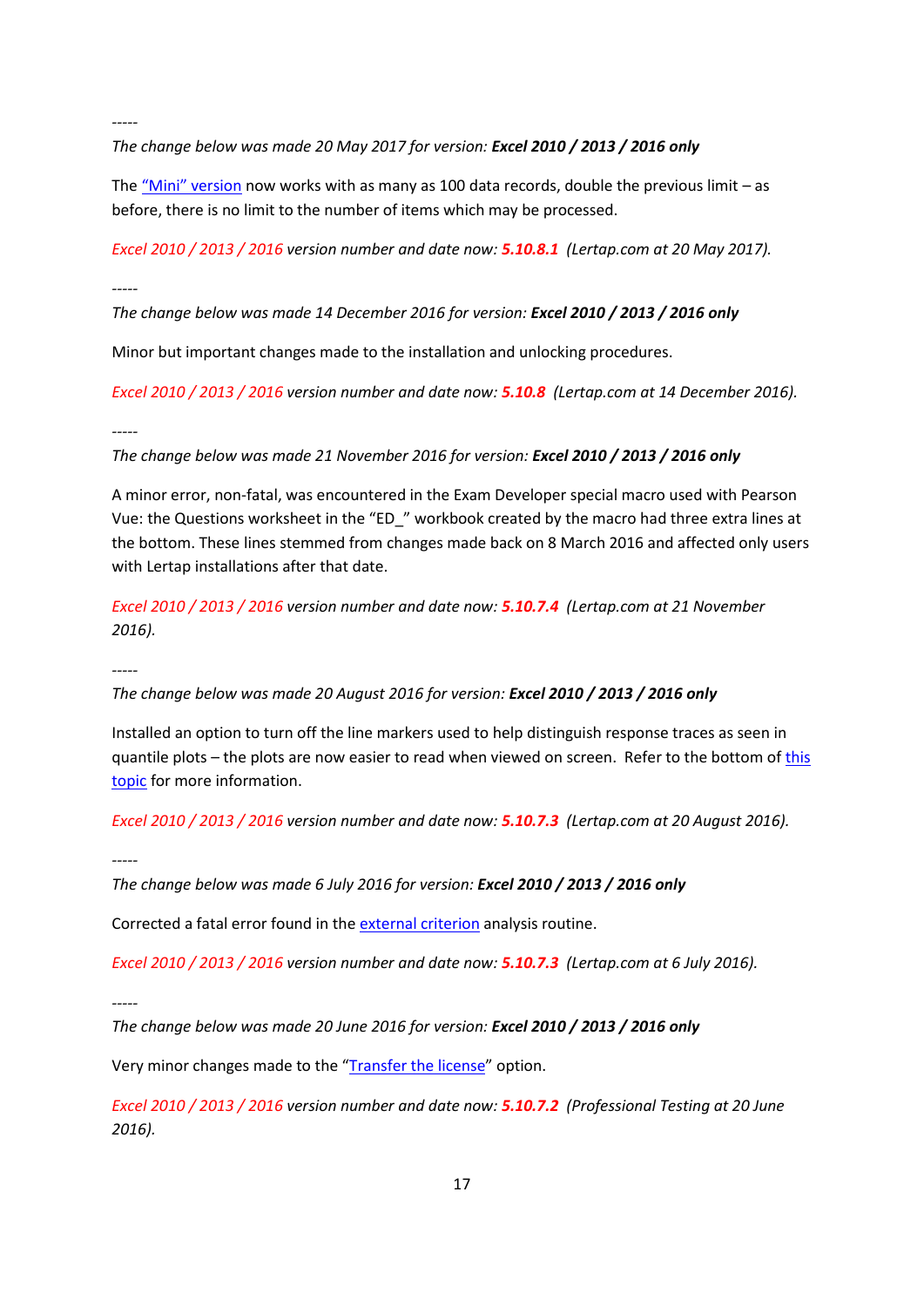# *The change below was made 15 June 2016 for version: Excel 2010 / 2013 / 2016 only*

Another new macro, *ImportCSV2*, was added to to the Lertap5MacroSetA.xlam file. It's for use with csv datasets where the item responses for each student are spread over two rows.

Corresponding documents were updated accordingly, and very some minor bug fixes were made.

*Excel 2010 / 2013 / 2016 version number and date now: 5.10.7.2 (Professional Testing at 15 June 2016).*

*-----*

*The change below was made 10 May 2016 for version: Excel 2010 / 2013 / 2016 only*

A new macro, [ImportCSV,](http://www.larrynelsonstuff.com/HTMLHelp/HTML/index.html?import-csv-macro.htm) was added to to the Lertap5MacroSetA.xlam file and numerous corresponding documents were updated accordingly.

*Excel 2010 / 2013 / 2016 version number and date now: 5.10.7.2 (Professional Testing at 10 May 2016).*

*-----*

*The change below was made 5 May 2016 for version: Excel 2010 / 2013 / 2016 only*

An error was found in the routine which outputs the "CSEM at cut score" statistic seen in [Stats1ul](http://www.larrynelsonstuff.com/HTMLHelp/HTML/index.html?stats1ul.htm) reports whe[n Mastery mode](http://www.larrynelsonstuff.com/HTMLHelp/HTML/index.html?stats1ulmastery.htm) is on. The value of this statistic was correct when viewed in th[e CSEM](http://www.larrynelsonstuff.com/HTMLHelp/HTML/index.html?conditional_sems.htm)  [report,](http://www.larrynelsonstuff.com/HTMLHelp/HTML/index.html?conditional_sems.htm) but a look-up error resulted in the wrong value being carried over to Stats1ul. Fixed.

*Excel 2010 / 2013 / 2016 version number and date now: 5.10.7.2 (Professional Testing at 5 May 2016).*

*-----*

*The change below was made 12 April 2016 for version: Excel 2010 / 2013 / 2016 only*

The RSA [\(response similarity analysis\)](http://www.larrynelsonstuff.com/HTMLHelp/HTML/index.html?responsesimilarityanalysis.htm) routine in version 5.10.7.2 has been enhanced; for every RSAcases report there is now an unsorted, hidden counterpart called [RSAcasesNosort.](http://www.larrynelsonstuff.com/HTMLHelp/HTML/index.html?defrsacasesnosort.htm) The entries in this spreadsheet are unsorted, making it easier to discern clusters of possible cheaters (even though the format of the sheet is not sophisticated).

*Excel 2010 / 2013 / 2016 version number and date now: 5.10.7.2 (Professional Testing at 12 April 2016).*

*-----*

*The change below was made 10 April 2016 for version: Excel 2010 / 2013 / 2016 only*

Corrected an error found in the RSA [\(response similarity analysis\)](http://www.larrynelsonstuff.com/HTMLHelp/HTML/index.html?responsesimilarityanalysis.htm) routine in version 5.10.7.2. It was due to the changes made 8 March 2016.

*Excel 2010 / 2013 / 2016 version number and date now: 5.10.7.2 (Professional Testing at 10 April 2016).*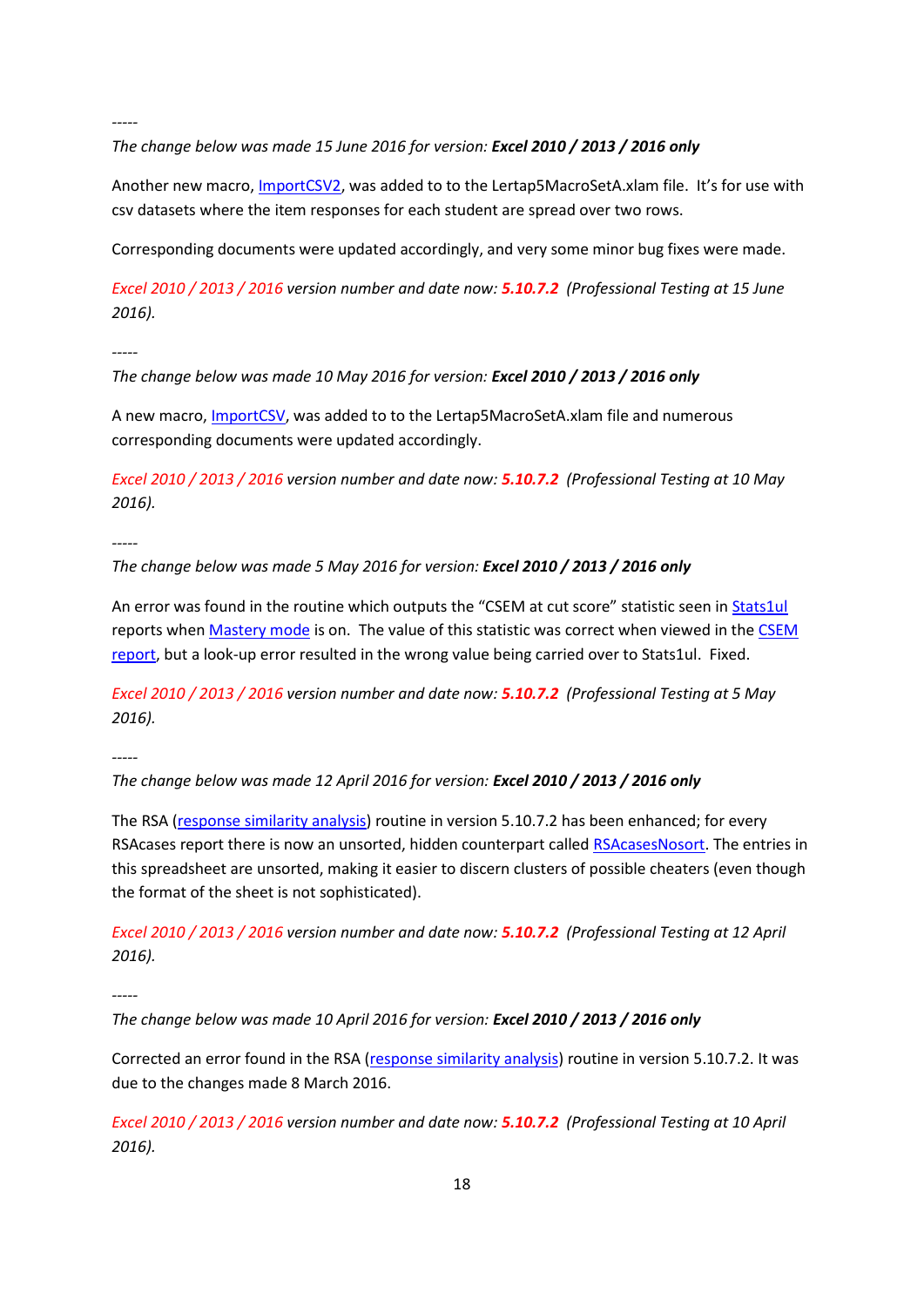*The change below was made 21 March 2016 for version: Excel 2010 / 2013 / 2016 only*

Corrected an error found when running the "[Item scores and correlations](http://www.larrynelsonstuff.com/HTMLHelp/HTML/index.html?outputitemscores.htm)" option when the user run mode was set to 2, **Elmillon direct**.

*Excel 2010 / 2013 / 2016 version number and date now: 5.10.7.2 (Professional Testing at 21 March 2016).*

*-----*

*The change below was made 18 March 2016 for version: Excel 2010 / 2013 / 2016 only*

Fixed an error which was impeding the creation of [csem reports](http://www.larrynelsonstuff.com/HTMLHelp/HTML/index.html?conditional_sems.htm) in the 17 March 2016 version.

*Excel 2010 / 2013 / 2016 version number and date now: 5.10.7.2 (Professional Testing at 18 March 2016).*

*-----*

*The change below was made 17 March 2016 for version: Excel 2010 / 2013 / 2016 only*

Minor bug fix – when the [Experimental Features option](http://www.larrynelsonstuff.com/Documentation/ExperimentalFeatures.htm) was on, the Stats b average and s.d. figures for item difficulty and discrimination would not display under the correct columns. Fixed.

*Excel 2010 / 2013 / 2016 version number and date now: 5.10.7.2 (Professional Testing at 17 March 2016).*

*-----*

*The change below was made 8 March 2016 for version: Excel 2010 / 2013 / 2016 only*

A "[user run mode](http://www.larrynelsonstuff.com/HTMLHelp/HTML/index.html?user-run-mode.htm)" setting has been introduced to provide an alternative to the way the Interpret option functions. The new "[Elmillon direct](http://www.larrynelsonstuff.com/HTMLHelp/HTML/index.html?elmillon-direct.htm)" mode can make the use of the Interpret option more efficient for some users.

*Excel 2010 / 2013 / 2016 version number and date now: 5.10.7.2 (Professional Testing at 8 March 2016).*

*-----*

*The change below was made 8 January 2016 for version: Excel 2010 / 2013 / 2016 only*

Programming changes were made to the previous version, 5.10.6, so that it would run faster with Excel 2013 and Excel 2016. Very noticeable run time reductions will now be noticed when these two versions of Excel are used with Lertap 5, but Excel 2010 remains the speed champion.

Note inserted 10 January 2016: some of these changes were also applied to the **Excel 2011** (**Macintosh**) version, bringing it to version 5.9.2.2.

Lertap 5 is now distributed by **Professional Testing** Inc. in the United States [\(www.proftesting.com\)](file:///C:/Users/larry/Dropbox/MyStuff/Lertap/Sites(Dreamweaver)/Lertap/Lrtp%20Docs/www.proftesting.com).

*Excel 2010 / 2013 / 2016 version number and date now: 5.10.7 (Professional Testing at 8 January 2016).*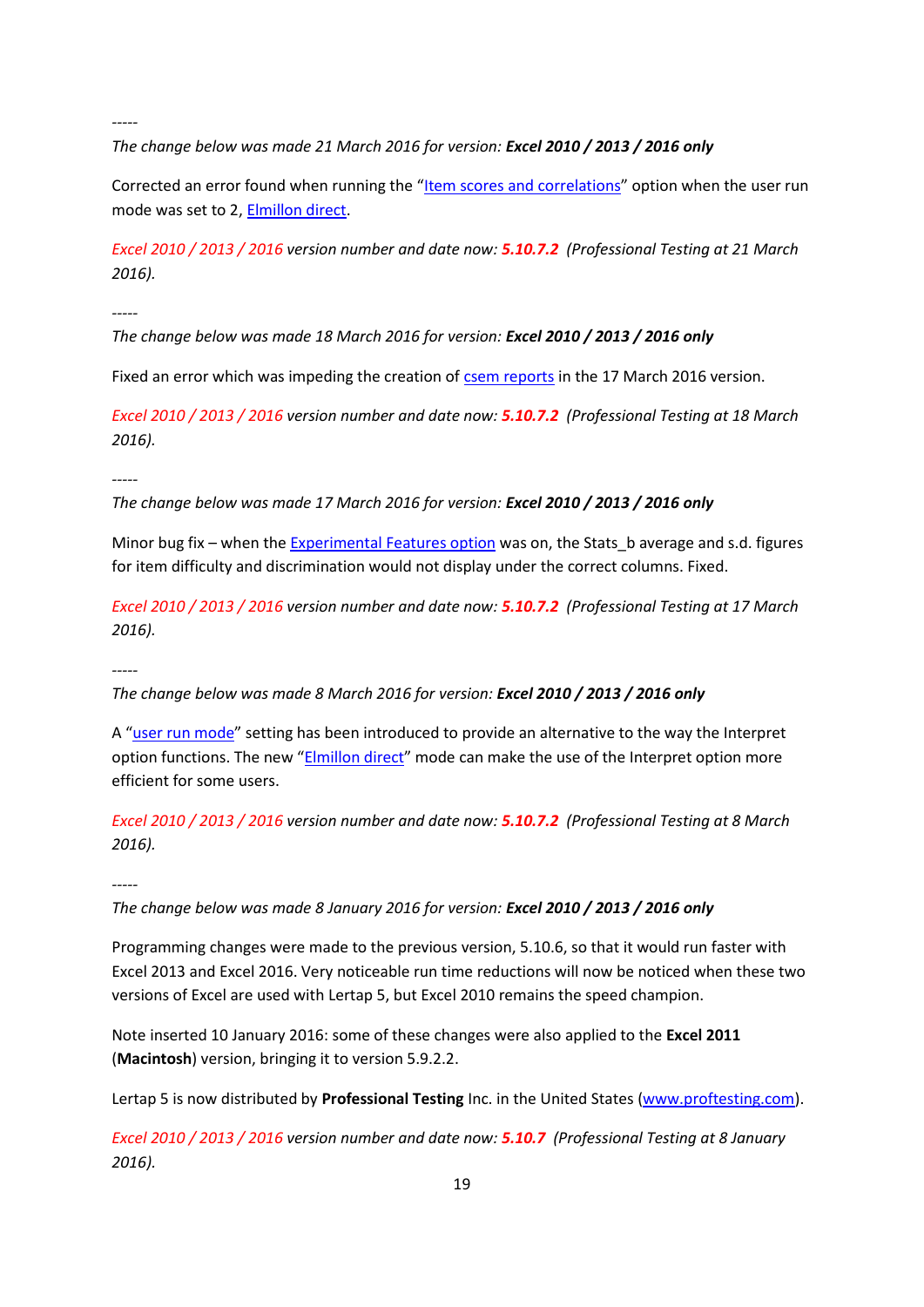*The change below was made 10 November 2015 for version: Excel 2010 / 2013 / 2016 only*

The previous version, 5.10.5.1, was adapted so that it will also work with the Windows version of Excel 2016, released in November 2015.

*Excel 2010 / 2013 / 2016 version number and date now: 5.10.6 (Fremantle Village at 10 November 2015).*

*-----*

*The change below was made 24 September 2015 for version: Excel 2010 / 2013 only*

Two minor fixes: the [EIRTanalysis1](http://www.larrynelsonstuff.com/HTMLHelp/HTML/index.html?eirtanalysis1.htm) macro in **Lertap5MacroSetA.xlam** had a small bug when working with IStats worksheets, and th[e data recoder](http://www.larrynelsonstuff.com/HTMLHelp/HTML/index.html?recode.htm) was found to fail when a worksheet had more than 256 columns – this was an old Excel column limit which no longer applies to current Excel versions (now the recoder works as expected).

*Excel 2010 / 2013 version number and date now: 5.10.5.1 (Fremantle Village at 24 September 2015).*

*-----*

*The change below was made 16 July 2015 for version: Excel 2010 / 2013 only*

Lertap 5's support for "**IRT**", Item Response Theory, has been enhance by another new macro, [EIRTanalysis1.](http://www.larrynelsonstuff.com/HTMLHelp/HTML/index.html?eirtanalysis1.htm) Using this macro and the "EIRT" program it calls on is described in [this document.](http://www.larrynelsonstuff.com/Documentation/IRTinLertap5.pdf)

*Excel 2010 / 2013 version number and date now: 5.10.5.1 (Fremantle Village at 16 July 2015).*

*-----*

*The change below was made 7 July 2015 for version: Excel 2010 / 2013 only*

Lertap 5's support for "IRT", Item Response Theory, has been bolstered by a new macro, **IRTsas1**.

This macro prepares two files for use with [SAS IRT](http://support.sas.com/documentation/cdl/en/statug/67523/HTML/default/viewer.htm#statug_irt_gettingstarted.htm) – an Excel workbook with item scores, and a small file with SAS code.

[SAS](http://www.sas.com/) has been a leading data analysis system for decades. The "[SAS University Edition](http://www.sas.com/en_us/software/university-edition.html)", a freebie, was released in 2014.

*Excel 2010 / 2013 version number and date now: 5.10.5.1 (Fremantle Village at 7 July 2015).*

*-----*

*The change below was made 22 June 2015 for version: Excel 2010 / 2013 only*

This change Incorporates two new macros in Lertap5MacroSetA.xlam for use in processing very large datasets, such as those encountered in the national achievement exams in Indonesia. The macros are called "RowZapper1" and "JatengIDMaker1".

*Excel 2010 / 2013 version number and date now: 5.10.5.1 (Fremantle Village at 22 June 2015).*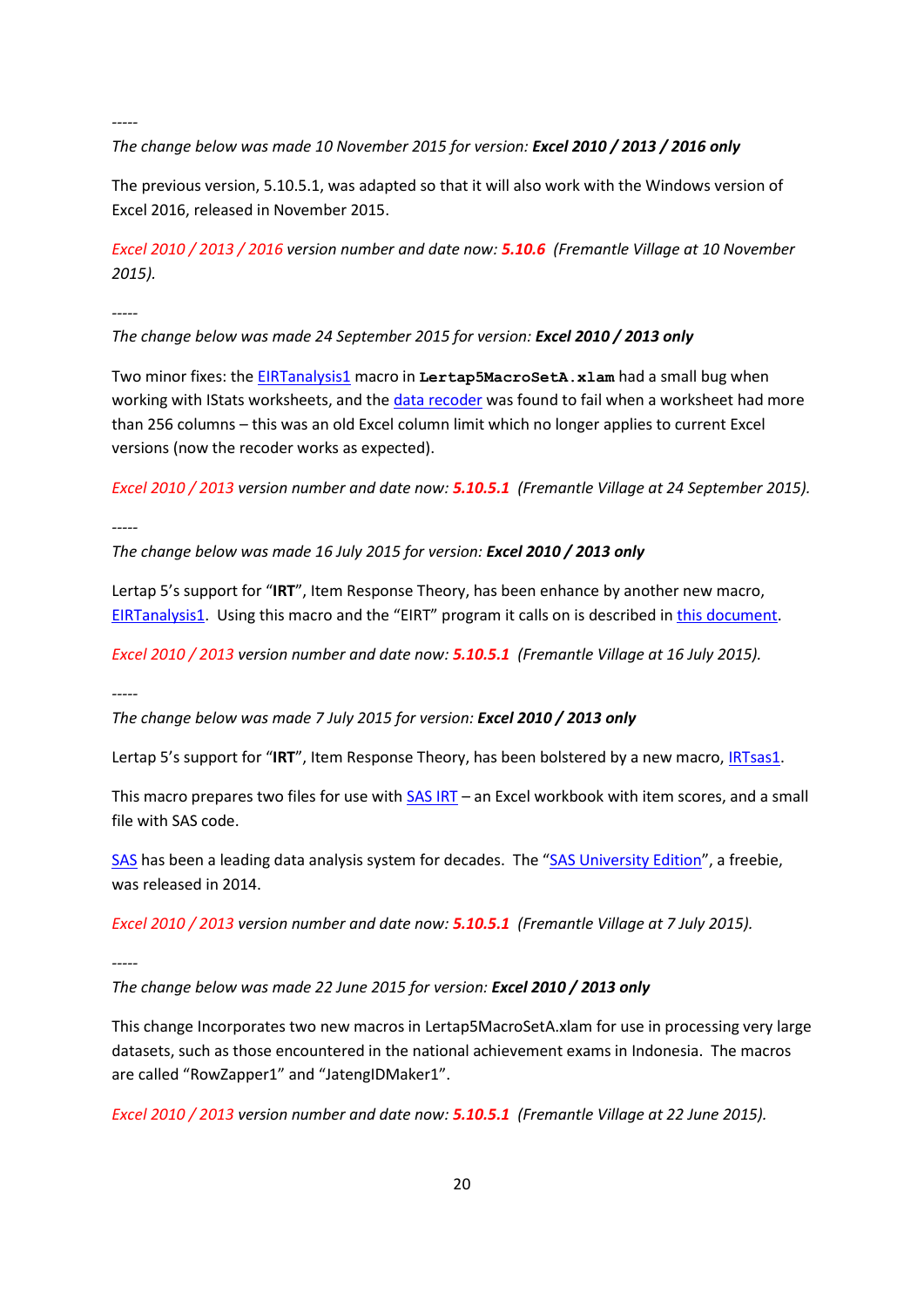## *The change below was made 19 June 2015 for: Lertap5MacroSetA*

Two error-catching traps have been installed in the **ExamDeveloper1** macro. Now it is impossible to use the macro with an affective subtest (or survey), and a check is made to see if a user is trying to write to an Option worksheet which does not exist (in which case alarm bells sound).

How to update the Lertap5MacroSetA workbook is now discussed in Lelp. [Read more.](http://www.larrynelsonstuff.com/HTMLHelp/HTML/index.html?lertap5macroseta.htm)

*-----*

## *The change below was made 10 June 2015 for version: Excel 2010 / 2013 only*

The recent changes mentioned below regarding **Pearson VUE's Exam Developer** system (see 1 June 2015 and 18 March 2015) have been consolidated in the latest installer package: [SetupLertap5.10.5.exe.](http://www.larrynelsonstuff.com/Software/SetupLertap5105.exe) When the new installer runs in brings in all recent changes to the Lertap5MacroSetA.xlam file, and seats a copy of the standard ExamDeveloper Excel template in the installation folder – this template has a file name of EDT0.xls. A bit more about Lertap's support for Pearson VUE system components may be found in [this Lelp topic.](http://larrynelsonstuff.com/HTMLHelp/HTML/index.html?pearsonvue.htm)

*Excel 2010 / 2013 version number and date now: 5.10.5.1 (Fremantle Village at 10 June 2015).*

*-----*

## *The change below was made 1 June 2015 for: Lertap5MacroSetA*

Enhancements made in the macros which support interfacing Lertap results to **Pearson VUE's Exam Developer.** Improvements were made in the original macros developed in March, and support has now been provided for more users. [Read more.](#page-33-0)

*-----*

### *The change below was made 18 May 2015 for version: Excel 2010 / 2013 only*

A bug was found whe[n packed plots](http://www.larrynelsonstuff.com/HTMLHelp/HTML/index.html?stats1ul.htm) were requested and [production mode](http://www.larrynelsonstuff.com/HTMLHelp/HTML/index.html?productionmode.htm) was set to "yes" - a system crash would result. Fixed.

Modified the production of numerous reports so that screen flicker is less obvious. This has resulted in somewhat smoother running, and also a tiny reduction in running time.

*Excel 2010 / 2013 version number and date now: 5.10.5.1 (Fremantle Village at 18 May 2015).*

*-----*

*The change below was made 5 May 2015 for version: Excel 2010 / 2013 only*

Improved the production of Stats-ul reports so that the sometimes-noticed screen flickers are now hardly ever noticed. (This is a very small modification, handy but of no great consequence.)

*Excel 2010 / 2013 version number and date now: 5.10.5.1 (Fremantle Village at 5 May 2015).*

*-----*

*The change below was made 18 March 2015 for: Lertap5MacroSetA*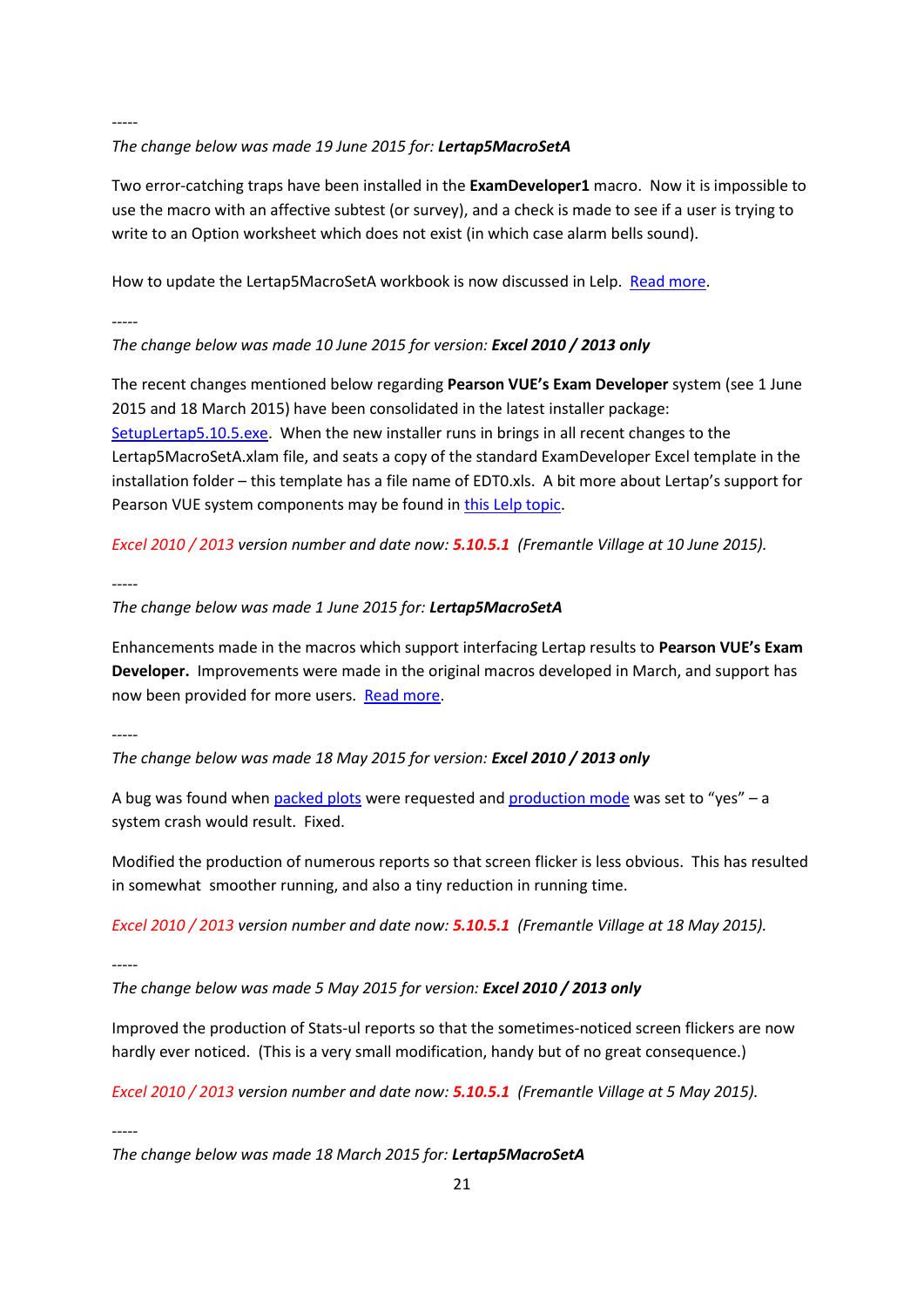Support for interfacing Lertap results to **Pearson VUE's Exam Developer** system is now incorporated in a new macro. [Read more.](#page-33-0)

*-----*

*The change below was made 18 March 2015 for version: Excel 2010 / 2013 only*

Inserted a new column in Stats1ul's **Summary Group Statistics** section: now, after the column with n (number in each group), there's n% (percent in each group).

*Excel 2010 / 2013 version number and date now: 5.10.5.1 (Fremantle Village at 18 March 2015).*

*-----*

*The change below was made 12 March 2015 for version: Excel 2010 / 2013 only*

Corrected an error found in Stats1ul mastery statistics whenever the Mastery= setting was a raw test score instead of a percentage figure (see the following 11 March 2015 change notice).

*Excel 2010 / 2013 version number and date now: 5.10.5.1 (Fremantle Village at 12 March 2015).*

*-----*

*The change below was made 11 March 2015 for version: Excel 2010 / 2013 only*

The **Mastery=** setting on a CCs \*Sub line may now be either a percentage (as before), or a raw test score. Mastery=45% will set the cutoff score at 45% of the maximum possible test score, while Mastery=45 will set the cutoff at a test score of 45. Read a bit more [here.](http://www.larrynelsonstuff.com/HTMLHelp/HTML/index.html?stats1ulmastery.htm)

*Excel 2010 / 2013 version number and date now: 5.10.5.1 (Fremantle Village at 11 March 2015).*

*-----*

*The change below was made 1 March 2015 for version: Excel 2010 / 2013 only*

More flexibility has been built into the use of [external criteria.](http://www.larrynelsonstuff.com/HTMLHelp/HTML/index.html?externalcriterion.htm) Now, when response charts are requested using an external criterion score, users are asked if the charts should be based exclusively on ECStats-f results, excluding the inclusion of Stats-f statistics. This small change makes it unnecessary to go out to Lertap's System worksheet to change the setting i[n row 81.](http://www.larrynelsonstuff.com/HTMLHelp/HTML/index.html?additional_quintile_options.htm)

*Excel 2010 / 2013 version number and date now: 5.10.5 (Fremantle Village at 1 March 2015).*

*-----*

*The change below was made 26 February 2015 for version: Excel 2010 / 2013 only*

A change was made so that, when an external-criterion quantile plot is displayed, the "**Disc**" value found at the base of the plot will equal "r/ec", the correlation of the item with the selected external criterion score. Snapshots with examples are found on pp. 6 -7 of [this PDF document.](http://www.larrynelsonstuff.com/Documentation/ItemResponsePlotsWithVersion5_10_5.pdf)

Another alteration was made in the way the "IStats" report is created. Now it is possible to have **IStats** contain only item scores, *excluding* item statistics and eigenvalues. Read about i[t here.](http://www.larrynelsonstuff.com/HTMLHelp/HTML/index.html?outputitemscores.htm)

*Excel 2010 / 2013 version number and date now: 5.10.5 (Fremantle Village at 26 February 2015).*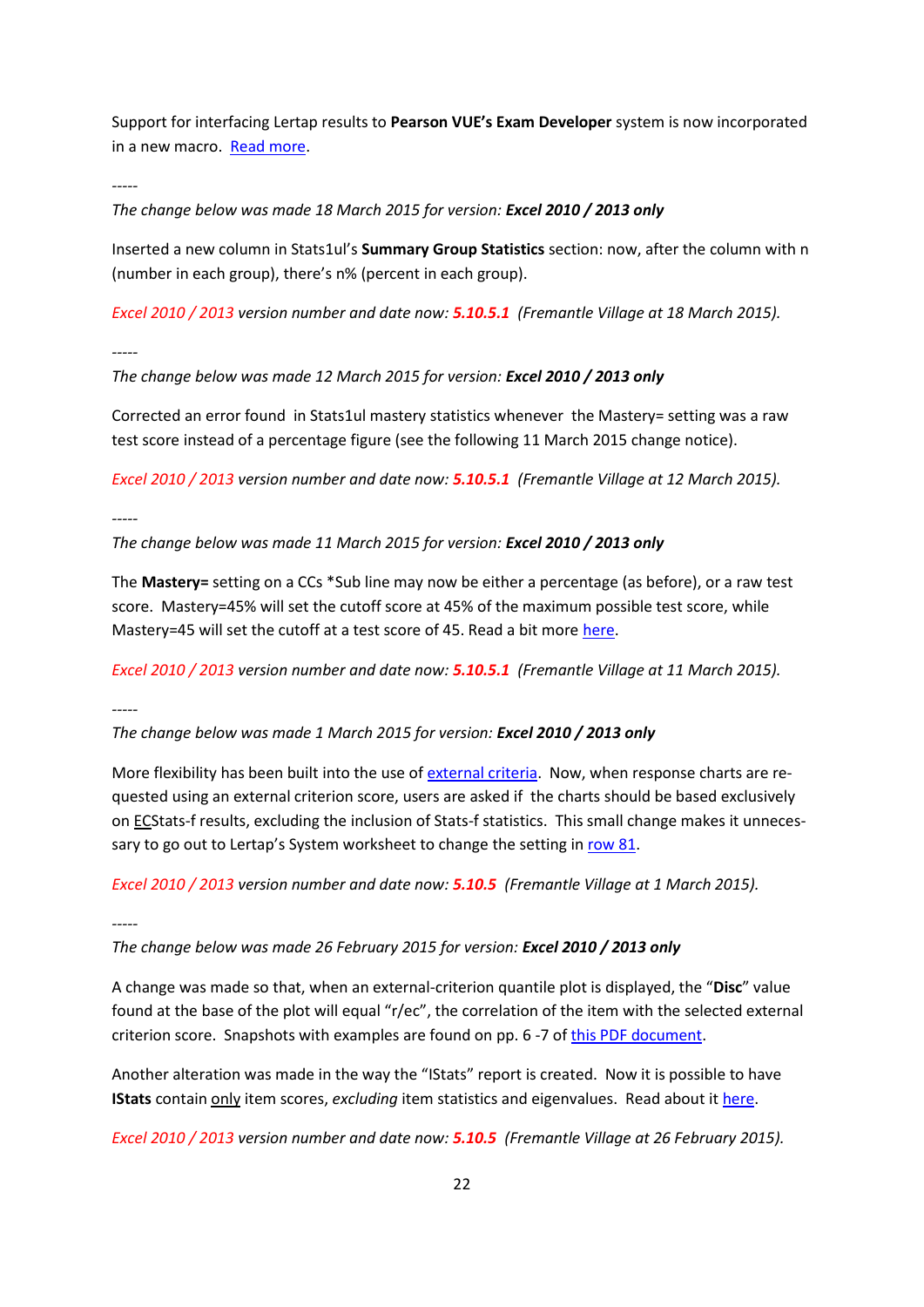## *The change below was made 15 February 2015 for version: Excel 2010 / 2013 only*

The response charts toggle menu has been expanded to include an option which shows / hides the item labels seen in the Stats1b scatterplot of item difficulty by item discrimination. The link to this chang[e is here.](http://www.larrynelsonstuff.com/HTMLHelp/HTML/index.html?response_charts_toggles.htm)

*Excel 2010 / 2013 version number and date now: 5.10.5 (Fremantle Village at 15 February 2015).*

*-----*

# *The changes below were made 20 January 2015 for version: Excel 2010 / 2013 only*

A link to a short promotional "flyer" regarding this very substantial update i[s available here.](http://www.larrynelsonstuff.com/Documentation/Lertap5105availableGrp1.pdf)

This updated Lertap 5 works with **Excel 2010 and 2013**, for use with Windows 7 and Windows 8.

**Major** enhancements have been made for the "[Res. charts](http://www.larrynelsonstuff.com/HTMLHelp/HTML/index.html?responsecharts.htm)" option. There may now be as many as 10 groups involved in an "upper-lower" groups analysis (the former limit was 5). Quantile plots may now include information from Stats-f and ECStats-f summaries, and a page break controller is available when printing response charts.

Changes have been made to [Ibreaks](http://www.larrynelsonstuff.com/HTMLHelp/HTML/index.html?ibreaks.htm) – its main item response charts have been redesigned so as to be more print friendly. There's even more: [Have a look, if you please.](http://www.larrynelsonstuff.com/Documentation/ItemResponsePlotsWithVersion5_10_5.pdf)

Additional attention has been applied to address problems with the "generic" error catcher, carrying on from the work mentioned in the 5 December 2014 changes below. A few minor bug fixes have also been made.

*Excel 2010 / 2013 version number and date now: 5.10.5 (Fremantle Village at 20 January 2015).*

*-----*

*The change below was made 5 December 2014 for version: Excel 2010 / 2013 only*

This updated Lertap 5 works with **Excel 2010 and 2013**, for use with Windows 7 and Windows 8.

An attempt has been made to address problems with the "generic" error catcher. This is the catcher which activates as a last resort, when Excel has encountered an untrapped error. Now, instead of automatically closing, Lertap makes more effort to survive such an event.

*Excel 2010 / 2013 version number and date now: 5.10.4.1 (Fremantle Village at 5 December 2014).*

*-----*

*The change below was made 1 December 2014 for version: Excel 2010 / 2013 only*

This updated Lertap 5 works with **Excel 2010 and 2013**, for use with Windows 7 and Windows 8.

A new macro has been added to the Lertap5MacroSetA.xlam file. It's called **AboutLertapMacros**. This is a very elementary macro with a simple task: to display the date when the macros workbook, Lertap5MacroSetA.xlam, was last updated.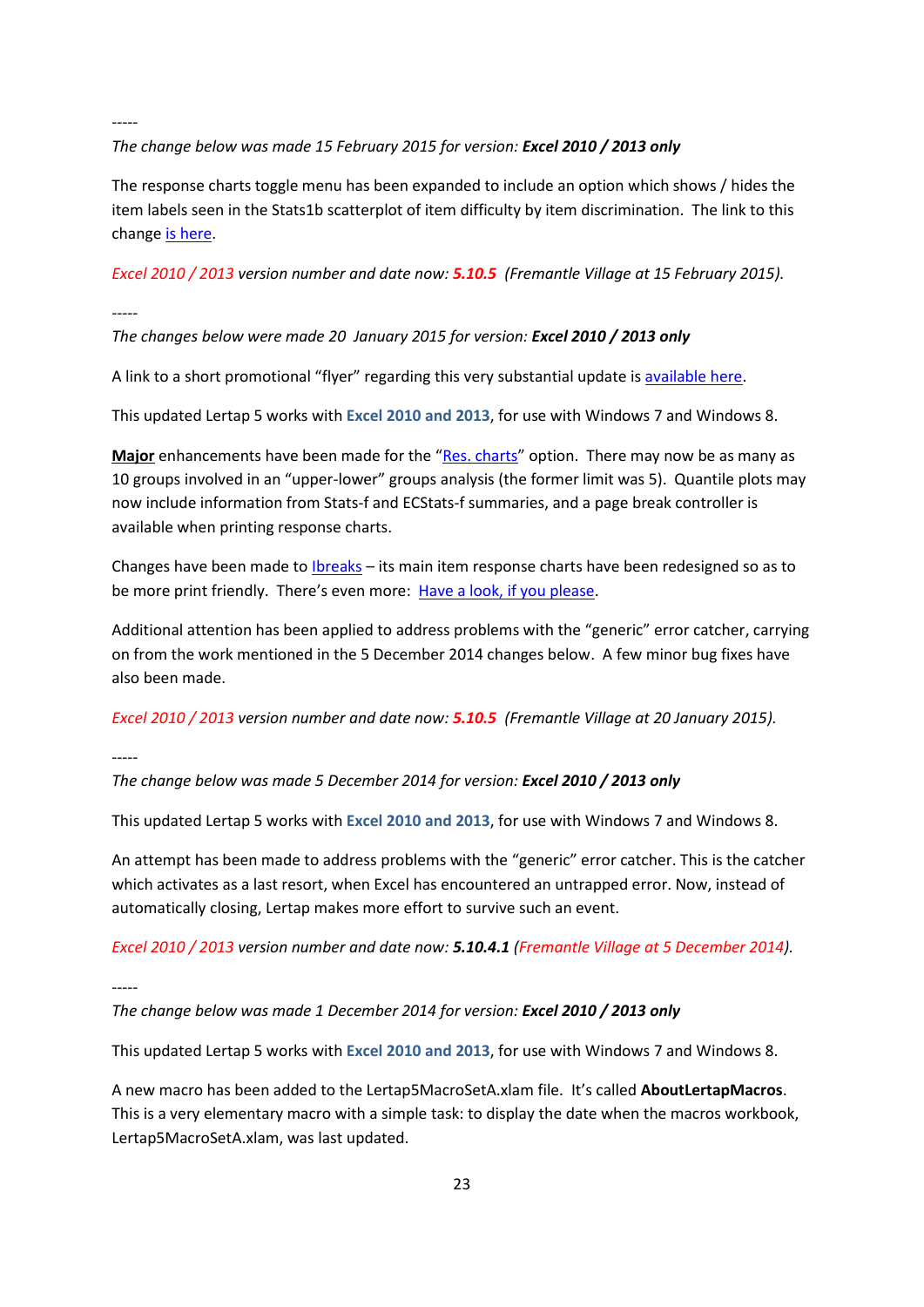Lertap's System worksheet has been changed so that this new macro, and two other recently-added macros mentioned below, **PvueExamSeries1** and **IstatsPruner**, will display as options when the [Macs menu](http://larrynelsonstuff.com/HTMLHelp/HTML/index.html?macs_menu.htm) has been opened.

*Excel 2010 / 2013 version number and date now: 5.10.4.1 (Fremantle Village at 1 December 2014).*

*-----*

*The change below was made 24 November 2014 and will work with all versions*

A new macro has been added to the Lertap5MacroSetA.xlam file. It's called **PvueExamSeries1**.

This macro is designed to import data from an Excel workbook based on results collected by Pearson VUE users. A document with details is availabl[e here.](http://www.larrynelsonstuff.com/Documentation/PearsonVUELertapMacros1.pdf)

As this enhancement is in Lertap5MacroSetA.xlam, it will work with all current versions of Lertap 5, Mac and Windows. Installation instructions may be obtained by writing to [support@lertap.com.](mailto:support@lertap.com)

*-----*

*The change below was made 8 October 2014 for version: Excel 2010 / 2013 only*

This updated Lertap 5 works with **Excel 2010 and 2013**, for use with Windows 7 and Windows 8.

A handy new macro, **IstatsPruner**, has been added. It will separate the two main sections of an **IStats** worksheet, creating a new workbook, "IScores", with just the item scores, and another new workbook, "ICorrs", with just the item correlation data. Read a bit more about it at this [webpage.](http://larrynelsonstuff.com/HTMLHelp/HTML/index.html?istatspruner.htm)

The option on the License menu to transfer the license has not worked well for quite some time; it's been improved. Some notes are [here.](http://larrynelsonstuff.com/HTMLHelp/HTML/index.html?setuplicensetransfer.htm)

*Excel 2010 / 2013 version number and date now: 5.10.4.1 (Fremantle Village at 8 October 2014).*

*-----*

*The change below was made 2 August 2014 for version: Excel 2010 / 2013 only*

This updated Lertap 5 works with **Excel 2010 and 2013**, for use with Windows 7 and Windows 8.

A bug in the NumericFilter1 macro in the Lertap5MacrosSetA.xlam file was fixed – if the number of scores in a Scores worksheet was less than six, the macro would inadvertently include a small number of the last records found in the Scores worksheet, resulting in a filtered Data worksheet with too many records. (*More comments about this macro are [found below.](#page-32-0)*)

*Excel 2010 / 2013 version number and date now: 5.10.4 (Fremantle Village at 2 August 2014).*

*-----*

*Changes below as at 2 July 2014 for version: Excel 2010 / 2013 only*

This updated Lertap 5 works with **Excel 2010 and 2013**, for use with Windows 7 and Windows 8.

References to domain "lertap5.com" changed to "lertap.com" – an extremely minor revision, of no great consequence.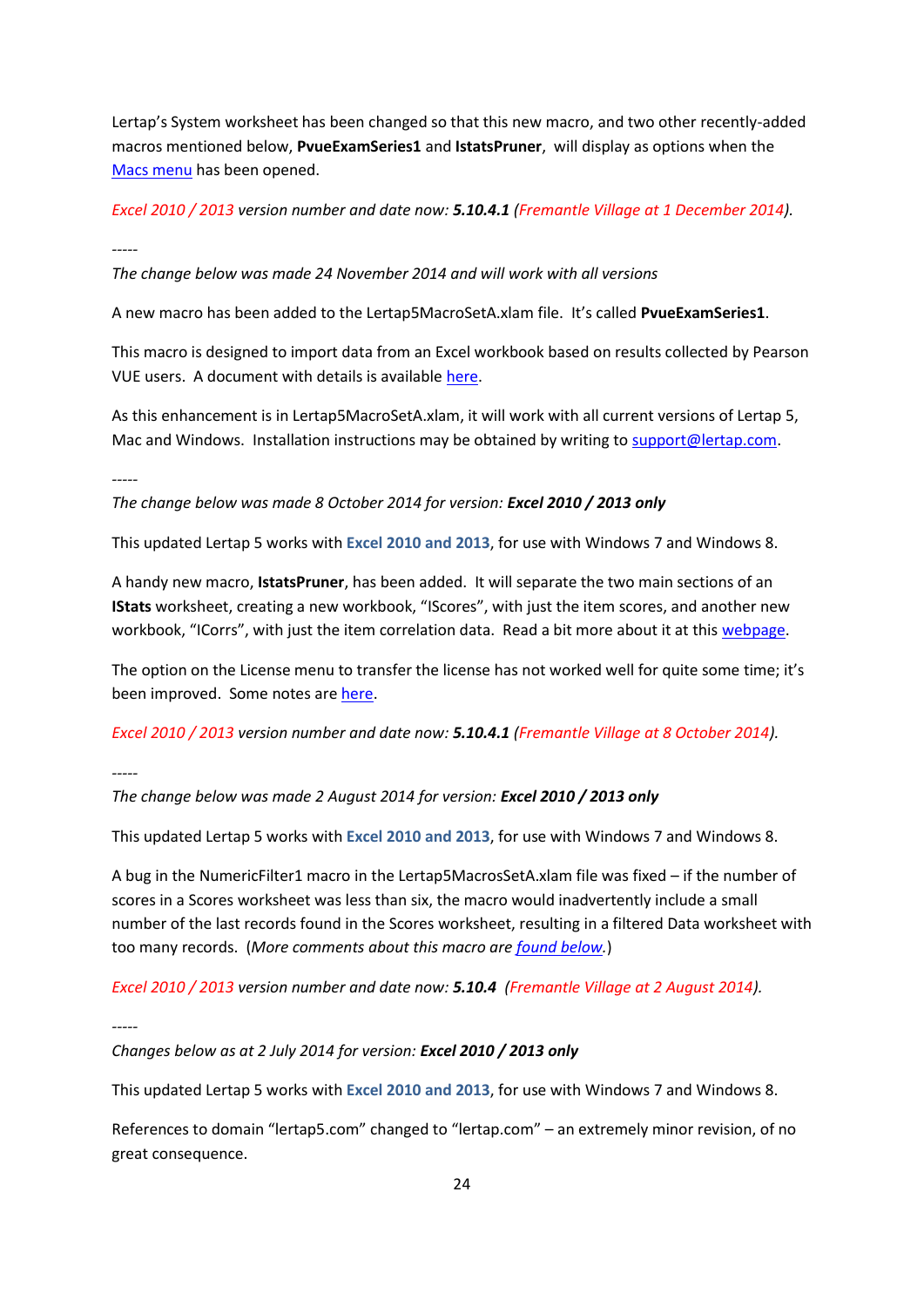*Excel 2010 / 2013 version number and date now: 5.10.4 (Fremantle Village at 2 July 2014).*

*-----*

*Changes below as at 4 May 2014 for version: Excel 2010 / 2013 only*

This updated Lertap 5 works with **Excel 2010 and 2013**, for use with Windows 7 and Windows 8.

URL links to online help messages changed so that they point to new domain: www.larrynelsonstuff.com/lertap/

*Excel 2010 / 2013 version number and date now: 5.10.4 (Fremantle Village at 4 May 2014).*

### *-----*

## *Changes below as at 5 April 2014 for version: Excel 2010 / 2013 only*

This updated Lertap 5 works with **Excel 2010 and 2013**, for use with Windows 7 and Windows 8.

More alterations made to the way Lertap 5 is installed, and unlocked (that is, activated).

(Problems had been noted on multi-user computers; these changes address those problems. If more than one user requires access to Lertap 5, someone with administrator rights should install Lertap to the Public/Documents folder, after which a shortcut to the Lertap5.xlsm file might be placed on each user's desktop.)

*Excel 2010 / 2013 version number and date now: 5.10.3 (at 5 April 2014).*

*-----*

*Changes below as at 14 February 2014 for version: Excel 2010 / 2013 only*

This updated Lertap 5 works with **Excel 2010 and 2013**, for use with Windows 7 and Windows 8.

Several alterations made to the way Lertap 5 is "unlocked", or activated. These are designed to make the process somewhat easier, and to support a new way for instructors to get a single code for activating Lertap 5 with an entire class.

*Excel 2010 / 2013 version number and date now: 5.10.3 (at 14 February 2014).*

*-----*

*Changes below as at 10 December 2013 for version: Excel 2010 / 2013 only*

This updated Lertap 5 works with **Excel 2010 and 2013**, for use with Windows 7 and Windows 8.

Lertap 5 was found to have an error which stopped processing whenever an item response had a frequency greater than 32,766. Fixed.

*Excel 2010 / 2013 version number and date now: 5.10.2 (at 10 December 2013).*

*-----*

*Changes below as at 7 December 2013 for version: Excel 2010 / 2013 only*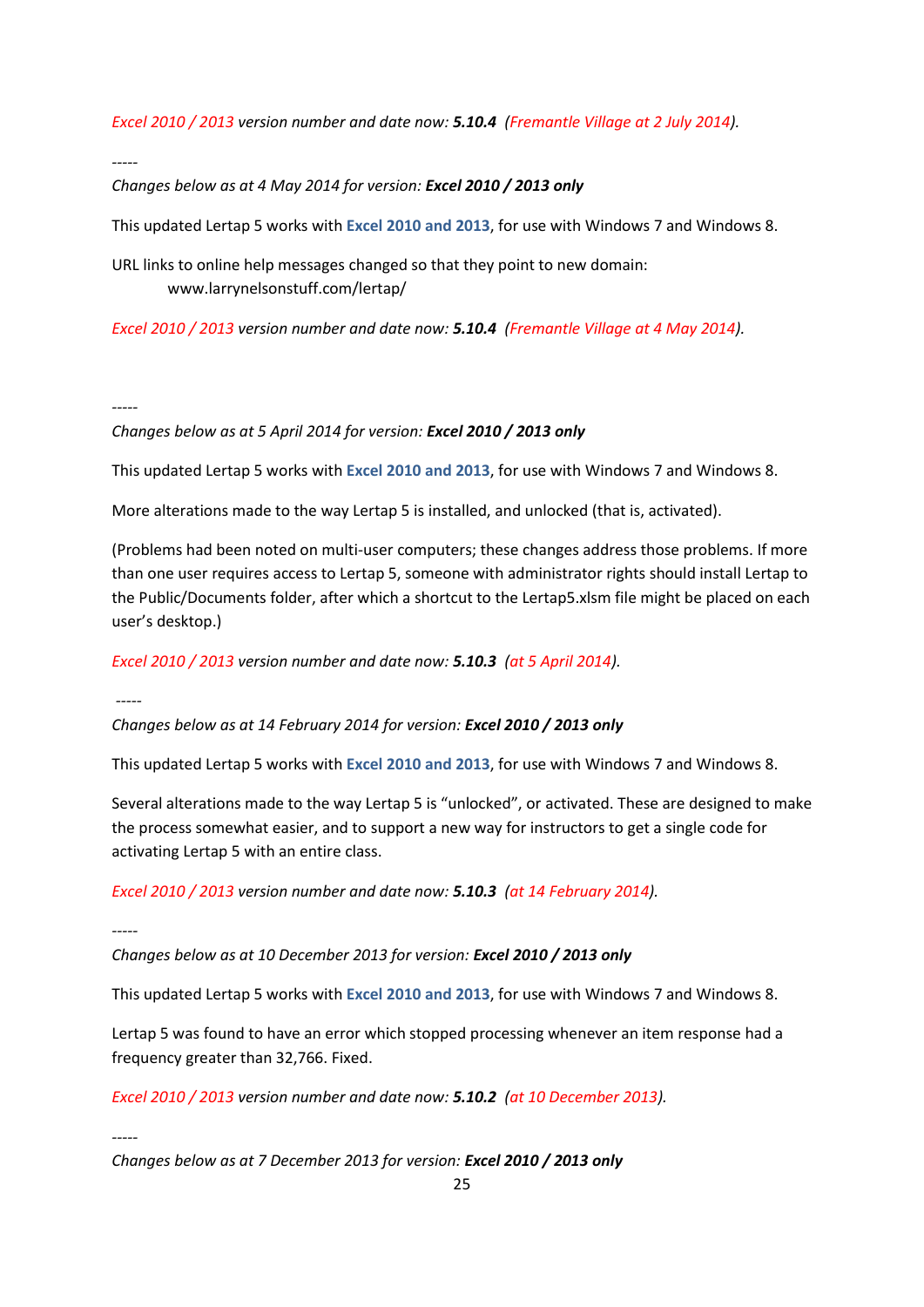This updated Lertap 5 works with **Excel 2010 and 2013**, for use with Windows 7 and Windows 8.

Lertap 5 was found to have an error which limited it to processing no more than 32,766 data records. Fixed.

*Excel 2010 / 2013 version number and date now: 5.10.2 (at 7 December 2013).*

*-----*

*Changes below as at 30 August 2013 for version: Excel 2010 / 2013 only*

This updated Lertap works with **Excel 2010 and 2013**, for use with Windows 7 and Windows 8.

Very minor changes made to the text dialog boxes displayed when License menu options are selected.

*Excel 2010 / 2013 version number and date now: 5.10.2 (at 1 September 2013).*

*-----*

*Changes below as at 26 August 2013 for version: Excel 2011 (Macintosh) only*

This updated Lertap works with **Excel 2011**, for use with Macintosh OS/X.

Options having to do with making a new workbook have been fixed so that they all work as expected with Excel 2011.

*Excel 2011 Macintosh version number and date now: 5.9.2.1 (at 26 August 2013).*

*-----*

*Changes below as at 9 June 2013 for version: Excel 2010 / 2013 only*

This updated Lertap works with **Excel 2010 and 2013**, for use with Windows 7 and Windows 8.

The [Histogrammer](http://lertap.curtin.edu.au/HTMLHelp/HTML/index.html?histogram.htm) was not working correctly when asked to work with a Breaks1 worksheet; it would report too many zero scores for the groups with the smallest sample sizes. Fixed.

*Excel 2010 / 2013 version number and date now: 5.10.2 (at 9 June 2013).*

*-----*

*Changes below as at 8 June 2013 for version: Excel 2010 / 2013 only*

This updated Lertap works with **Excel 2010 and 2013**, for use with Windows 7 and Windows 8.

Improvements made to the way Lertap prepares data and item control files for use with **Xcalibre 4**. Now it's clearer where the text files created by Lertap are saved. More info [here.](http://lertap.curtin.edu.au/HTMLHelp/Lrtp59HTML/index.html?exporttoxcalibre_4_1.htm)

Substantially enhanced the *NumericFilter1* macro, used when a "Select If" function is required to pick only certain records from a dataset. (This is a complement to the *[NumericFilter2](http://lertap.curtin.edu.au/HTMLHelp/HTML/index.html?numericfilter2.htm)* macro.)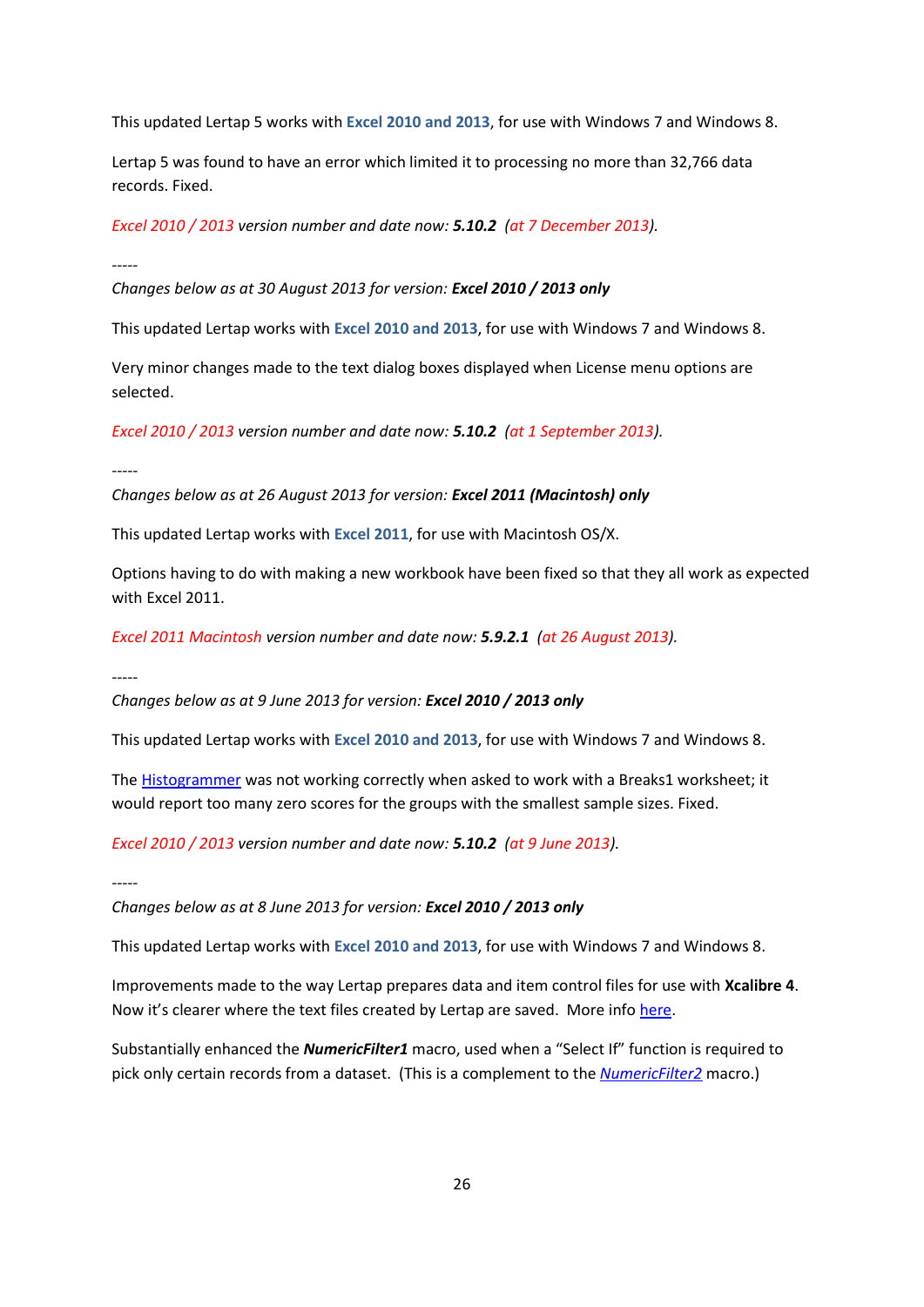*Excel 2010 / 2013 version number and date now: 5.10.2 (at 8 June 2013).*

*-----*

*Changes below as at 3 June 2013 for version: Excel 2010 / 2013 only*

This updated Lertap works with **Excel 2010 and 2013**, for use with Windows 7 and Windows 8.

Fixed a few minor bugs related to running this version in "[production mode](http://lertap.curtin.edu.au/HTMLHelp/HTML/index.html?productionmode.htm)".

*Excel 2010 / 2013 version number and date now: 5.10.2 (at 2 June 2013).*

*-----*

*Changes below as at 1 June 2013 for version: Excel 2010 / 2013 only*

This updated Lertap works with **Excel 2010 and 2013**, for use with Windows 7 and Windows 8.

Fixed one minor bug on the Stats1ul report. Added [a paper](http://lertap.curtin.edu.au/Documentation/NCCAReportDetails&LertapOutput.pdf) linking NCCA accreditation reports to Lertap output.

*Excel 2010 / 2013 version number now: 5.10.2 (at 1 June 2013).*

*-----*

*Changes as at 15 May 2013 for version: Excel 2010 / 2013 only*

This updated Lertap works with **Excel 2010 and 2013**, for use with Windows 7 and Windows 8. The main change has to do with **mastery testing**, and the **Stats1ul** report. More statistics are now displayed in Stat1ul, such as Livingston's coefficient, the standard error of measurement at the cut score, and an estimate of the actual number of students who may have been incorrectly classified. The report itself has been extensively improved; see it by clicking [here.](http://lertap.curtin.edu.au/HTMLHelp/HTML/index.html?stats1ulmastery.htm)

Some minor bugs have been fixed, and very minor formatting changes have also been made.

*Excel 2007 version number unchanged: 5.8.2.1.*

*Excel 2010 / 2013 version number: 5.10.2 (at 15 May 2013).*

*Excel 2011 (Macintosh) version number unchanged: 5.9.2.1-Mac.*

*-----*

*Changes as at 12 April 2013 for version: Excel 2010 / 2013 only*

This updated Lertap works with **Excel 2010 and 2013**. It will work with Windows 8 (and Windows 7, of course). Major changes have to do with the introduction of the '**Mini**' and '**Full**' editions of Lertap. The Mini edition (or version) is similar to the former **Student** version: it has no expiry date, is full featured, but is limited to processing a maximum of 50 records. The Full version is the same as the '**ASC**' (Assessment Systems Corporation) version, but uses an entirely different method of copy protection, making its installation easier and less error prone. The '**Standard**' version may now have a range of expiry terms, from 31 days to one year; it uses the same revised copy-protection method found in the Full version.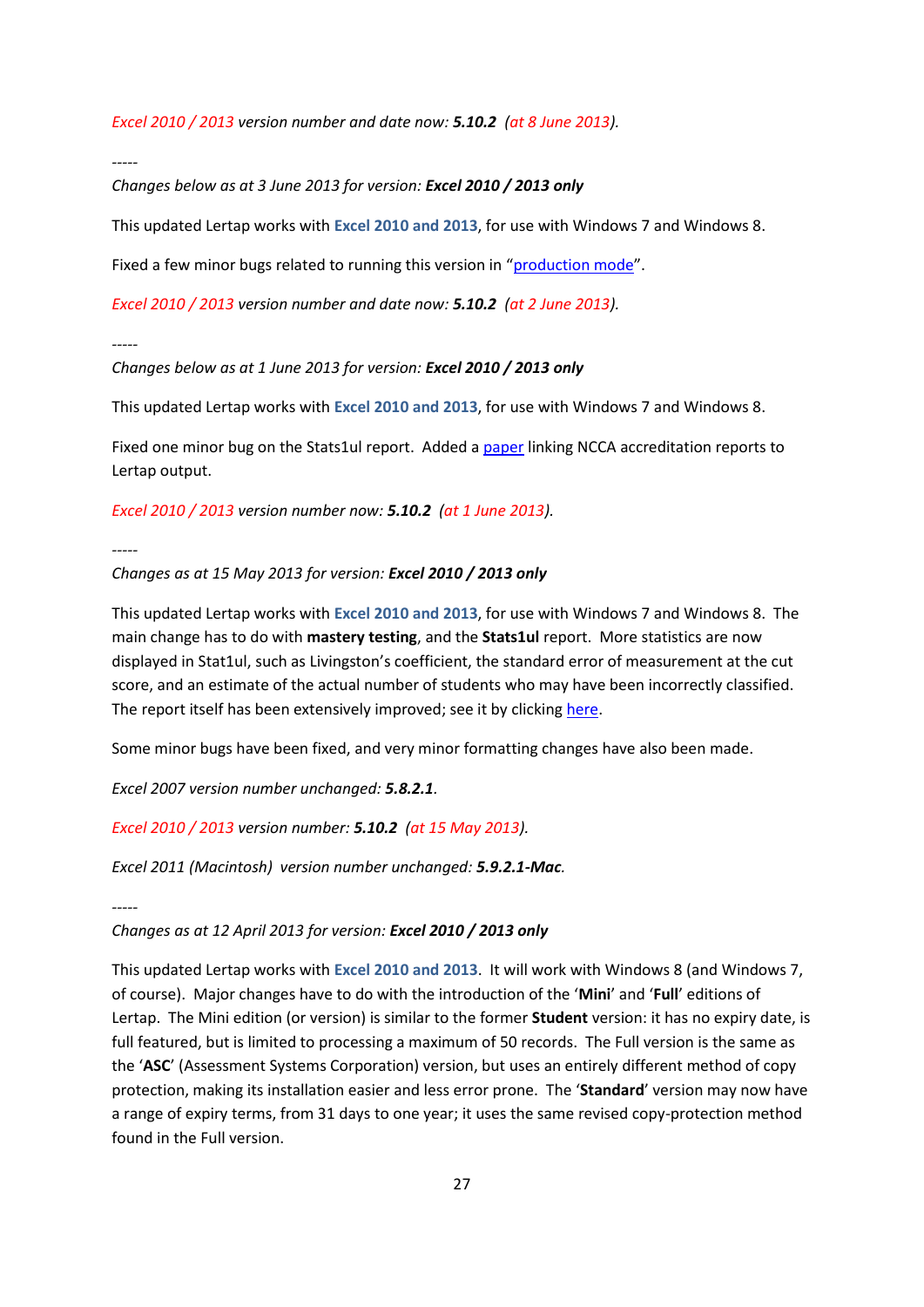Several mostly minor bugs have been fixed.

*Excel 2007 version number unchanged: 5.8.2.1.*

*Excel 2010 / 2013 version number changed to: 5.10.2 (at 12 April 2013).*

*Excel 2011 (Macintosh) version number unchanged: 5.9.2.1-Mac.*

*-----*

*Changes as at 17 October 2012 for version: Excel 2010 only*

This updated version will work with **Excel 2013 Preview**. *Note:* if you try this version with Excel 2013 Preview, make sure that you have Excel's Formula Bar showing (use the View tab on the Excel Ribbon). If this is not done, Lertap will start okay, making the Freqs report and getting a start on some of the other reports, but it will hang.

*Excel 2007 version number unchanged: 5.8.2.1.*

*Excel 2010 version number changed to: 5.10.1 (at 17 October 2012).*

*Excel 2011 (Macintosh) version number unchanged: 5.9.2.1-Mac.*

*-----*

*Changes as at 19 September 2012 for version: Excel 2010 only*

An error trap has been inserted for the special case of an RSA analysis (response-similarity analysis) with all test takers found to be "suspect". This may happen under very exceptional circumstances; for example, it may happen when there are numerous items wherein all students selected one of the distractors (incorrect answers).

A user requested that the Reliability (coefficient alpha) figure found towards the end of a Stats\_b report be highlighted. Accordingly, it is now shown with a bold, blue font format. (Looks better.)

*Excel 2007 version number unchanged: 5.8.2.1.*

*Excel 2010 version number changed to: 5.10.1 (at 19 September 2012).*

*Excel 2011 (Macintosh) version number unchanged: 5.9.2.1-Mac.*

*-----*

*Changes as at 27 July 2012 for version: Excel 2010 only*

Option installed i[n System](http://lertap.curtin.edu.au/HTMLHelp/HTML/index.html?defsystemworksheet.htm) worksheet to control whether or not the "My Stars!" message appears whenever the Data worksheet has asterisks.

*Excel 2007 version number unchanged: 5.8.2.1.*

*Excel 2010 version number changed to: 5.10.1 (at 27 July 2012).*

*Excel 2011 (Macintosh) version number unchanged: 5.9.2.1-Mac.*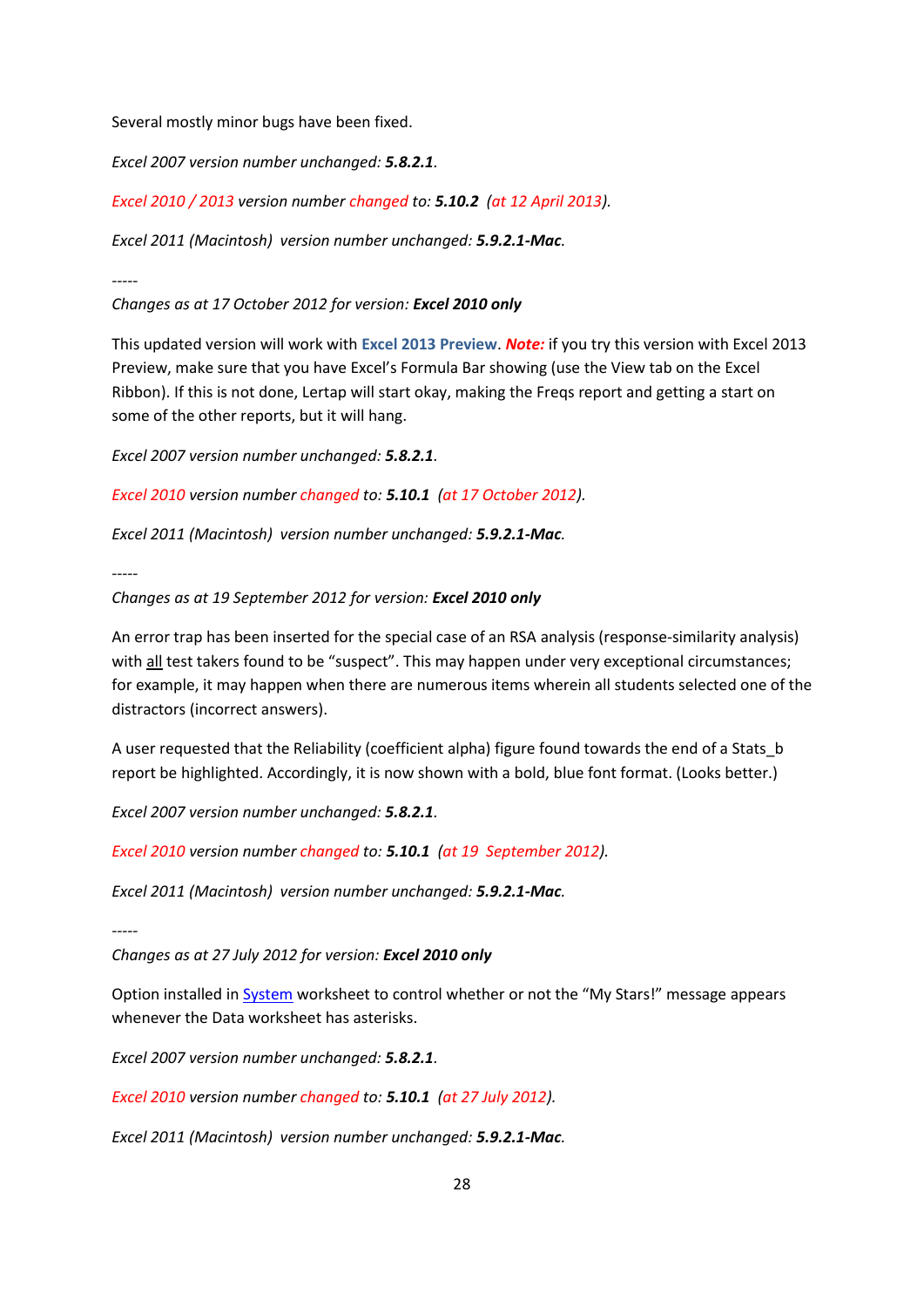## *Changes as at 17 July 2012 for version: Excel 2010 only*

Stats\_b reports now show the value of coefficient alpha just above the scatterplot of item difficulty by discrimination. (Copied over from the Stats\_f report.)

Quantile plots have been enhanced. Now items with negative disc. (discrimination) are flagged in red; the item ID is red, and the title along the x-axis is also red.

A new chart changer has been built into Lertap5.xlsm, and the term '**packed plots**' has been introduced. It's called "ChartChanger3". The Lertap tab on the Excel ribbon has been changed to include an icon (option) to call this chart changer. [Read about it.](http://lertap.curtin.edu.au/HTMLHelp/HTML/index.html?chartchangers.htm)

Access to help has been *significantly* enhanced by the inclusion of hot spots (a small **h**) at the top of each major report: Stats\_f, Stats\_b, Stats\_ul, and many others. At the same time, the main help website, "[Lelp](http://lertap.curtin.edu.au/HTMLHelp/HTML/index.html)", has been expanded so that it includes more reference material, including selected bits from the printed manual. These two changes make it much easier to obtain immediate, contextsensitive online help, and greatly lessen the need to refer to the manual.

Improvements have been made to the histogrammer, the scatterplotter, the box and whiskers plots, the csem graph. The histogrammer now automatically adds the Excel chart at the bottom, usually called "HistoE" in Lertap. The scatterplotter's axes have been extended by one unit in each direction, improving its appearance. The box and whiskers plot is now centred at the bottom of the corresponding report. The csem graph's line for SEM (the horizontal line) is now black, not yellow, and it's easier to see.

*Excel 2007 version number unchanged: 5.8.2.1.*

*Excel 2010 version number changed to: 5.10.1. (Major number bump.)*

*Excel 2011 (Macintosh) version number unchanged: 5.9.2.1-Mac.*

*-----*

*Changes as at 22 June 2012 for version: Excel 2010 only*

The Stats f reports for cognitive items now include item flags, indicators of potential problems with an item's options. A reference document is here:

<http://lertap.curtin.edu.au/Documentation/Iteman42andLertap5921Flags.pdf>

*Excel 2007 version number unchanged: 5.8.2.1.*

*Excel 2010 version number changed to: 5.9.3.*

*Excel 2011 (Macintosh) version number unchanged: 5.9.2.1-Mac.*

*-----*

*Changes as at 18 June 2012 versions: Excel 2010 and Excel 2011*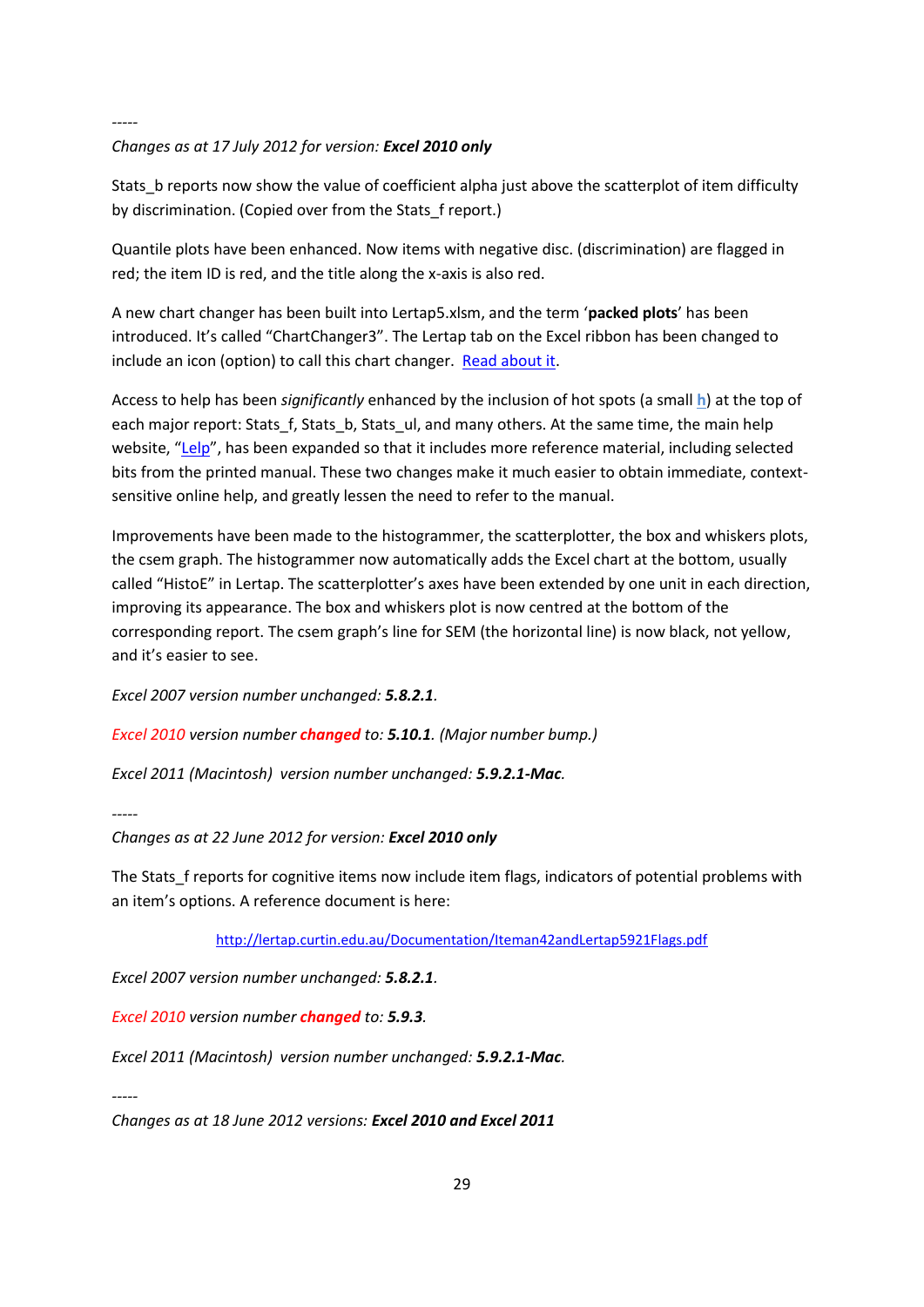An error was uncovered which made the "minimum possible score" incorrect whenever an item in an affective test had an option with a scoring weight of zero. The "minimum possible score" appears in the Summary Statistics section of Stats f reports. It is also reported as "MinPos" towards the bottom of the Scores report (the "MinPos" value was correct – it was only the "minimum possible score" which was in error). Note: this error is unlikely to have affected many users as having zero points for a valid affective item option is something very few users are likely to encounter.

*Excel 2007 version number unchanged: 5.8.2.1.*

*Excel 2010 version number unchanged: 5.9.2.1.*

*Excel 2011 (Macintosh) version number unchanged: 5.9.2.1-Mac.*

*-----*

### *Changes as at 8 October 2011 for versions: Excel 2007 and Excel 2010*

Enhancements have been made which make it easier to format and print quintile plots. For the most part, these enhancements are vested in a new special macro, **ChartChanger2**, which is housed in the Lertap5MacroSetA.xlam file. Read about ChartChanger2 [here,](http://lertap.curtin.edu.au/HTMLHelp/HTML/index.html?chartchanger2.htm) and about printing quintiles [here.](http://lertap.curtin.edu.au/HTMLHelp/Lrtp59HTML/index.html?print_quintiles.htm)

*Excel 2010 version number changed from 5.9.2 to 5.9.2.1.*

*Excel 2007 version number changed from 5.8.1 to 5.8.2.1.*

*-----*

### *2 June 2011 for version: Excel 2010 only*

A new version of Lertap**, Version 5.9.2**, is now ready for use with Excel 2010. Its major enhancement is that it works with both versions of Excel 2010: the 32-bit version and the 64-bit version. (The previous release, 5.9.1, only worked with the 32-bit version of Excel 2010.)

Enhancements:

The ? column found in the Stats1b report for cognitive tests has had one minor improvement, and a bug fix. The column header, a **?**-mark, now appears in bright red, and in bold. This column is supposed to flag all distractors which "did not work", that is, had no responses at all, or had responses from test takers whose overall criterion score was above average. It still does this. The column was also supposed to flag correct answers selected by test takers with *below* average criterion scores. This it was not doing – now fixed. More about the use of this column may be found [here.](http://lertap.curtin.edu.au/HTMLHelp/Lrtp59HTML/index.html?mathsquiz.htm)

A small number of additional context-sensitive help buttons have been added.

Bug fix: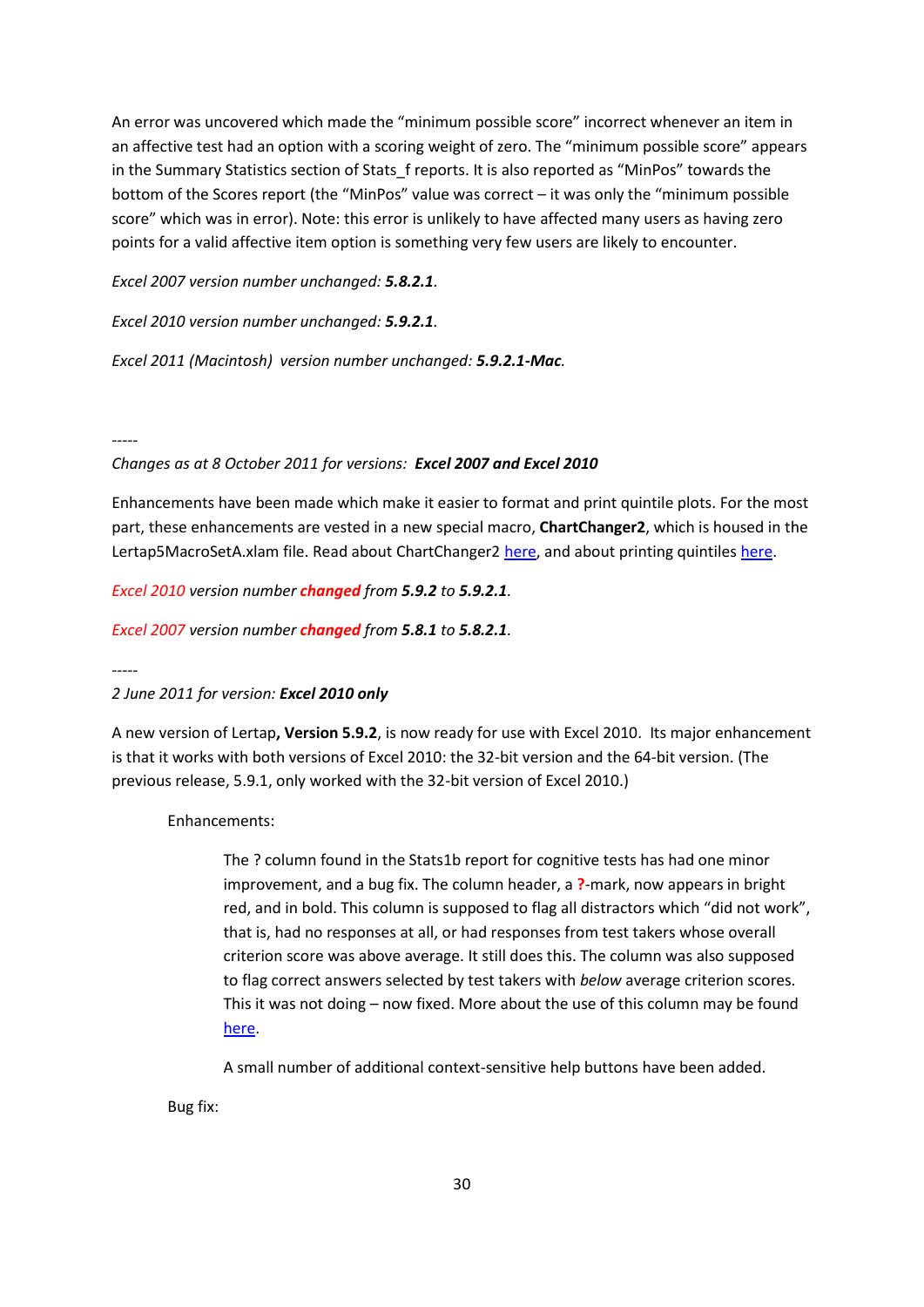The Copy option from th[e New Menu](http://lertap.curtin.edu.au/HTMLHelp/HTML/index.html?newmenu.htm) has been fixed so that, when finished, only the Data sheet in the original workbook remains selected (before, the CCs sheet was also selected, creating problems whenever a return was made to the original workbook).

-----

The changes below relate to **both the Excel 2007 and Excel 2010** versions of Lertap.

-----

### *28 September 2010*

Several minor bug fixes. The most important of these relates to the "**Ibreaks**" routine, that which is activated by the "*Item responses by groups*" option from the Run menu. Ibreaks produces the Mantel-Haenszel **DIF** (differential item functioning) statistics. Several DIF statistics are made by Ibreaks – the ones which related to ETS classification levels had errors which have now been addressed (for more information, please emai[l larry@lertap.com\)](mailto:larry@lertap.com).

-----

### *30 September 2009*

Correction made to the code which displays adjusted alpha values at the end of a Stats\_f worksheet (it had not been working correctly).

-----

*3 September 2009* 

Mantel-Haenszel methods for looking for **DIF**, differential item functioning, have been added. The routine which does this, "Ibreaks", may also be used to simply breakout the way groups of test takers have responded to an item. Details may be seen here:

<http://lertap.curtin.edu.au/HTMLHelp/HTML/index.html?ibreaks.htm>

*Version number changed from 5.7.4 to 5.7.5.*

# -----

### *29 June 2009*

The **boxplot** routine has been greatly enhanced. Several minor changes made to other graphs.

*Version number changed from 5.7.2 to 5.7.4.*

-----

## *8 December 2008*

Lertap will now import files made to work with **ITEMAN**, one of the veritable veterans in software for classical test analysis (see [www.assess.com\)](http://www.assess.com/). Get to the importer by going to the Move+ menu, then Macs, then look for the Iteman1 option.

Importing ITEMAN files into Lertap opens access to the extra graphics displays featured in Lertap, and unavailable in ITEMAN. Among these are the quintile plots which make it possible to discern item quality by looking at graphs instead of, or in addition to, traditional item statistics.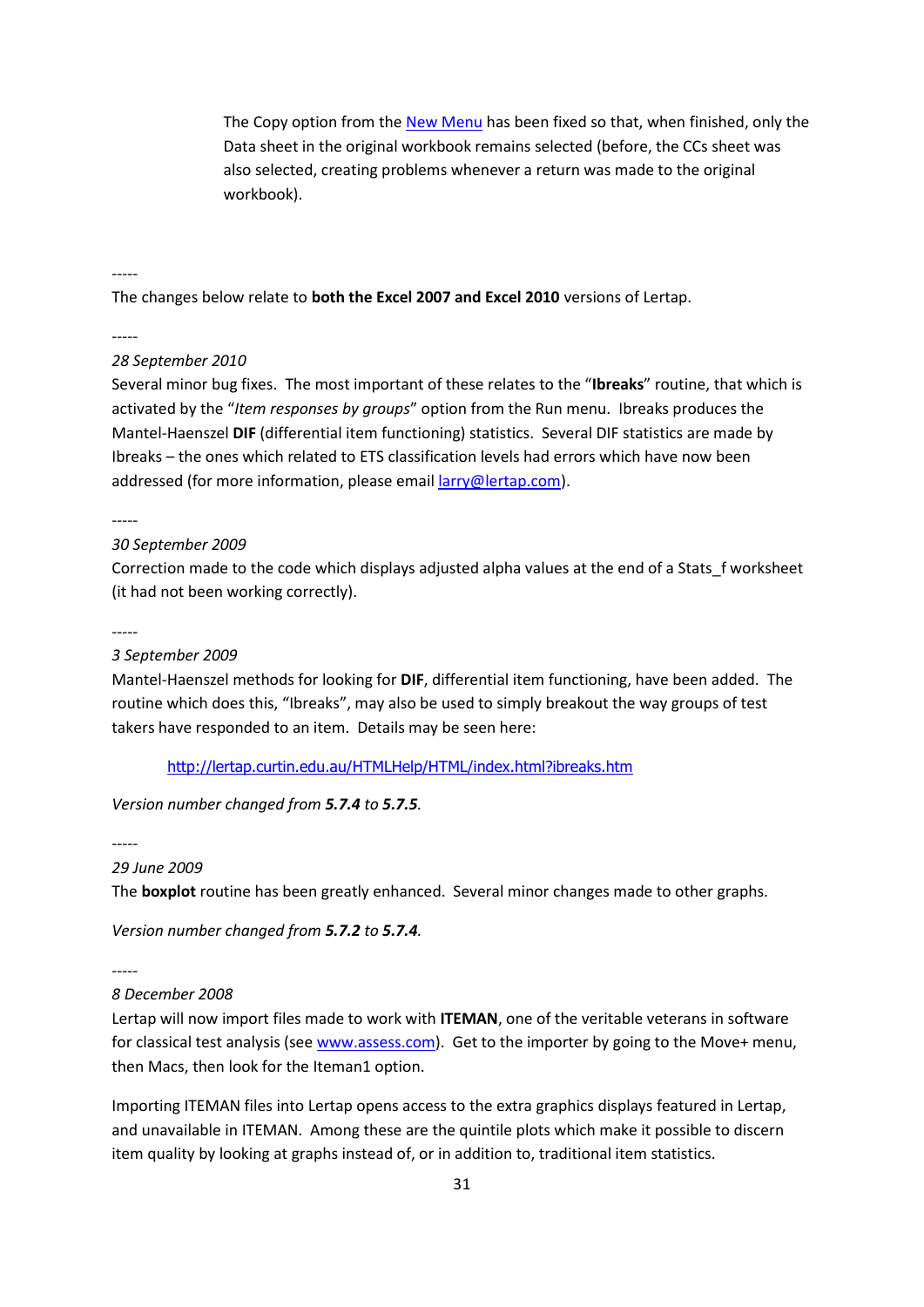#### This document has more comments and some examples:

## <http://www.lertap.curtin.edu.au/Documentation/ItemanAndLertap5.pdf>

### -----

## *21 July 2008*

Added a version checker so that those who use Excel 2003 to open the Lertap5.xlsm file get an error message, and a suggestion to download Lertap5.xls, the Excel 2003 version, from [www.assess.com.](http://www.assess.com/) Note that some computers running Excel 2003 will not display this error message. Instead they show a little note from Windows which says that one is attempting to open a file created by a newer version of Excel; Windows offers the possibility of downloading a "compatibility pack" so that Excel 2003 will try to open the file, in which case Lertap's error message will activate. The result of all this is that Lertap5.xlsm will not work with Excel 2003 at all – before it tried to, only to produce execution errors of one sort or another.

### -----

#### *10 July 2008*

Minor change made to the routines that handle the **quintile plots**. Now, when quintile charts have a data table, a border is drawn around all the table's cells. (Whether or not these charts have a data table is an option in the Lertap5.xlsm workbook's System worksheet.)

#### -----

#### *6 July 2008*

*Substantial* changes made to the routines that handle the **quintile plots**. The result is a handy increase in processing speed, and, more importantly, a fix to an error which related to the display of response frequencies for the "other" category – for some reason, values for this category were plotted in reverse order, so that the percentage of respondents in the lower group falling into the "other" category (usually those who omitted the item) appeared as the upper group's value, and vice versa.

### -----

#### *30 June 2008*

Links from the License menu options now work. (They would sometimes crash the system before this fix.)

-----

## *18 June 2008*

The total score was not being calculated correctly (when there is more than one subtest, Lertap will create a total score unless wt=0 appears on \*sub cards). Fixed.

-----

#### *15 June 2008*

Repaired very minor error: if an affective subtest had just one item, if the item had just two choices, and if the number of people selecting each choice was the same a crash would occur. Now fixed.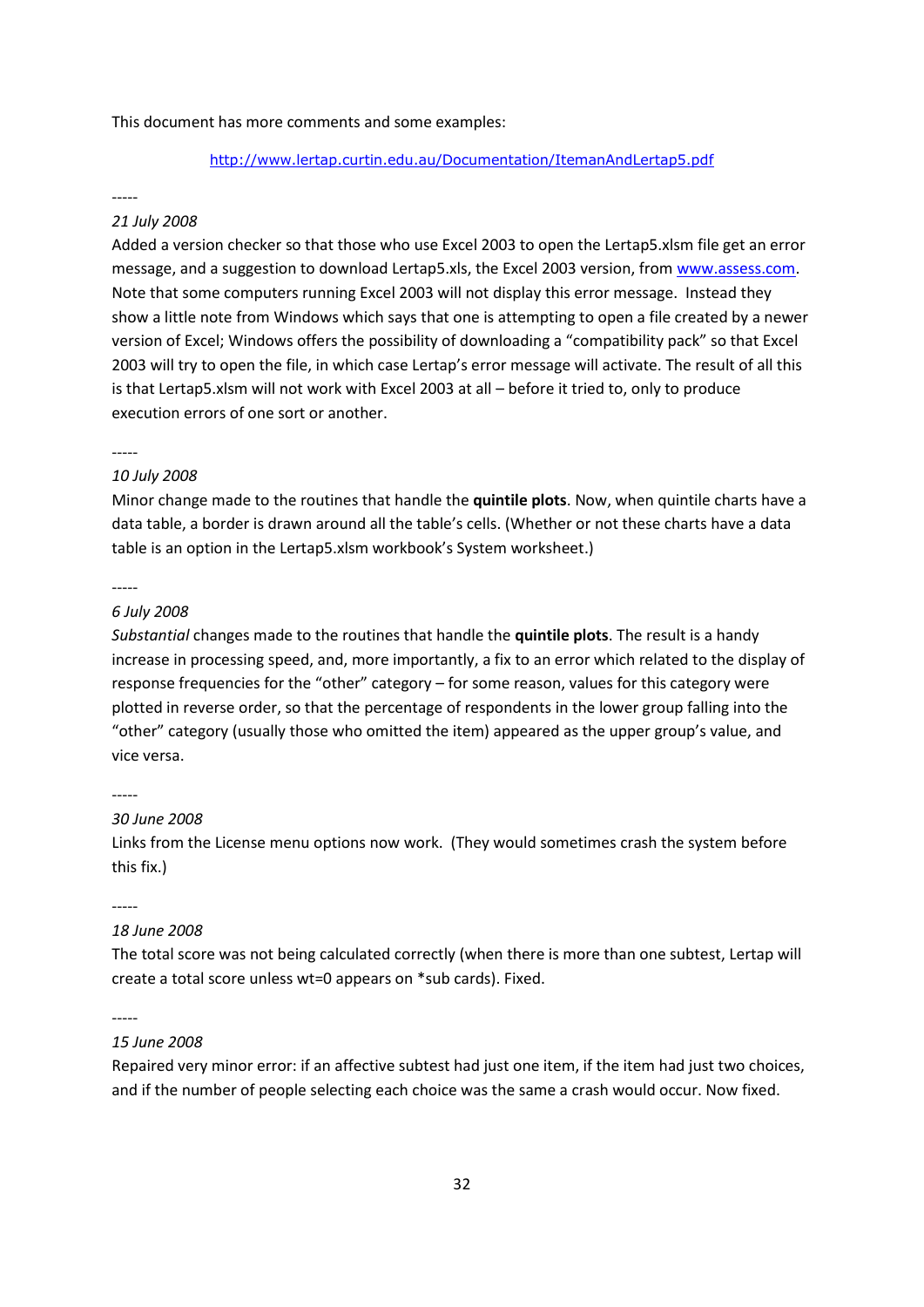# *27 May 2008*

Fixed charting problems related to getting response charts from a Stats\_b report.

-----

## *16 May 2008*

Added code so that the special macros in Lertap5MacroSetA automatically load when the Lertap5.xlsm file is opened. Also added code so that the Lertap ribbon, and the special macros, unload when Lertap5.xlsm is closed.

-----

## *14 May 2008*

<span id="page-32-0"></span>Repaired the scatterplot of item difficulties and discrimination figures found at the bottom of a Stats\_b report for cognitive subtests. It's much better now, and it looks particularly good when made by the Excel 2010 version of Lertap.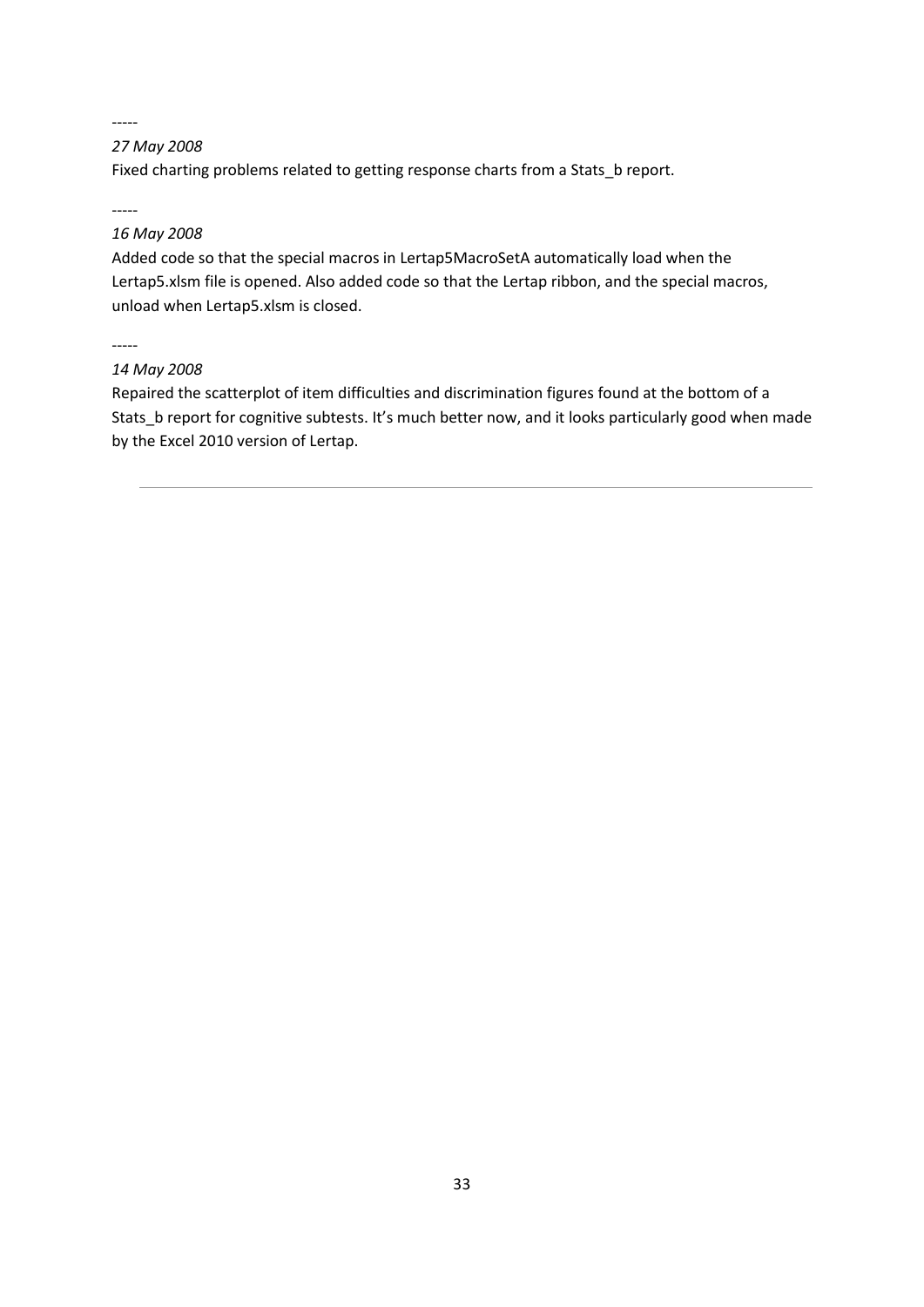## *Updates to Lertap5MacroSetA.xlam follow.*

Do you know what this xlam file is all about? If not, read about it [here.](http://larrynelsonstuff.com/HTMLHelp/HTML/index.html?macs_menu.htm)

*-----*

## *18 March 2015*

<span id="page-33-0"></span>Another special macro added: *ExamDeveloper1*. It'll take data from Lertap's reports, such as Stats1f, Stats1b, and Stats1ul, and copy the data over to the special item statistics Excel workbook used with Pearson VUE's new [Exam Developer](http://home.pearsonvue.com/Test-Owner/Develop-your-program/ExamDeveloper-Collaboration-platform.aspx) system.

The macro is available from Lertap's [Macs Menu](http://www.larrynelsonstuff.com/HTMLHelp/HTML/index.html?macs_menu.htm) but note: a special Excel template is required by the macro. Write for more information: [support@lertap.com.](mailto:support@lertap.com)

*-----*

### *26 February 2015*

The [IStatsPruner macro](http://www.larrynelsonstuff.com/HTMLHelp/HTML/index.html?istatspruner.htm) has been trained to check to see that the IStats worksheet it's to work with has more than item scores. (The need for this check resulted from changes made to the way the IStats report is made – from 26 February 2015 it became possible for IStats to only contain item scores. Read mor[e here.](http://www.larrynelsonstuff.com/HTMLHelp/HTML/index.html?outputitemscores.htm))

*-----*

### *1 December 2014*

A simple little macro, *AboutLertapMacros*, is now available – when called via th[e Macs menu,](http://larrynelsonstuff.com/HTMLHelp/HTML/index.html?macs_menu.htm) it will display the date on which Lertap5MacroSetA.xlam was last changed.

*-----*

### *24 November 2014*

The *PvueExamSeries1* macro is now incorporated and available. It's designed to reformat workbooks created by Pearson VUE so that they're compatible with Lertap. Bone up on i[t here.](http://larrynelsonstuff.com/HTMLHelp/HTML/index.html?pearsonvue.htm) If you don't know if your copy of the Lertap5MacroSetA.xlam workbook is up to date, whiz off a note to us at [support@lertap.com](mailto:support@lertap.com) and we'll help out.

*-----*

#### *8 October 2014*

A macro has been added for users wanting to separate an IStats worksheet into its two main parts, item scores and item correlations. Read about *IstatsPruner* [here.](http://larrynelsonstuff.com/HTMLHelp/HTML/index.html?istatspruner.htm)

*-----*

## *2 August 2014*

A bug in the *NumericFilter1* macro was fixed – if the number of scores in a Scores worksheet was less than six, the macro would inadvertently include a small number of the last records found in the Scores worksheet, resulting in a filtered Data worksheet with too many records.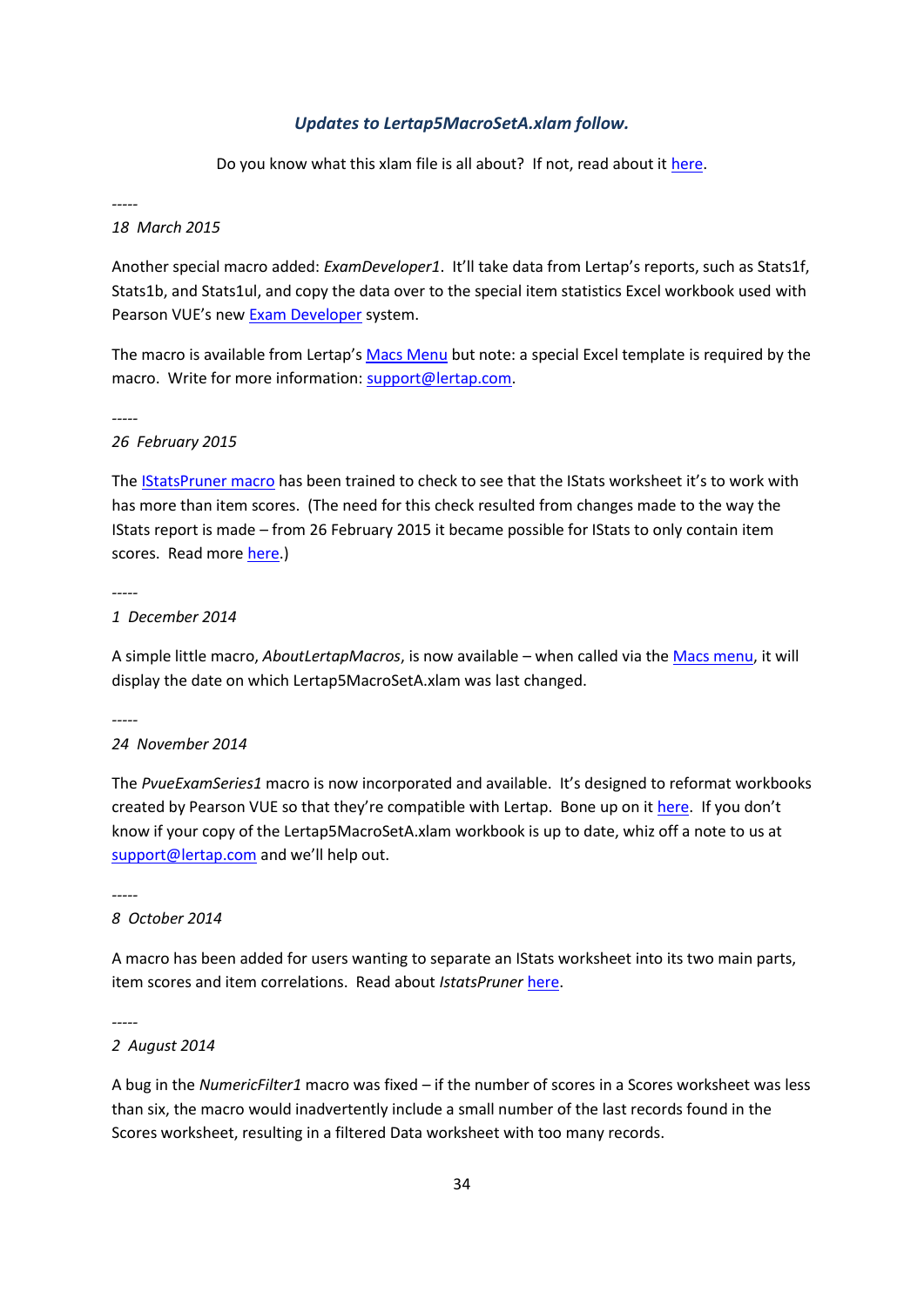## *8 June 2013*

The *NumericFilter1* macro has been improved. This macro is used with a Scores worksheet to select records, or cases, meeting specified criteria – for example, to select only those students whose SAT scores are equal to or greater than 500.

-----

## *19 November 2012*

*ScrunchBoss* is now included. Its task is to concatenate the contents of a series of adjacent columns, combining their contents into a string.

A general discussion, with examples, may be found [here.](http://lertap.curtin.edu.au/HTMLHelp/HTML/index.html?scrunchboss.htm)

-----

## *4 October 2011*

*ChartChanger2* has been added. It makes it possible to resize quintile charts (or plots) quickly, to change the display so that quintiles go across the page in rows (you get to say how many charts will be in each row), and substantially eases the matter of getting quintiles to print.

The general discussion of ChartChanger2 is [here,](http://lertap.curtin.edu.au/HTMLHelp/HTML/index.html?chartchanger2.htm) while specific comments about using it to facilitate printing are foun[d here.](http://lertap.curtin.edu.au/HTMLHelp/Lrtp59HTML/index.html?print_quintiles.htm)

Note: ChartChanger2 is not currently available to users with the Excel 2003 version of Lertap.

### *-----*

## *2 June 2011*

The *Iteman1* macro now reminds users that it is designed to work with what has become the "old version" of Iteman – Iteman 4 was released by Assessment Systems Corporation early in 2011. It has quite different ways of preparing data and control lines, incompatible with Lertap's *Iteman1* macro.

The *NumericFilter2* macro has been enhanced in that it now allows users to exit before going through the complete list of the selection variable's values. It has also enjoyed a bug fix: on completion, only the Data sheet in the original workbook remains selected (the bug was that the original workbook's CCs sheet was also selected, leading to potential problems).

-----

### *1 September 2010*

Added a new macro, *NumericFilter2*. This macro operates in a manner similar to the "select-if" capabilities found in other software packages. See it here:

<http://lertap.curtin.edu.au/HTMLHelp/HTML/index.html?numericfilter2.htm>

## *List of unresolved known problems*

-----

*n=32,767 error (6 December 2013)*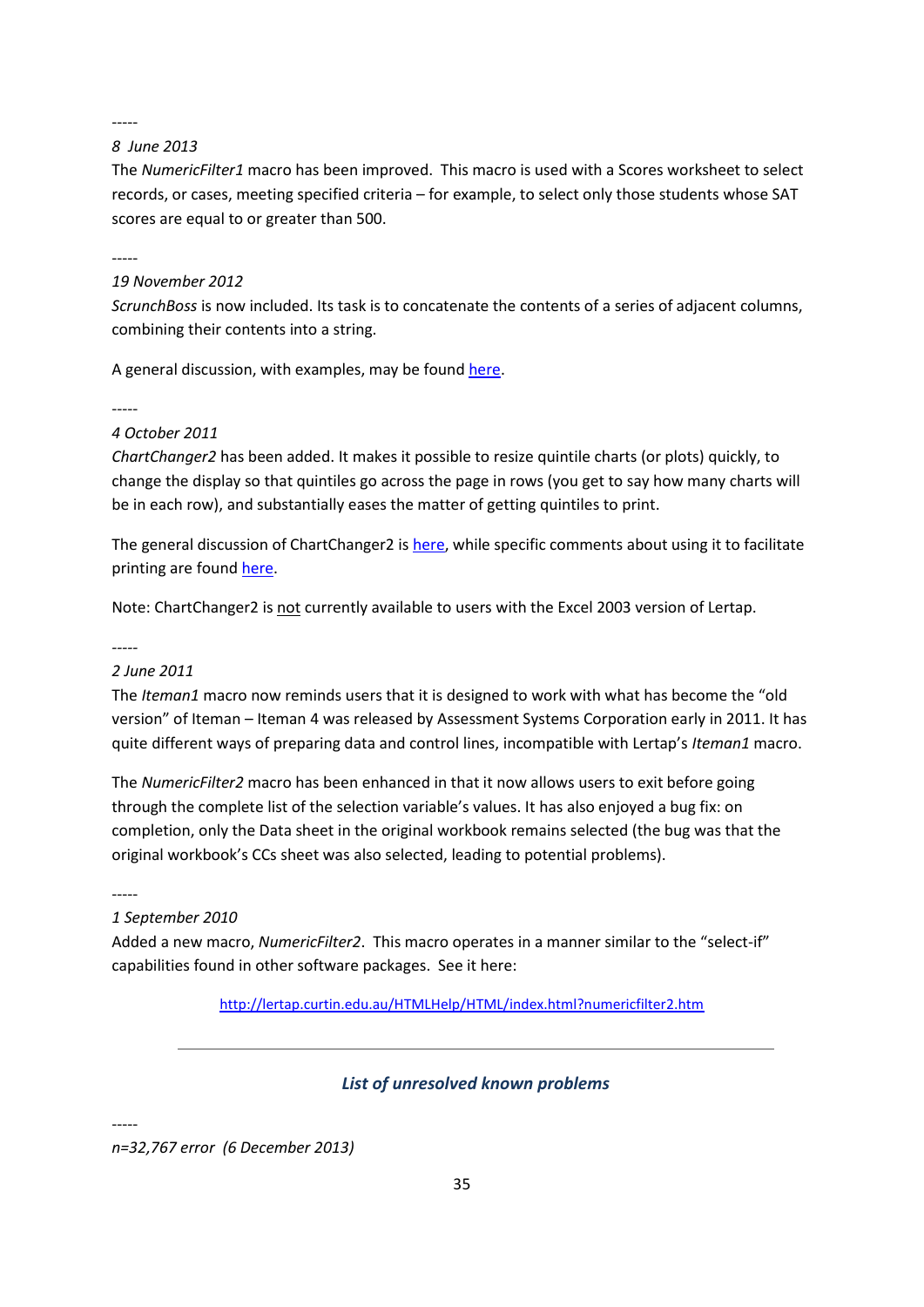All but the very latest versions of Lertap 5, Windows and Macintosh, currently have a limit of 32,766 data records. Anything over this number will result in error messages.

A fix is available for Windows users with Excel 2010 and 2013. Please write to [l.nelson@curtin.edu.au](mailto:l.nelson@curtin.edu.au) for assistance.

-----

*Speed* Excel 2013 is not as fast as Excel 2010.

Running Lertap 5 with Excel 2013 will likely lead to some dismay for users who have been running Excel 2010. Excel 2013 is substantially slower. See ou[r time trials.](http://lertap.curtin.edu.au/Documentation/TimeTrials2010to2013.pdf)

-----

*RSA error with Excel 2010 and large datasets (17 Oct 2012)*

Excel 2010 may produce a message saying "*Excel cannot complete this task with available resources. Choose less data or close other applications*". The error results when Lertap tries to sort an RSAsig report, and when there are more than 300 students. It's an Excel 2010 error; there's a "hotfix" for it here:

<http://support.microsoft.com/kb/2598378>

-----

# *Pickables for RSA setting (12 Aug 2010)*

The System worksheet has a setting at or around row 29 (depending on the version of Lertap), which is used to "Mark all records as pickable for **RSA**". However, a coding error in all present versions of Lertap, except **5.9.1**, inadvertently uses the "Mark all items as pickable for quintile plots" setting, found at or around row 16, instead. Whatever is found in the quintile plot setting is used as if it were also the setting for RSA records.

A link to Lelp's discussion of the System worksheet is here:

<http://lertap.curtin.edu.au/HTMLHelp/HTML/index.html?systemworksheet.htm>

-----

*Did-not-see limitations (22 Jul 2010)*

Lertap's did-not-see option is used whenever some test items are not presented to all students. A link to Lelp's discussion of did-not-see is here:

# [http://lertap.curtin.edu.au/HTMLHelp/HTML/index.html?did\\_not\\_see\\_option.htm](http://lertap.curtin.edu.au/HTMLHelp/HTML/index.html?did_not_see_option.htm)

Recent application of this option has indicated that Lertap's reported value for *item discrimination*, as indexed by the point-biserial correlation coefficient, may be incorrect whenever there is also missing data for those items not seen by some test takers. Please write to [support@lertap.com](mailto:support@lertap.com) for more information.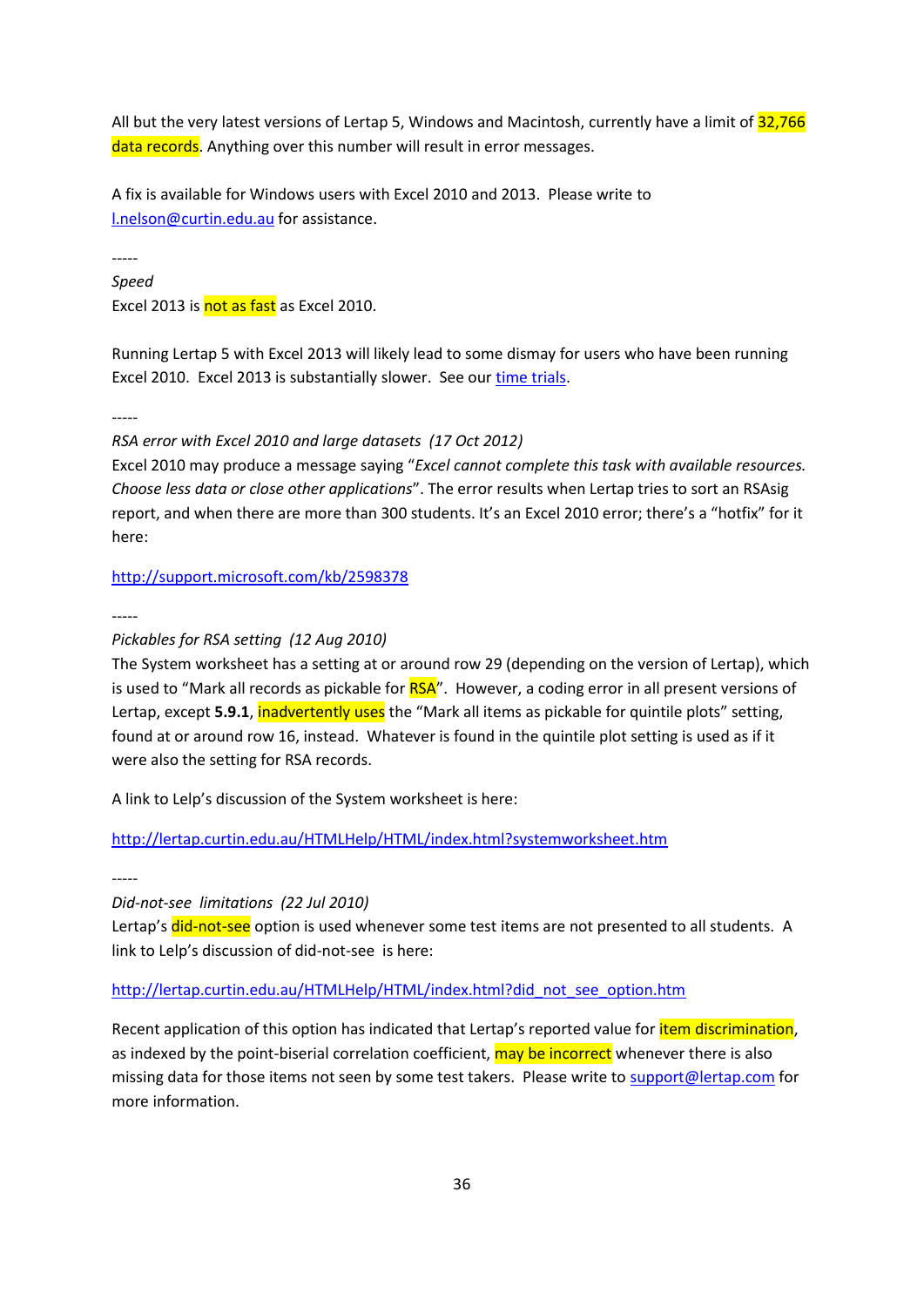## *Missing data limit (30 Sep 2009)*

Lertap will crash when processing affective items when the number of "other" responses is equal to or greater than the total number of records in the Data worksheet (in other words, when half or more than half of the students are either missing a response, or have a response which is not a member of the subtest's Res=() declaration on a \*Sub CCs line. Res=(1,2,3,4,5) is the default setting; whenever affective items use response codes different to these, it's crucial to add a proper Res=() declaration to the \*Sub line. (*Note*: this is a Lertap programming error present in the current version. Fortunately, the situation which gives rise to the error is found very infrequently.)

## -----

## *Not responding*

It is not unusual for Excel 2007 and Excel 2010 to display "Not responding" at the top of its screen. When this happens, the status bar at the bottom of the screen will not be updated – it may have been saying, for example, "Creating Freqs, reading col. 8, case 3096", with the case number clicking over rapidly, only to suddenly halt altogether. Other status bar messages where this may happen: "Writing subtest score …"; "Creating initial chart …"; "Now enhancing chart …"; and more.

This is a bother, but users should not be alarmed: just sit back and wait and, in due course, things will come good (Lertap is still processing, even when Excel says it's not responding).

### -----

## *Ibreaks charts are strange*

If the column used to define groups contains numeric codes (such as 1 for male, 2 for female), the charts made by the Ibreaks option will not be correct. They'll look bad. To get around this problem, use the "Recode a Data column" option found under the Move + menu. Much more on this in Lelp; see, for example:

<http://lertap.curtin.edu.au/HTMLHelp/HTML/index.html?ibreaks.htm>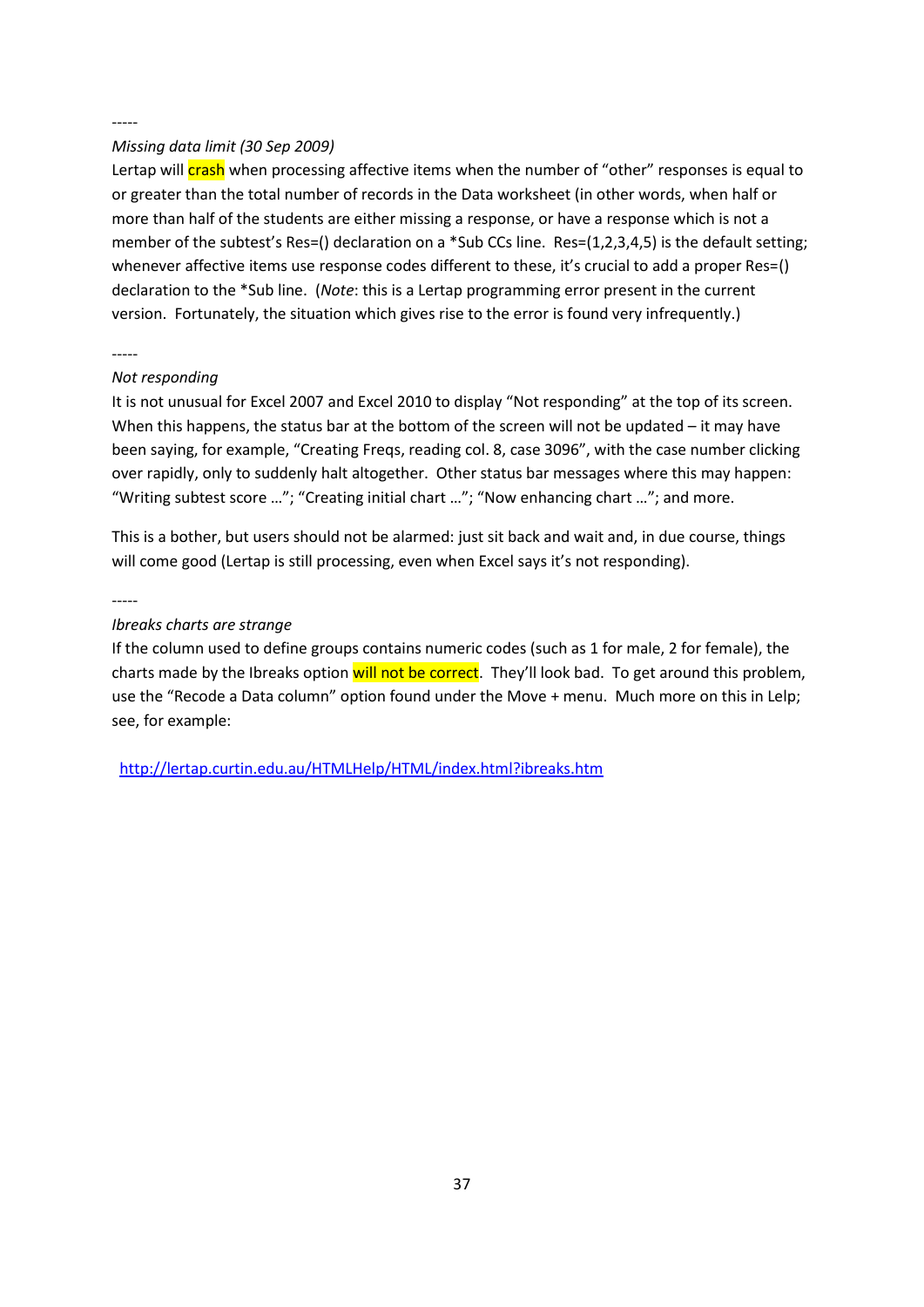*Help*

There are numerous spots where Lertap displays a dialog box with a Help button, as exemplified below:



These Help buttons do not work. Instead of leading to the relevant topic in "Lelp", the Lertap help system, they either don't work at all, or just result in Excel's help system being displayed. This is an acknowledged error in Excel 2007, and also in the Macintosh version, Excel 2011.

(Insert 8 December 2009: *this problem has been resolved*, but not in Excel 2007: the latest versions of Excel for Windows, Excel 2010 and Excel 2013, are not plagued with this problem.)

-----

# *Difficulty / Discrimination scatterplot (Stats1b)*

The bottom of a Stats1b report always includes a scatterplot of item difficulty by item discrimination if the subtest is a cognitive one.

There are times when the scatterplotter seems to **become scatterbrained**, particularly for users with Excel 2007. Here's an example: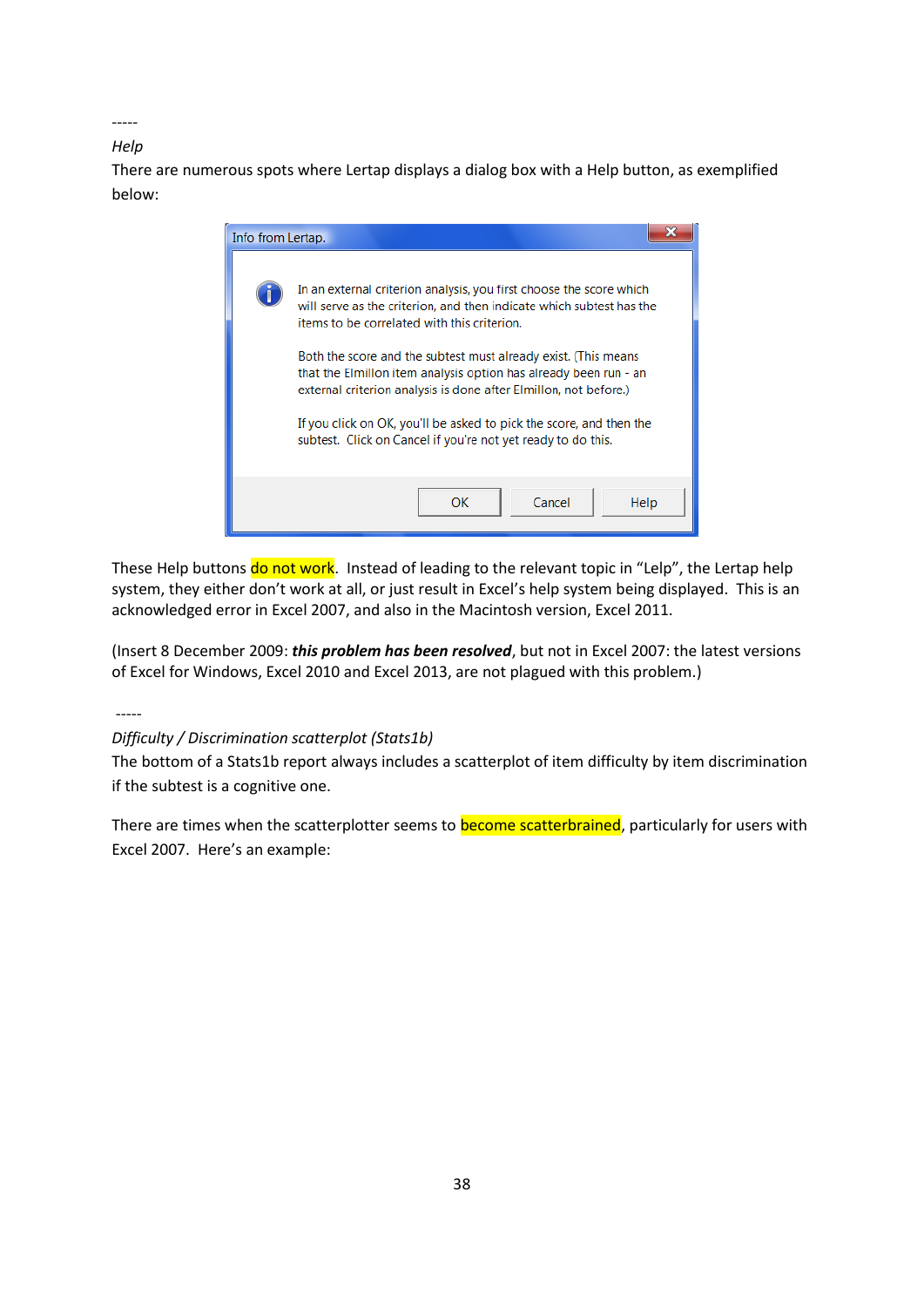

The most obvious problem with the scatterplot above is the appearance of four strange characters at the extreme right of the plot, on the Difficulty 1.00 line. Starting from the bottom, where Discrimination is 0.00, there's an orange dot, then an X, then a brown square, and then, finally, a small brown dash.

These symbols do not always appear. Here at Lertap HQ it's not yet known why they are sometimes present, sometimes absent. They never appear when the scatterplotter runs in the Excel 2003 version of Lertap. (They do not appear in the new version for Excel 2010 either – see note below.)

Another problem: the y-axis does not go high enough at times. Above it stops at 0.50. However, there were three items with discrimination figures above 0.50. This is seen in the corresponding Stats1f report, towards the bottom:

| <u>item discrimination bands</u> |                          |  |  |  |  |  |  |
|----------------------------------|--------------------------|--|--|--|--|--|--|
| .00:                             |                          |  |  |  |  |  |  |
|                                  | $.10:$ MO2 M15           |  |  |  |  |  |  |
|                                  | .20: M01 M14             |  |  |  |  |  |  |
|                                  | .30: моз мов             |  |  |  |  |  |  |
|                                  | .40: M04 M05 M10 M12 M13 |  |  |  |  |  |  |
|                                  | .50: MO6 M07 M09         |  |  |  |  |  |  |
| $.60:$ M11                       |                          |  |  |  |  |  |  |
| .70:                             |                          |  |  |  |  |  |  |
| .80:                             |                          |  |  |  |  |  |  |
| .90:                             |                          |  |  |  |  |  |  |
|                                  |                          |  |  |  |  |  |  |

Items M07, M09, and M11 had discrimination values above 0.50 and do not show in the plot.

These problems may be fixed by hand. Select each of the strange symbols, and delete them, one by one. Right-click on the Discrimination labels on the vertical axis, choose "Format axis ...", and then set the Maximum: value to a suitable figure, such as 0.6 in this case.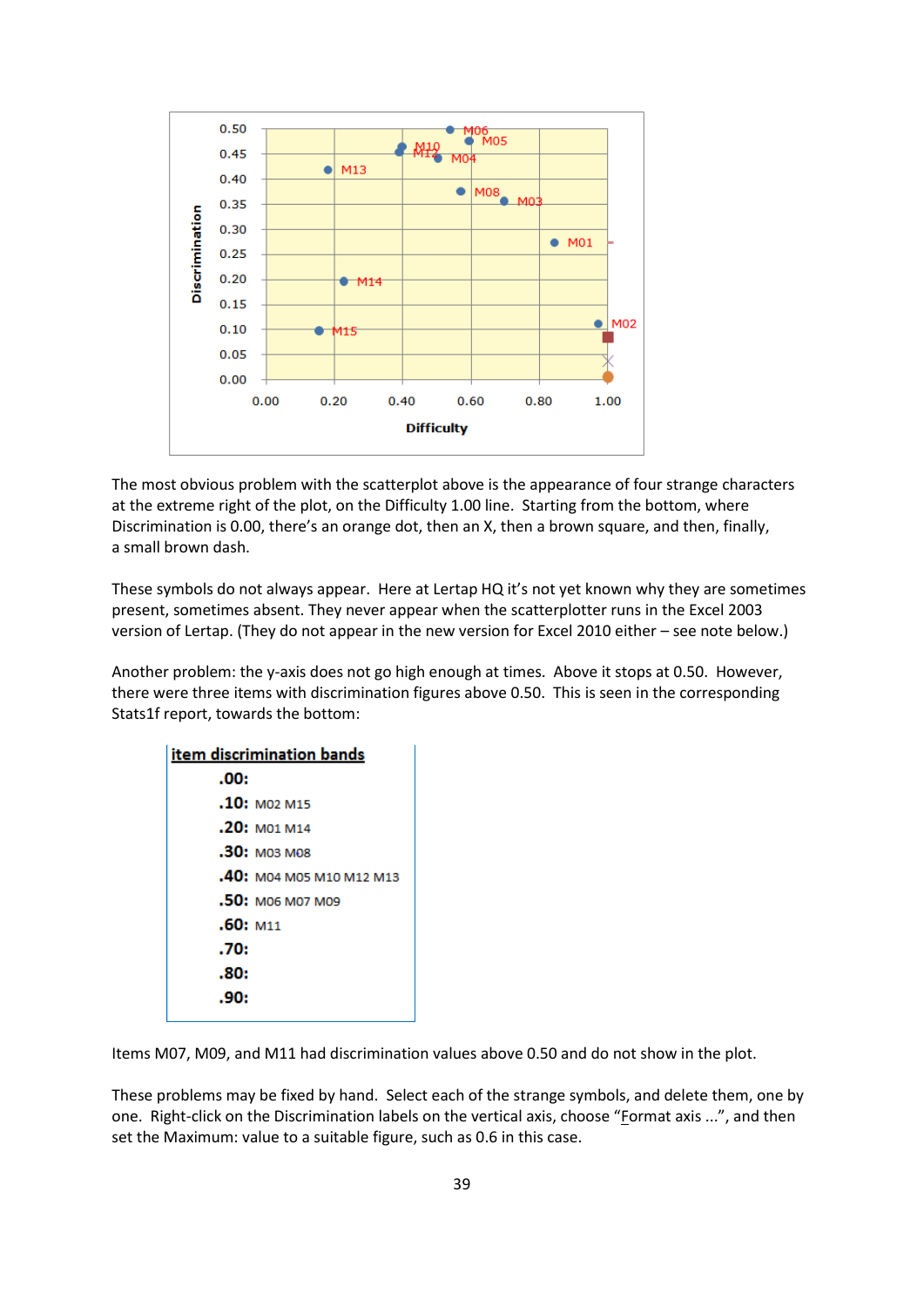| <b>Format Axis</b>      |                                 |  |  |      |  |  |  |
|-------------------------|---------------------------------|--|--|------|--|--|--|
| <b>Axis Options</b>     | <b>Axis Options</b>             |  |  |      |  |  |  |
| <b>Number</b>           | Minimum: C Auto C Eixed 0.0     |  |  |      |  |  |  |
| Fill                    | Maximum: C Auto C Fixed 0.6     |  |  |      |  |  |  |
| Line Color              | Major unit: C Auto C Fixed      |  |  | 0.05 |  |  |  |
| Line Style              | Minor unit: C Auto C Fixed 0.01 |  |  |      |  |  |  |
| Values in reverse order |                                 |  |  |      |  |  |  |

After making these changes, the scatterplot is as seen below.



Note: the y-axis problem has been fixed in Version 5.8.0 – it was a Lertap error, not Excel. The "strange characters" problem has also been resolved, but only in the new version for Excel 2010, 5.9.1.

#### -----

## *Execution errors*

There are times when Excel 2007 seems to be purring along, only to suddenly give some sort of error message. We have found that these errors can often be resolved by making sure that Excel is not working in **compatibility mode**. Excel will use compatibility mode whenever you have opened an old workbook, one with an xls extension (for example), or when you have saved the current workbook as an "Excel 97-2003 workbook". The solution is to save all workbooks in the xlsx format, the new default format, the format now commonly used by Excel to save its workbooks.

-----

## *Slow file loading*

One of the touted advantages of Excel 2007 is a more efficient format for storing workbooks. It's true that the new method can result in much smaller workbook files, but Excel achieves this by